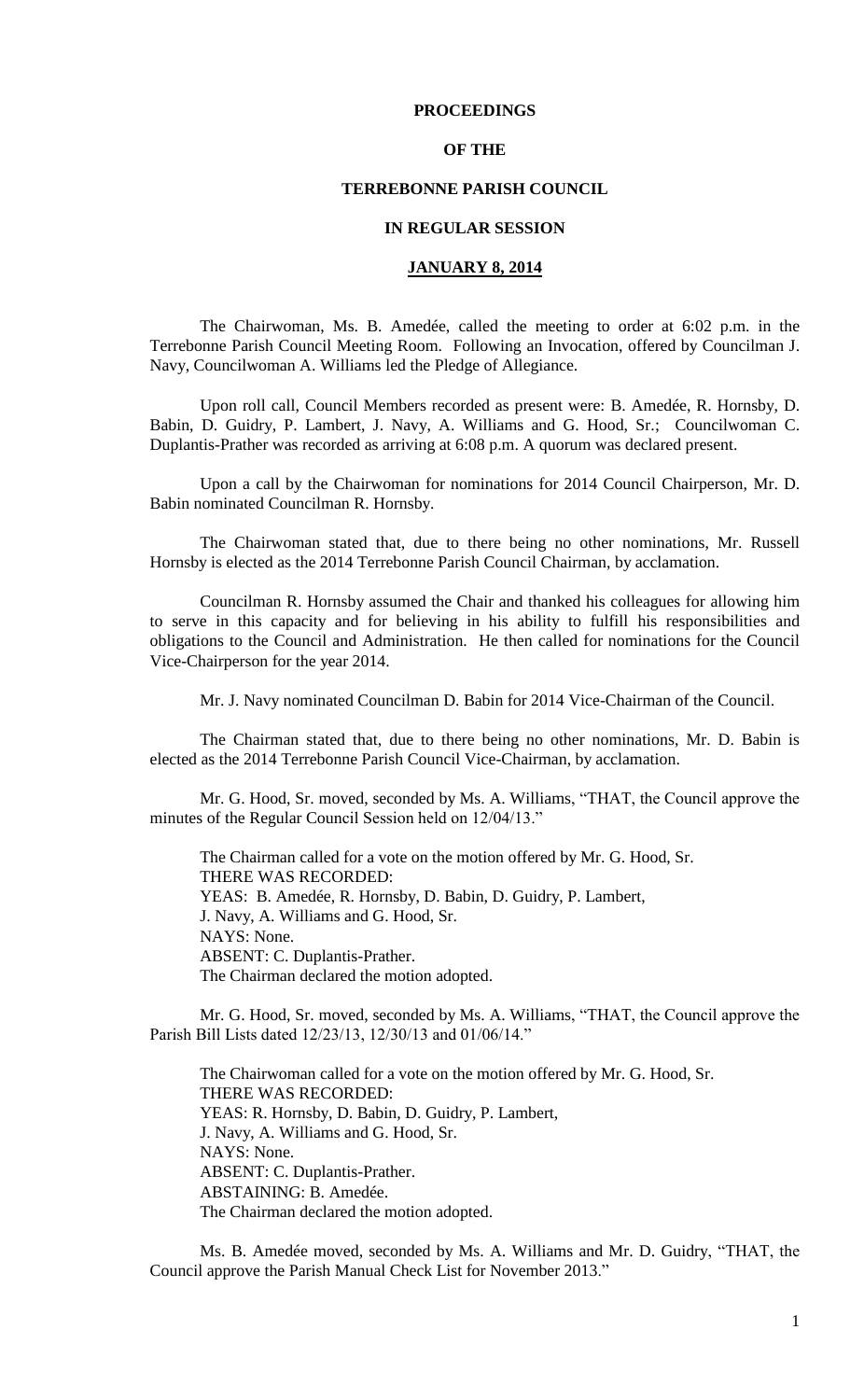The Chairman called for a vote on the motion offered by Ms. B. Amedée. THERE WAS RECORDED: YEAS: B. Amedée, R. Hornsby, D. Babin, D. Guidry, P. Lambert, J. Navy, A. Williams and G. Hood, Sr. NAYS: None. ABSENT: C. Duplantis-Prather. The Chairman declared the motion adopted.

Councilwoman C. Duplantis-Prather was recorded as entering into tonight's proceedings at 6:08 p.m.

The Chairman recognized Ms. Angi Charpentier, Development Supervisor with Terrebonne Information Technology Department, who presented to the Council and Administration a brief power point slideshow of the recent upgrades to the TPCG website. She explained that they expanded on some of the ideas presented to them from various Council members, that would assist the community in reporting concerns in their respective areas. Ms. Charpentier further explained that this new website feature is user-friendly, noting that everything that needs to be reported can be done with this feature and will go directly to the department and/or department supervisor that handles each particular situation.

Discussion ensued with various Council members asking about the response time for handling a complaint and whether or not they will be notified about a particular concern in their respective districts. Recommendations were made to possibly "tweak" the program to have the appropriate Council member notified of problems and/or work that is going to be done in his/her district. A suggestion was made to notify HPD or the Sheriff's Office instead of Council members, when a criminal violation has occurred.

The Chairman recognized Ms. Angela Rains, Administrative Manager and Board Secretary with the Terrebonne Levee and Conservation District, who presented the Council and Administration with a brief power point presentation of the new electronic phone application named "Terrebonne Floodgate Mate". She explained that this app communicates with the public, especially with mariners and fishermen, about the floodgate closures, noting that is a very useful tool during hurricane season and rain events.

Discussion ensued with several Council members thanking Ms. Rains and the Levee and Conservation District for this new app and for bringing this new service to the public.

Mr. P. Lambert moved, seconded by Mr. D. Guidry, "THAT, it now being 6:30 p.m., the Council open public hearings."

The Chairman called for a vote on the motion offered by Mr. P. Lambert. THERE WAS RECORDED: YEAS: B. Amedée, R. Hornsby, D. Babin, D. Guidry, P. Lambert, J. Navy, A. Williams and G. Hood, Sr. NAYS: None. ABSENT: C. Duplantis-Prather. The Chairman declared the motion adopted.

The Chairman recognized the public for comments on the following:

A. A proposed ordinance to create a "No Parking" zone along the north side of Belanger Street, starting from the rear of 7834 Main Street and ending at the intersection of Church Street.

There were no comments from the public on the proposed ordinance.

Mr. J. Navy moved, seconded by Ms. B. Amedée, "THAT, the Council close the aforementioned public hearing."

The Chairman called for a vote on the motion offered by Mr. J. Navy. THERE WAS RECORDED: YEAS: B. Amedée, C. Duplantis-Prather, R. Hornsby, D. Babin, D. Guidry, P. Lambert,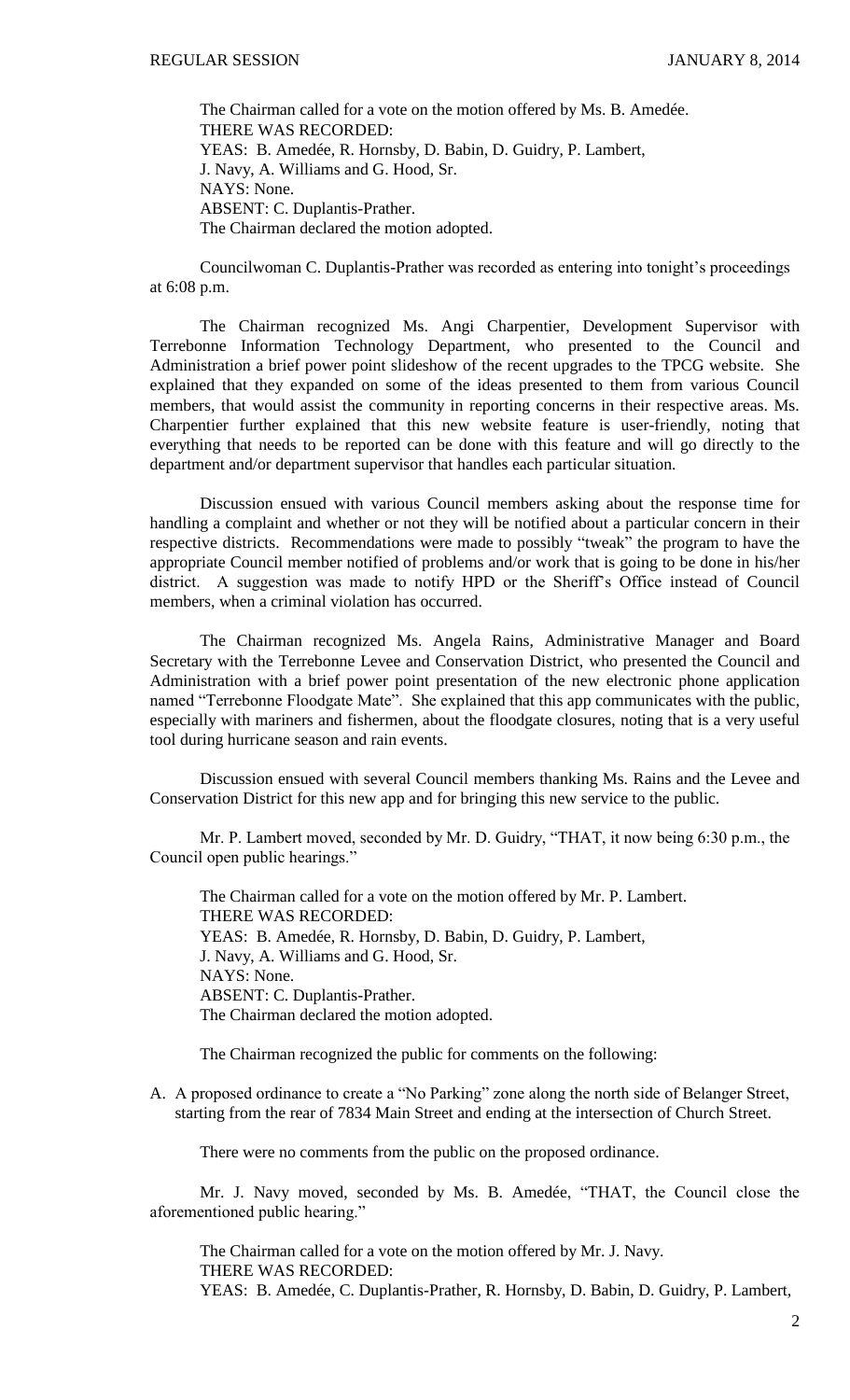J. Navy, A. Williams and G. Hood, Sr. NAYS: None. ABSENT: None. The Chairman declared the motion adopted.

OFFERED BY: Mr. J. Navy. SECONDED BY: Mr. D. Babin.

### ORDINANCE NO. 8383

AN ORDINANCE AMENDING THE PARISH CODE OF TERREBONNE PARISH, CHAPTER 18. MOTOR VEHICLES AND TRAFFIC, ARTICLE V. STOPPING, STANDING AND PARKING, DIVISION 2. PARISH, SECTION 18-223. NO PARKING ZONES, TO ESTABLISH A NO PARKING ZONE ALONG THE NORTH SIDE OF BELANGER STREET AS DEPICTED ON ATTACHED MAP, STARTING FROM THE REAR OF 7834 MAIN STREET AND ENDING AT THE INTERSECTION OF CHURCH STREET; TO PROVIDE FOR THE INSTALLATION OF SAID SIGNS, AND TO ADDRESS OTHER MATTERS RELATIVE THERETO.

### SECTION I

BE IT ORDAINED by the Terrebonne Parish Council, in regular session convened, acting pursuant to the authority invested in it by the Constitution and laws of the State of Louisiana, the Home Rule Charter for a Consolidated Government for Terrebonne Parish, and including, but not limited to, LSA R.S. 33:1368 and other statutes of the State of Louisiana, to amend the Parish Code of Terrebonne Parish, Chapter 18, Article V, Division 2, Section 18-223 to create a "No Parking Zone along the North Side of Belanger Street as depicted on attached map, starting from the rear of 7834 Main Street and ending at the intersection of Church Street, and to provide for the installation of said signs.

### SECTION II

If any word, clause, phrase, section or other portion of this ordinance shall be declared null, void, invalid, illegal, or unconstitutional, the remaining words, clauses, phrases, sections or other portions of this ordinance shall remain in full force and effect, the provisions of this section hereby being declared to be severable.

### SECTION III

Any ordinance or part thereof in conflict herewith is hereby repealed.

#### SECTION IV

This ordinance shall become effective upon approval by the Parish President or as otherwise provided in Section 2-13 (b) of the Home Rule Charter for Consolidated Government for Terrebonne Parish, whichever occurs sooner.

This ordinance, having been introduced and laid on the table for at least two weeks, was voted upon as follows: THERE WAS RECORDED: YEAS: B. Amedée, C. Duplantis-Prather, R. Hornsby, D. Babin, D. Guidry, P. Lambert, J. Navy, A. Williams and G. Hood, Sr. NAYS: None. ABSTAINING: None. NOT VOTING: None. ABSENT: None. The Chairman declared the ordinance adopted on this, the  $8<sup>th</sup>$  day of January, 2014.

\* \* \* \* \* \* \* \* \*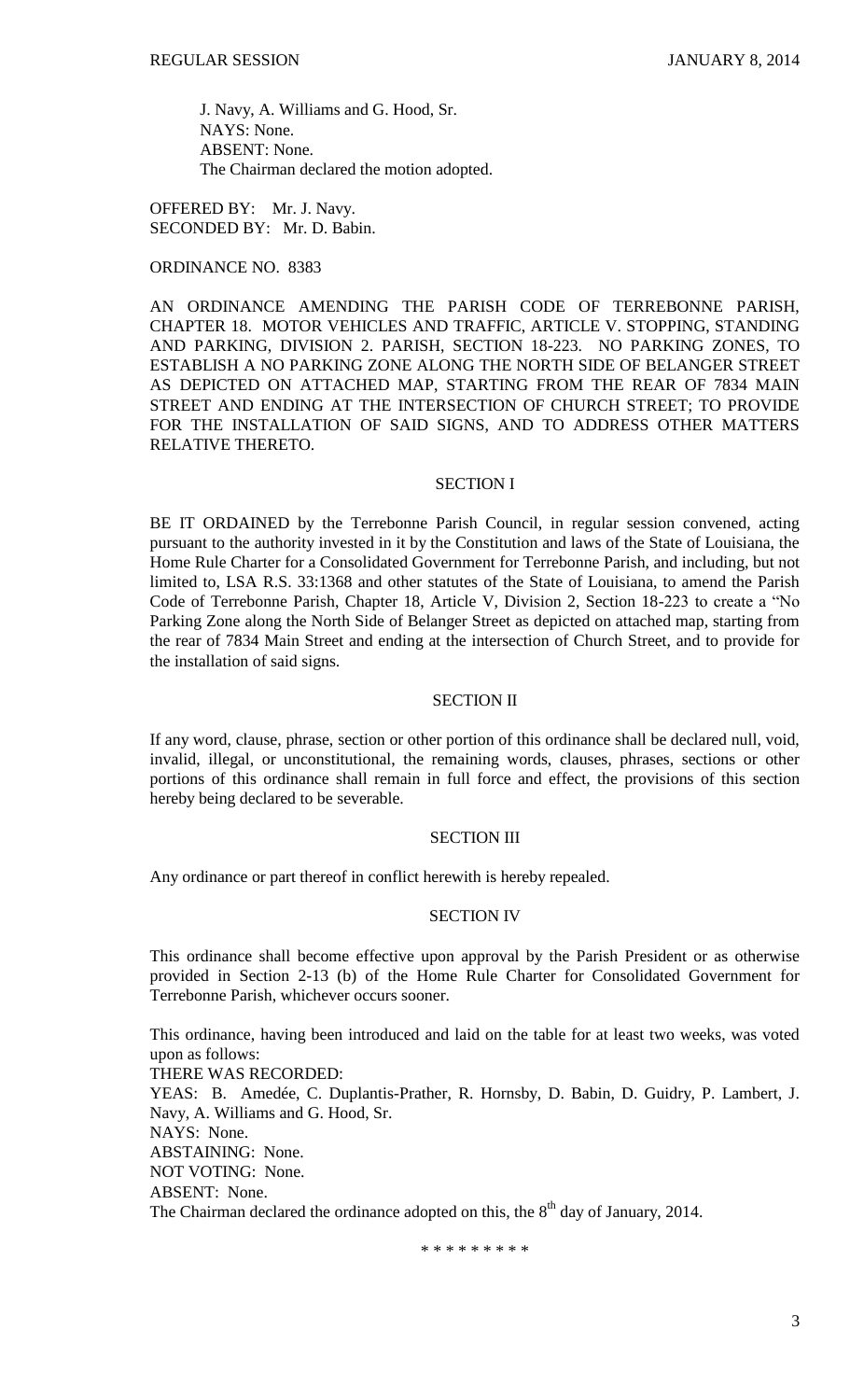The Chairman recognized the public for comments on the following:

B. A proposed ordinance to reduce the existing 45 mph speed limit to 35 mph on South Hollywood Road, between Highway 311 and Valhi Boulevard.

There were no comments from the public on the proposed ordinance.

Mr. D. Babin moved, seconded by Mr. D. Guidry, "THAT, the Council close the aforementioned public hearing."

The Chairman called for a vote on the motion offered by Mr. D. Babin. THERE WAS RECORDED: YEAS: B. Amedée, C. Duplantis-Prather, R. Hornsby, D. Babin, D. Guidry, P. Lambert, J. Navy, A. Williams and G. Hood, Sr. NAYS: None. ABSENT: None. The Chairman declared the motion adopted.

OFFERED BY: Mr. D. Guidry. SECONDED BY: Mr. D. Babin.

### ORDINANCE NO. 8384

AN ORDINANCE TO AMEND THE PARISH CODE OF TERREBONNE PARISH BY ADDING TO CHAPTER 18: MOTOR VEHICLES AND TRAFFIC, ARTICLE IV: OPERATION OF VEHICLES, DIVISION 2: PARISH, AND TO ADD TO SECTION 18-91(3): TO REDUCE THE EXISTING 45 MPH SPEED LIMIT TO 35 MPH ON SOUTH HOLLYWOOD ROAD, BETWEEN HIGHWAY 311 TO VALHI BOULEVARD AS DEPICTED ON THE ATTACHED MAP; AND TO PROVIDE FOR THE INSTALLATION OF SAID SIGNS; AND TO PROVIDE FOR OTHER MATTERS RELATIVE THERETO.

### SECTION I

BE IT ORDAINED, by the Terrebonne Parish Council, in regular session convened and on behalf of the Terrebonne Parish Consolidated Government, that the Parish Code of Terrebonne Parish be amended by adding to Chapter 18: Motor Vehicles and Traffic, Article IV: Operation of Vehicles, Division 2: Parish, and to add to Section 18-91(3): reduce the existing 45 mph speed limit to 35 mph on South Hollywood Road, between Highway 311 and Valhi Boulevard as depicted on the attached map as follows:

CHAPTER 18: MOTOR VEHICLES AND TRAFFIC

ARTICLE IV: OPERATION OF VEHICLES

DIVISON 2: PARISH

### SECTION 18-91: SPEED LIMITS

The speed limit of 45 mph on South Hollywood Road, between Highway 311 and Valhi Boulevard as depicted on the attached map, is hereby reduced and is hereby designated as a 35 mph speed limit zone; and appropriate speed limit signs shall be erected and maintained along the said roadway. Any vehicles traveling on South Hollywood Road between Highway 311 and Valhi Boulevard shall respect the signs erected and maintained under the provisions of this section.

#### SECTION II

If any word, clause, phrase, section or other portion of this ordinance shall be declared null, void, invalid, illegal, or unconstitutional, the remaining words, clauses, phrases, sections and other portions of this ordinance shall remain in full force and effect, the provisions of this ordinance hereby being declared to be severable.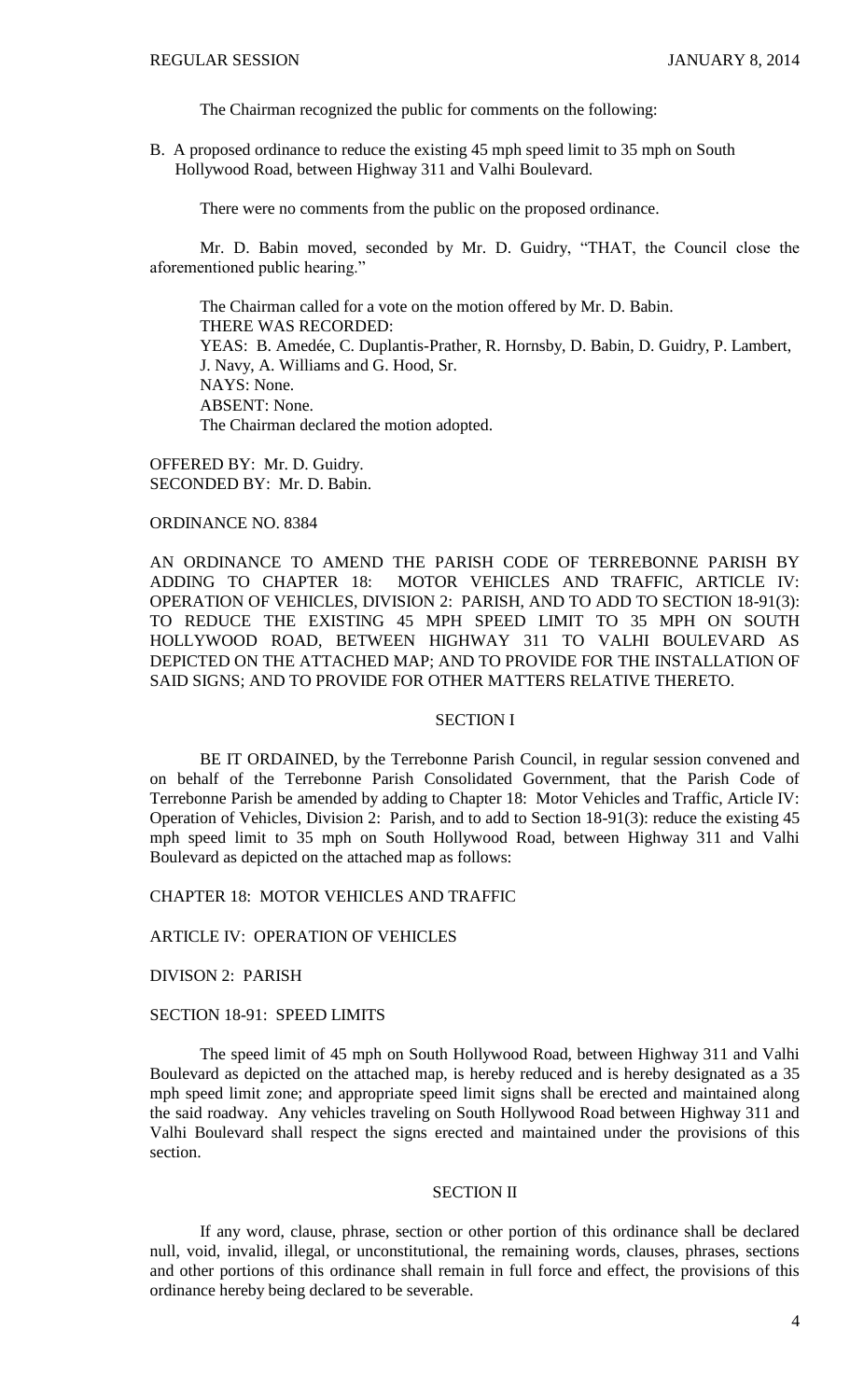#### SECTION III

This ordinance shall become effective upon approval by the Parish President or as otherwise provided in Section 2-13(b) of the Home Rule Charter for a Consolidated Government for Terrebonne Parish, whichever occurs sooner.

This ordinance, having been introduced and laid on the table for at least two weeks, was voted upon as follows:

THERE WAS RECORDED:

YEAS: B. Amedée, C. Duplantis-Prather, R. Hornsby, D. Babin, D. Guidry, P. Lambert, J. Navy, A. Williams and G. Hood, Sr.

```
NAYS: None.
```
ABSTAINING: None.

NOT VOTING: None.

ABSENT: None.

The Chairman declared the ordinance adopted on this, the  $8<sup>th</sup>$  day of January, 2014.

\* \* \* \* \* \* \* \* \*

The Chairman recognized the public for comments on the following:

C. A proposed ordinance to dedicate and accept the maintenance/operation of the streets, drainage servitudes, utilities, gas sewer and rights-of-way for South Hollywood Commercial Park, Phases 2A and 2B; and to incorporate the extension of South Hollywood Road and the extension of Valhi Boulevard into the Enhanced 911 Emergency Response System.

There were no comments from the public on the proposed ordinance.

Mr. D. Babin moved, seconded by Mr. D. Guidry, "THAT, the Council close the aforementioned public hearing."

The Chairman called for a vote on the motion offered by Mr. D. Babin. THERE WAS RECORDED: YEAS: B. Amedée, C. Duplantis-Prather, R. Hornsby, D. Babin, D. Guidry, P. Lambert, J. Navy, A. Williams and G. Hood, Sr. NAYS: None. ABSENT: None. The Chairman declared the motion adopted.

OFFERED BY: Mr. D. Babin. SECONDED BY: Mr. D. Guidry.

### ORDINANCE NO. 8385

AN ORDINANCE DEDICATING AND ACCEPTING THE MAINTENANCE/OPERATION OF THE STREET(S), DRAINAGE SERVITUDES, UTILITIES, GAS, SEWER, AND RIGHTS-OF-WAY FOR "SOUTH HOLLYWOOD COMMERCIAL PARK, PHASES 2A & 2B"; AND TO INCORPORATE THE EXTENSION OF "SOUTH HOLLYWOOD ROAD" AND THE EXTENSION OF "VALHI BOULEVARD" INTO THE ENHANCED 911 EMERGENCY RESPONSE SYSTEM FOR THE PURPOSE OF PROVIDING A BETTER MEANS OF LOCATING ADDRESSES; AND TO SET FORTH AN EFFECTIVE DATE FOR THE INCORPORATION OF STREET NAME(S), TO INFORM THE PROPER AGENCIES OF THE STREET NAME(S), AND TO AUTHORIZE THE INSTALLATION OF THE APPROPRIATE STREET SIGN(S), AND TO ADDRESS OTHER MATTERS RELATIVE THERETO.

### SECTION I

BE IT ORDAINED that the Terrebonne Parish Council, on behalf of Terrebonne Parish Consolidated Government, dedicates and accepts the maintenance/operation of the street(s), drainage servitudes, utilities, gas, sewer, and rights-of-way; as depicted on a plat, prepared on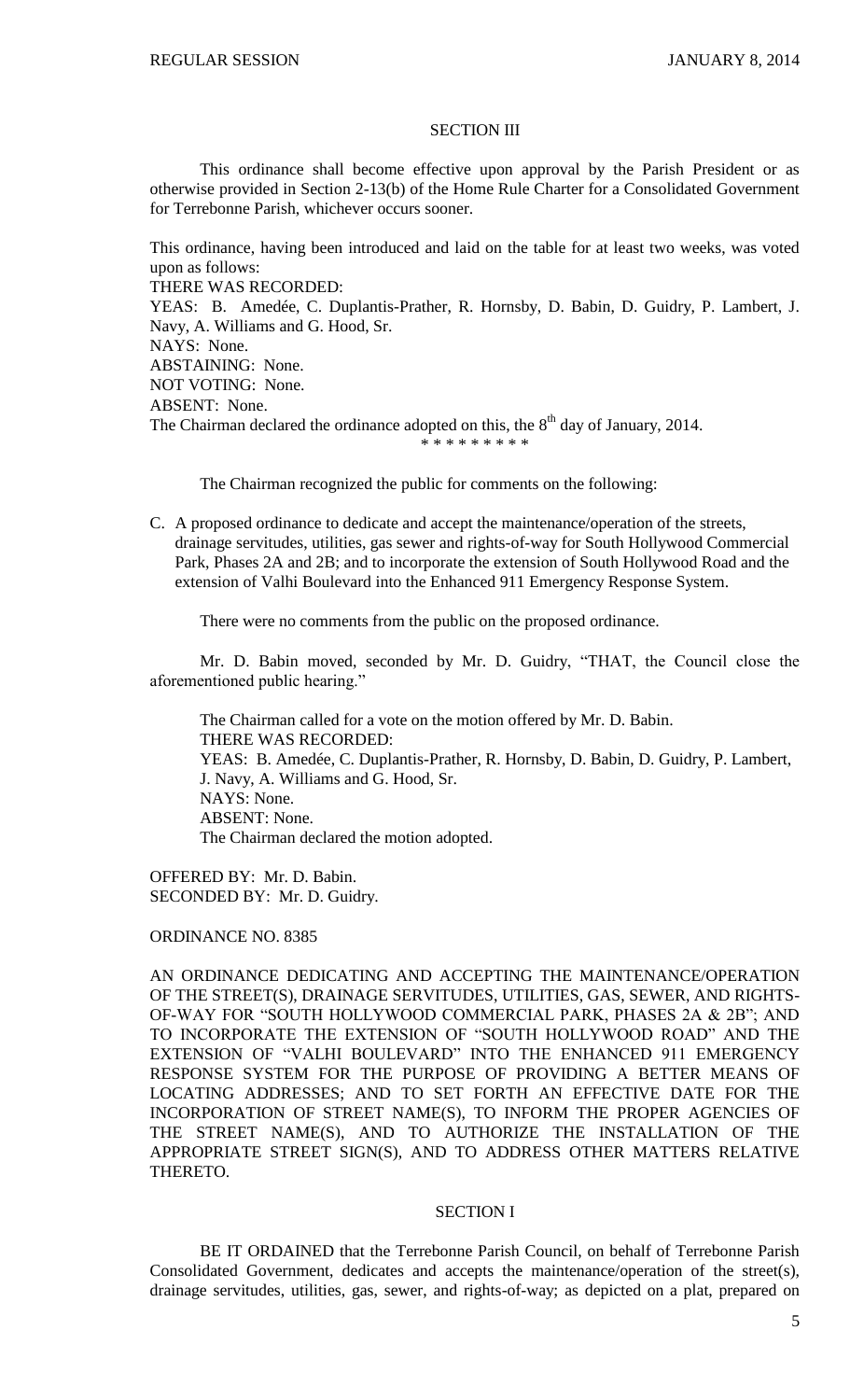November 18, 2013, by Milford & Associates, Inc. titled "South Hollywood Commercial Park, Phases 2A & 2B", a copy of which is attached hereto and made a part hereof;

BE IT FURTHER ORDAINED effective on the  $15<sup>th</sup>$  day of January, 2014, that the extension of "South Hollywood Road" and the extension of "Valhi Boulevard" be incorporated into the Enhanced 911 Emergency Response System;

BE IT FURTHER ORDAINED that a copy of this ordinance be submitted to the Terrebonne Parish Communications Board, local U.S. Postal Services, fire districts, Acadian Ambulance, Terrebonne Parish Sheriff's Office, and any other appropriate agency; and

BE IT FURTHER ORDAINED that the Parish Forces be directed to install the proper street sign on the appropriate street, and that any other actions relative thereto be addressed.

### SECTION II

If any word, clause, phrase, section or other portion of this ordinance shall be declared null, void, invalid, illegal, or unconstitutional, the remaining words, clauses, phrases, sections or other portions of this ordinance shall remain in full force and effect, the provisions of this section hereby being declared to be severable.

This ordinance, having been introduced and laid on the table for at least two weeks, was voted upon as follows:

THERE WAS RECORDED:

YEAS: B. Amedée, C. Duplantis-Prather, R. Hornsby, D. Babin, D. Guidry, P. Lambert, J. Navy, A. Williams and G. Hood, Sr.

NAYS: None.

ABSTAINING: None. NOT VOTING: None. ABSENT: None. The Chairman declared the ordinance adopted on this, the  $8<sup>th</sup>$  day of January, 2014. \* \* \* \* \* \* \* \*

The Chairman recognized the public for comments on the following:

D. A proposed ordinance to dedicate and accept the maintenance/operation of the street, drainage servitudes, and rights-of-way for Trinity Commercial Park; energize and accept the street lights; and incorporate the extension of Trinity Lane into the Enhanced 911 Emergency Response System.

There were no comments from the public on the proposed ordinance.

Ms. A. Williams moved, seconded by Mr. J. Navy, "THAT, the Council close the aforementioned public hearing."

The Chairman called for a vote on the motion offered by Ms. A. Williams. THERE WAS RECORDED: YEAS: B. Amedée, C. Duplantis-Prather, R. Hornsby, D. Babin, D. Guidry, P. Lambert, J. Navy, A. Williams and G. Hood, Sr. NAYS: None. ABSENT: None. The Chairman declared the motion adopted.

OFFERED BY: Ms. A. Williams. SECONDED BY: Ms. B. Amedee.

## ORDINANCE NO. 8386

AN ORDINANCE DEDICATING AND ACCEPTING THE MAINTENANCE/OPERATION OF THE STREET(S), DRAINAGE SERVITUDES, AND RIGHTS-OF-WAY FOR "TRINITY COMMERCIAL PARK"; ENERGIZE AND ACCEPT THE STREET LIGHTS; AND TO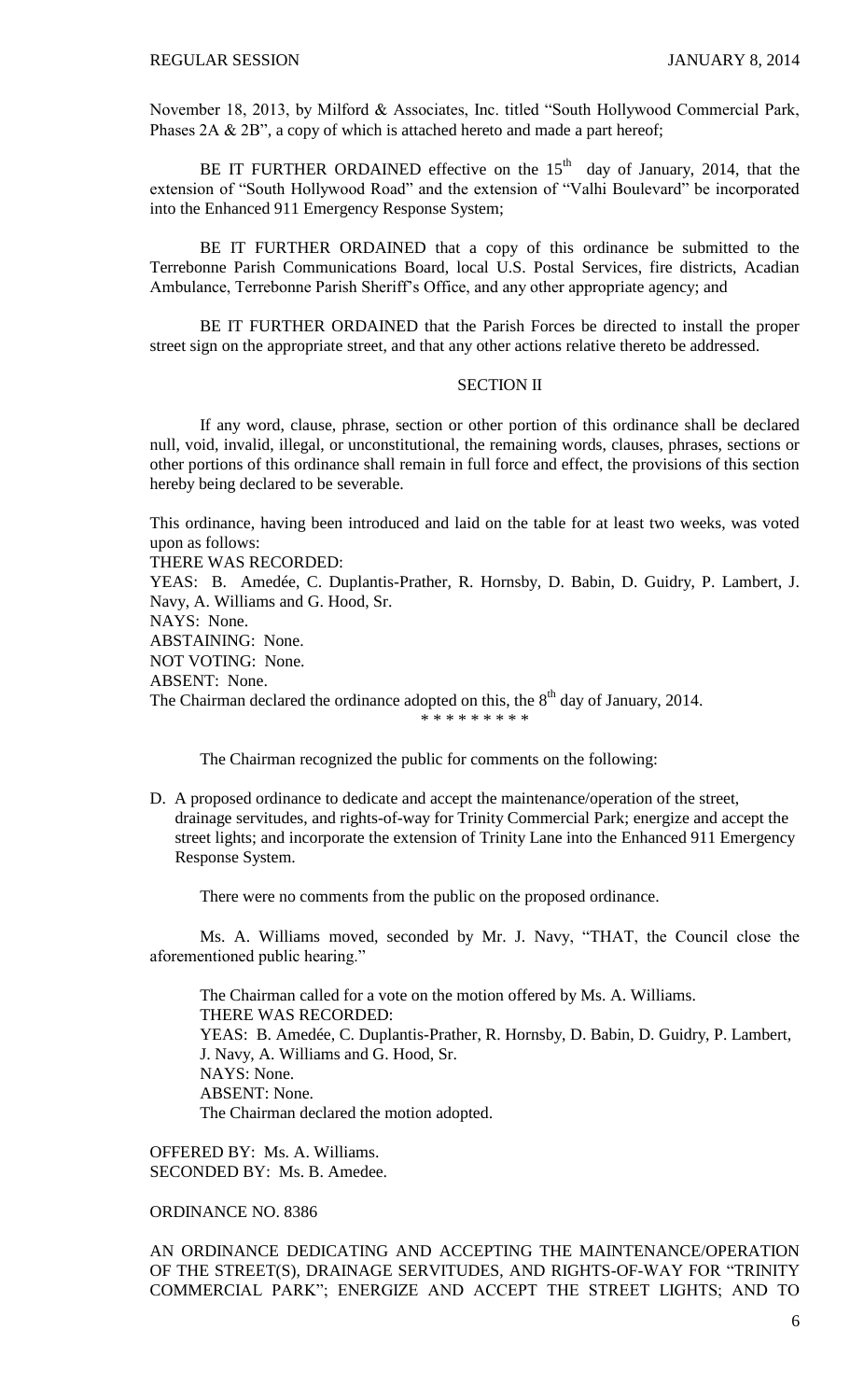INCORPORATE THE EXTENSION OF "TRINITY LANE" INTO THE ENHANCED 911 EMERGENCY RESPONSE SYSTEM FOR THE PURPOSE OF PROVIDING A BETTER MEANS OF LOCATING ADDRESSES; AND TO SET FORTH AN EFFECTIVE DATE FOR THE INCORPORATION OF STREET NAME(S), TO INFORM THE PROPER AGENCIES OF THE STREET NAME(S), AND TO AUTHORIZE THE INSTALLATION OF THE APPROPRIATE STREET SIGN(S), AND TO ADDRESS OTHER MATTERS RELATIVE THERETO.

### SECTION I

BE IT ORDAINED that the Terrebonne Parish Council, on behalf of Terrebonne Parish Consolidated Government, dedicates and accepts the maintenance/operation of the street(s), drainage servitudes, and rights-of-way; and energize and accept the street lights as depicted on a plat, prepared on November 4, 2013, by Milford & Associates, Inc. titled "Trinity Commercial Park", a copy of which is attached hereto and made a part hereof;

BE IT FURTHER ORDAINED effective on the  $15<sup>th</sup>$  day of January, 2014, that the extension of "Trinity Lane" be incorporated into the Enhanced 911 Emergency Response System;

BE IT FURTHER ORDAINED that a copy of this ordinance be submitted to the Terrebonne Parish Communications Board, local U.S. Postal Services, fire districts, Acadian Ambulance, Terrebonne Parish Sheriff's Office, and any other appropriate agency; and

BE IT FURTHER ORDAINED that the Parish Forces be directed to install the proper street sign on the appropriate street, and that any other actions relative thereto be addressed.

### SECTION II

If any word, clause, phrase, section or other portion of this ordinance shall be declared null, void, invalid, illegal, or unconstitutional, the remaining words, clauses, phrases, sections or other portions of this ordinance shall remain in full force and effect, the provisions of this section hereby being declared to be severable.

This ordinance, having been introduced and laid on the table for at least two weeks, was voted upon as follows:

THERE WAS RECORDED:

YEAS: B. Amedée, C. Duplantis-Prather, R. Hornsby, D. Babin, D. Guidry, P. Lambert, J. Navy, A. Williams and G. Hood, Sr.

NAYS: None.

ABSTAINING: None. NOT VOTING: None. ABSENT: None. The Chairman declared the ordinance adopted on this, the  $8<sup>th</sup>$  day of January, 2014.

\* \* \* \* \* \* \* \* \*

The Chairman recognized the public for comments on the following:

E. A proposed ordinance to obligate funds to purchase the property at 506 Mire Street, Houma, as a part of the Gustav/Ike Recovery Plan CDBG Buyout Program.

There were no comments from the public on the proposed ordinance.

Mr. G. Hood, Sr. moved, seconded by Ms. C. Duplantis-Prather, "THAT, the Council close the aforementioned public hearing."

The Chairman called for a vote on the motion offered by Mr. G. Hood, Sr. THERE WAS RECORDED:

YEAS: B. Amedée, C. Duplantis-Prather, R. Hornsby, D. Babin, D. Guidry, P. Lambert, J. Navy, A. Williams and G. Hood, Sr. NAYS: None.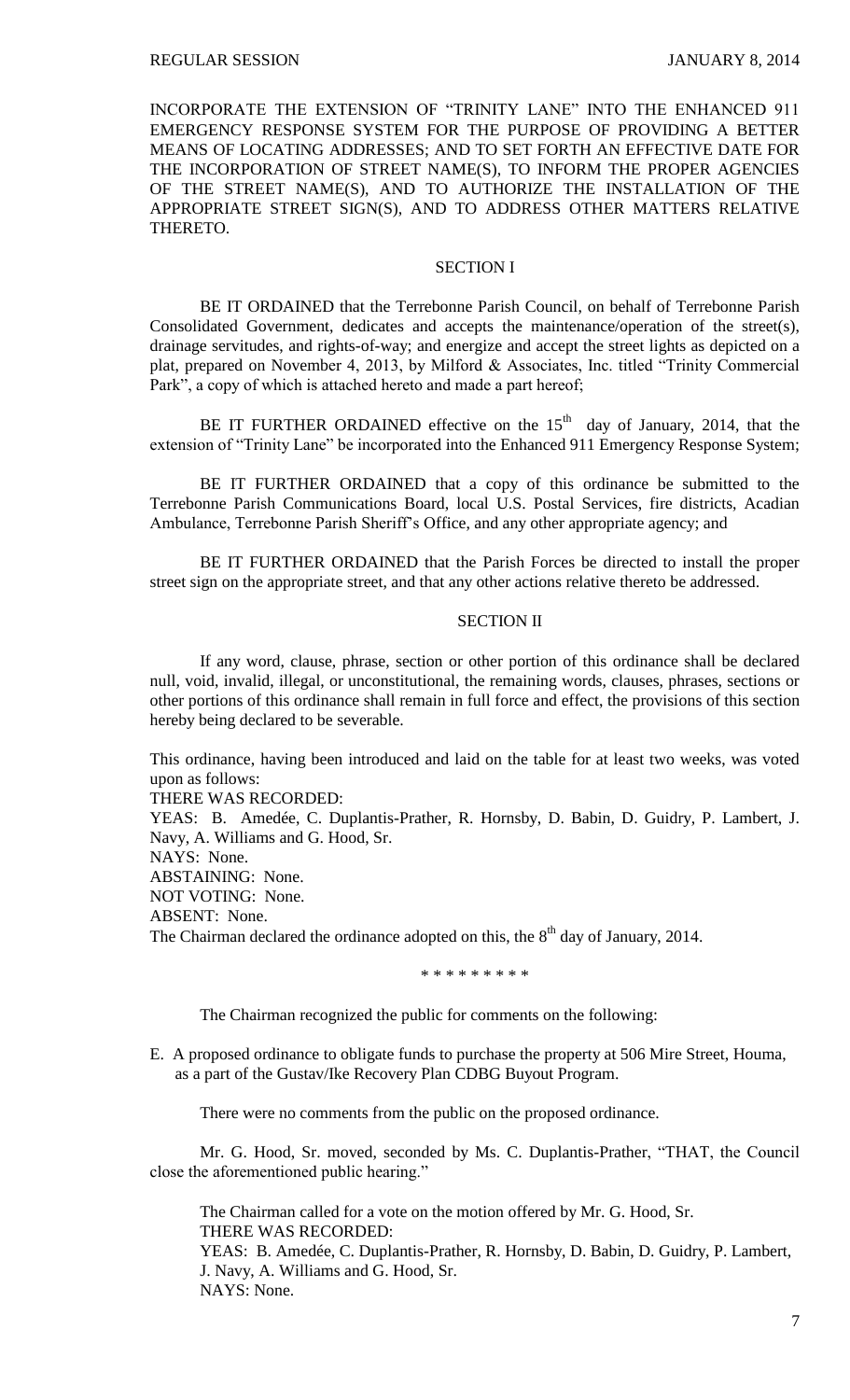ABSENT: None. The Chairman declared the motion adopted.

OFFERED BY: Mr. G. Hood, Sr. SECONDED BY: Ms. C. Duplantis-Prather.

ORDINANCE NO. 8387

AN ORDINANCE TO AUTHORIZE THE ACQUISITION OF STRUCTURES AND LANDS UNDER THE TERMS AND CONDITIONS OF THE COMMUNITY DEVELOPMENT BLOCK GRANT (CDBG) BUYOUT PROGRAM; AND TO AUTHORIZE THE PARISH PRESIDENT TO EXECUTE ANY AND ALL DOCUMENTS NECESSARY TO EFFECT ACQUISITION.

WHEREAS, the Terrebonne Parish Consolidated Government has been advised by consultants, Leidos, Inc. as part of the implementation of the Gustav/Ike Recovery Plan CDBG Buyout Program project management duties that they recommend acquisition under the grant program of the following properties; and

WHEREAS, as agents, Leidos, Inc. has executed all necessary documents with the following property owner to acquire all structures and lands located at the address and for the amount stipulated below:

Owner(s) and address: 506 Mire, Houma, LA 70364 Herbert and Dale Ford

Appraised Value: \$163,000.00

Estimated Total Project Costs: \$227,805.00

Offer Amount: \$163,000.00

 $\zeta$ 

Legal Description: LOT 4 BLOCK 18 BROADMOOR SUBDIVISION. CB 755/495

WHEREAS, the above listed property owner has agreed to the offer to purchase for the amounts stipulated.

## SECTION I

NOW, THEREFORE, BE IT ORDAINED by the Terrebonne Parish Council in regular session convened, and on behalf of the Terrebonne Parish Consolidated Government, that notice is hereby given to adopt an ordinance to authorize the acquisition of structures and lands under the terms and conditions of the Gustav/Ike Recovery Plan CDBG Buyout Program is hereby authorized; and that the Parish President, Michel H. Claudet, is hereby authorized to execute any and all documents necessary to effect acquisition.

## SECTION II

If any word, clause, phrase, section or other portion of this ordinance shall be declared null, void, invalid, illegal, or unconstitutional, the remaining words, clauses, phrases, sections and other portions of this ordinance shall remain in full force and effect, the provisions of this ordinance hereby being declared to be severable.

### SECTION III

This ordinance shall become effective upon approval by the Parish President or as otherwise provided in Section 2-13(b) of the Home Rule Charter for a Consolidated Government for Terrebonne Parish, whichever occurs sooner.

This ordinance, having been introduced and laid on the table for at least two weeks, was voted upon as follows: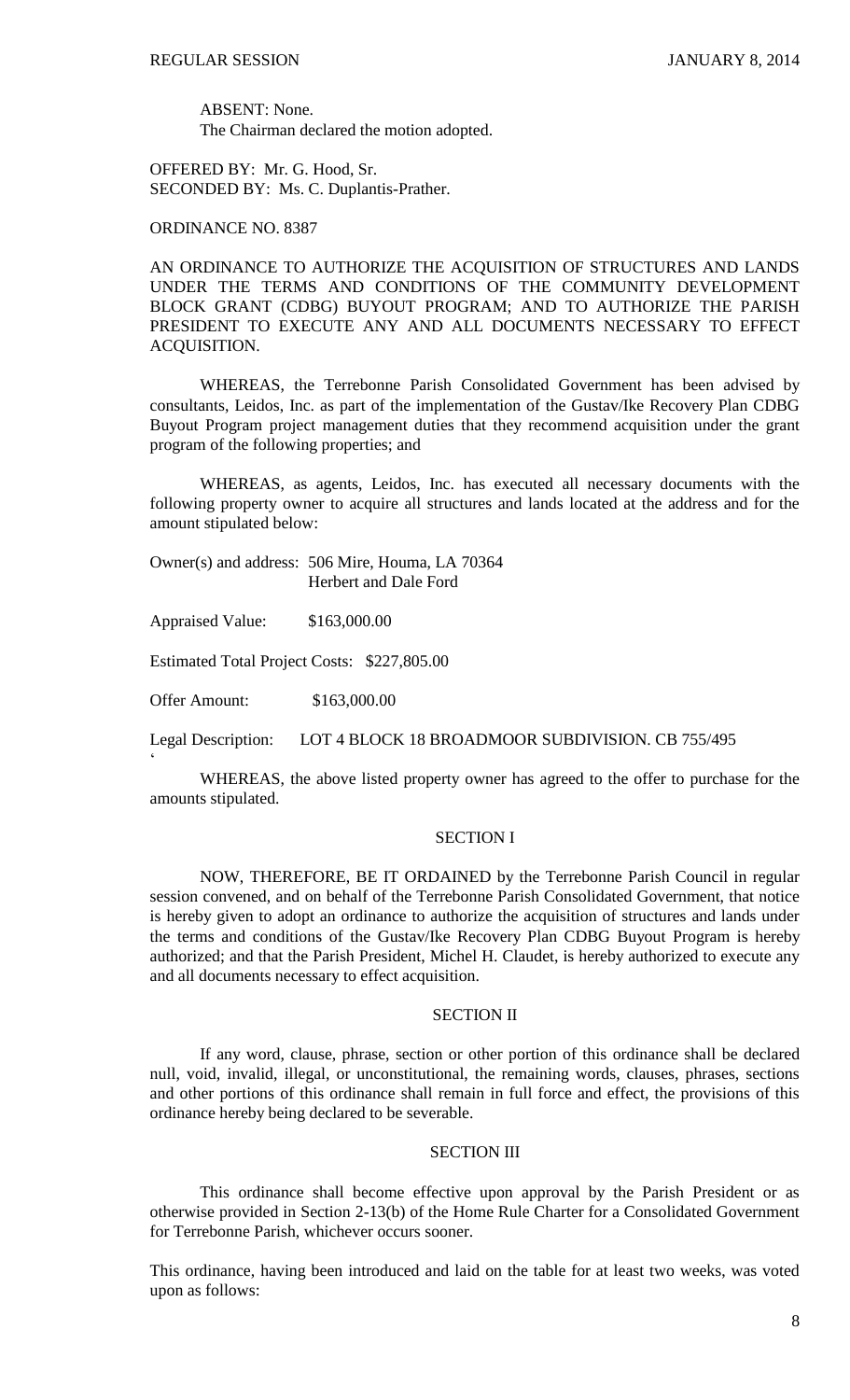THERE WAS RECORDED:

YEAS: B. Amedée, C. Duplantis-Prather, R. Hornsby, D. Babin, D. Guidry, P. Lambert, J. Navy, A. Williams and G. Hood, Sr. NAYS: None. ABSTAINING: None. NOT VOTING: None. ABSENT: None. The Chairman declared the ordinance adopted on this, the  $8<sup>th</sup>$  day of January, 2014.

\* \* \* \* \* \* \* \* \*

The Chairman recognized the public for comments on the following:

F. A proposed ordinance to obligate funds to purchase the property at 1427 Doctor Beatrous Road, Theriot, as a part of the Gustav/Ike Recovery Plan CDBG Buyout Program.

There were no comments from the public on the proposed ordinance.

Mr. D. Babin moved, seconded by Mr. D. Guidry, "THAT, the Council close the aforementioned public hearing."

The Chairman called for a vote on the motion offered by Mr. D. Babin. THERE WAS RECORDED: YEAS: B. Amedée, C. Duplantis-Prather, R. Hornsby, D. Babin, D. Guidry, P. Lambert, J. Navy, A. Williams and G. Hood, Sr. NAYS: None. ABSENT: None. The Chairman declared the motion adopted.

OFFERED BY: Mr. D. Babin. SECONDED BY: Mr. P. Lambert.

ORDINANCE NO. 8388

AN ORDINANCE TO AUTHORIZE THE ACQUISITION OF STRUCTURES AND LANDS UNDER THE TERMS AND CONDITIONS OF THE COMMUNITY DEVELOPMENT BLOCK GRANT (CDBG) BUYOUT PROGRAM; AND TO AUTHORIZE THE PARISH PRESIDENT TO EXECUTE ANY AND ALL DOCUMENTS NECESSARY TO EFFECT ACQUISITION.

WHEREAS, the Terrebonne Parish Consolidated Government has been advised by consultants, Leidos, Inc. as part of the implementation of the Gustav/Ike Recovery Plan CDBG Buyout Program project management duties that they recommend acquisition under the grant program of the following properties; and

WHEREAS, as agents, Leidos, Inc. has executed all necessary documents with the following property owner to acquire all structures and lands located at the address and for the amount stipulated below:

Owner(s) and address: 1427 Doctor Beatrous, Theriot, LA 70397 Howard Martin

Appraised Value: \$80,000.00

Estimated Total Project Costs: \$148,690.00

Offer Amount: \$80,000.00

 $\zeta$ 

Legal Description: LOT 10 BLOCK 1 ON A PLAT ENTITLED PORTION OF PROPERTY SUBDIVIDED LOCATED IN SECTIONS 62 & 63, T19S - R17E. CB 2206/34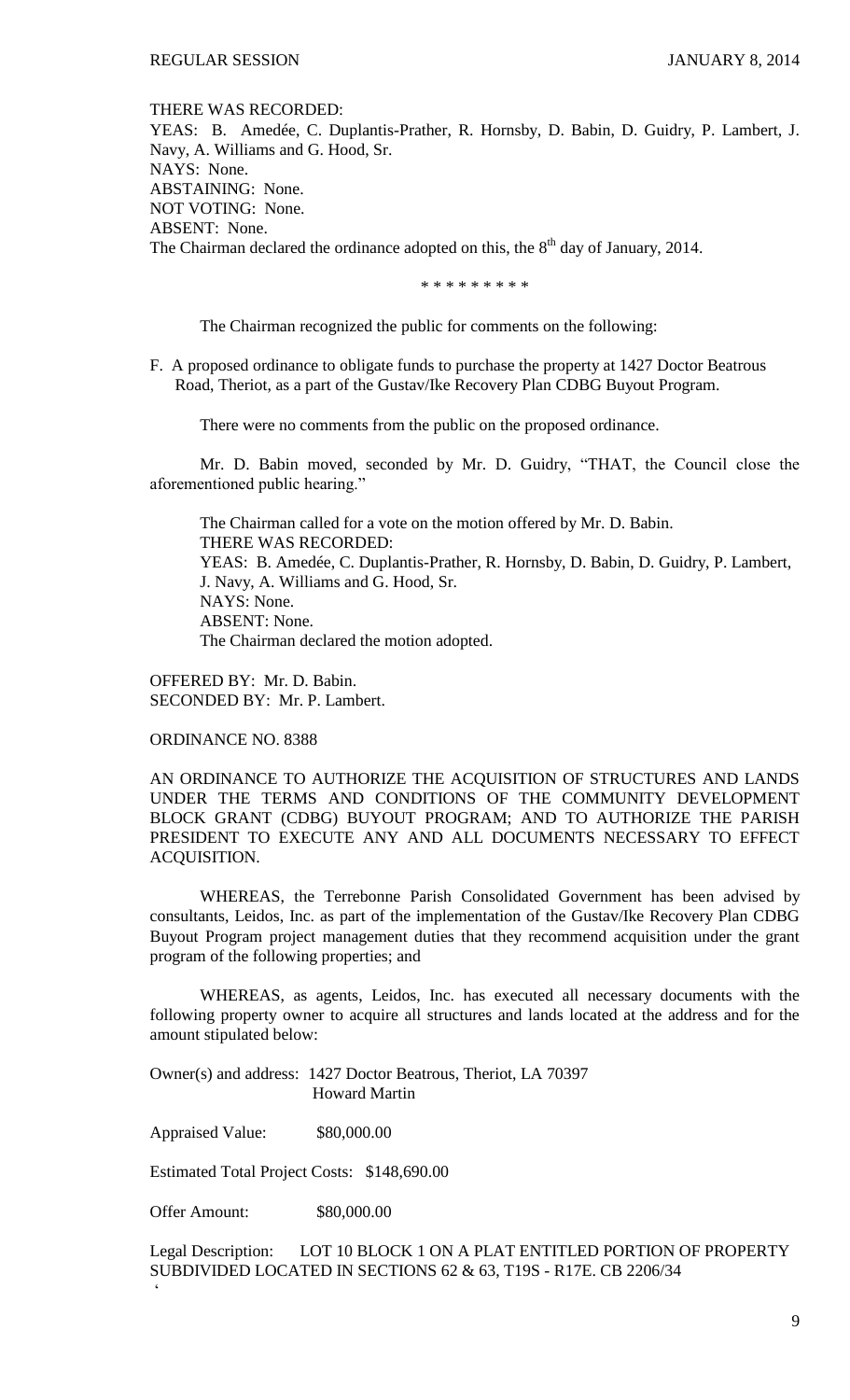WHEREAS, the above listed property owner has agreed to the offer to purchase for the amounts stipulated.

### SECTION I

NOW, THEREFORE, BE IT ORDAINED by the Terrebonne Parish Council in regular session convened, and on behalf of the Terrebonne Parish Consolidated Government, that notice is hereby given to adopt an ordinance to authorize the acquisition of structures and lands under the terms and conditions of the Gustav/Ike Recovery Plan CDBG Buyout Program is hereby authorized; and that the Parish President, Michel H. Claudet, is hereby authorized to execute any and all documents necessary to effect acquisition.

### SECTION II

If any word, clause, phrase, section or other portion of this ordinance shall be declared null, void, invalid, illegal, or unconstitutional, the remaining words, clauses, phrases, sections and other portions of this ordinance shall remain in full force and effect, the provisions of this ordinance hereby being declared to be severable.

## SECTION III

This ordinance shall become effective upon approval by the Parish President or as otherwise provided in Section 2-13(b) of the Home Rule Charter for a Consolidated Government for Terrebonne Parish, whichever occurs sooner.

This ordinance, having been introduced and laid on the table for at least two weeks, was voted upon as follows:

#### THERE WAS RECORDED:

YEAS: B. Amedée, C. Duplantis-Prather, R. Hornsby, D. Babin, D. Guidry, P. Lambert, J. Navy, A. Williams and G. Hood, Sr. NAYS: None. ABSTAINING: None. NOT VOTING: None. ABSENT: None. The Chairman declared the ordinance adopted on this, the  $8<sup>th</sup>$  day of January, 2014.

\* \* \* \* \* \* \* \* \*

The Chairman recognized the public for comments on the following:

G. A proposed ordinance to obligate funds to purchase the property at 191 Mes Amis, Chauvin, as a part of the Gustav/Ike Recovery Plan CDBG Buyout Program.

There were no comments from the public on the proposed ordinance.

Mr. D. Guidry moved, seconded by Mr. P. Lambert, "THAT, the Council close the aforementioned public hearing."

The Chairman called for a vote on the motion offered by Mr. D. Guidry. THERE WAS RECORDED: YEAS: B. Amedée, C. Duplantis-Prather, R. Hornsby, D. Babin, D. Guidry, P. Lambert, J. Navy, A. Williams and G. Hood, Sr. NAYS: None. ABSENT: None. The Chairman declared the motion adopted.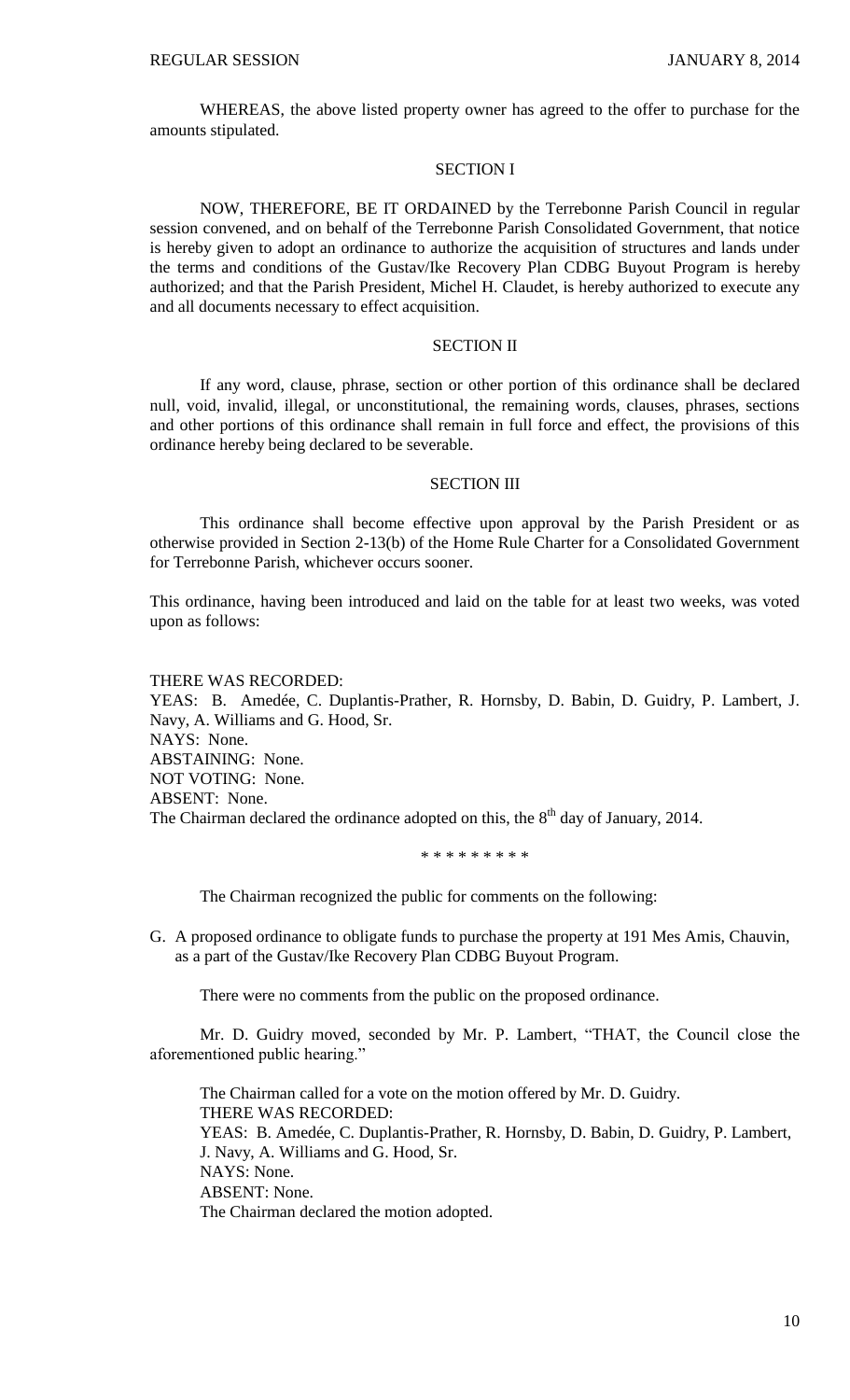OFFERED BY: Mr. D. Guidry. SECONDED BY: Mr. P. Lambert.

ORDINANCE NO. 8389

 $\zeta$ 

AN ORDINANCE TO AUTHORIZE THE ACQUISITION OF STRUCTURES AND LANDS UNDER THE TERMS AND CONDITIONS OF THE COMMUNITY DEVELOPMENT BLOCK GRANT (CDBG) BUYOUT PROGRAM; AND TO AUTHORIZE THE PARISH PRESIDENT TO EXECUTE ANY AND ALL DOCUMENTS NECESSARY TO EFFECT ACQUISITION.

WHEREAS, the Terrebonne Parish Consolidated Government has been advised by consultants, Leidos, Inc. as part of the implementation of the Gustav/Ike Recovery Plan CDBG Buyout Program project management duties that they recommend acquisition under the grant program of the following properties; and

WHEREAS, as agents, Leidos, Inc. has executed all necessary documents with the following property owner to acquire all structures and lands located at the address and for the amount stipulated below:

|                                             | Owner(s) and address: 191 Mes Amis, Chauvin, LA 70344<br>Eva Cutting |
|---------------------------------------------|----------------------------------------------------------------------|
| <b>Appraised Value:</b>                     | \$280,000.00                                                         |
| Estimated Total Project Costs: \$423,625.00 |                                                                      |
| Offer Amount:                               | \$280,000.00                                                         |
| <b>Legal Description:</b>                   | LOTS 9, 10, 11 & 12 BLOCK 1 CENTRAL HEIGHTS SUBD. CB<br>2071/548     |

WHEREAS, the above listed property owner has agreed to the offer to purchase for the amounts stipulated.

#### SECTION I

NOW, THEREFORE, BE IT ORDAINED by the Terrebonne Parish Council in regular session convened, and on behalf of the Terrebonne Parish Consolidated Government, that notice is hereby given to adopt an ordinance to authorize the acquisition of structures and lands under the terms and conditions of the Gustav/Ike Recovery Plan CDBG Buyout Program is hereby authorized; and that the Parish President, Michel H. Claudet, is hereby authorized to execute any and all documents necessary to effect acquisition.

#### SECTION II

If any word, clause, phrase, section or other portion of this ordinance shall be declared null, void, invalid, illegal, or unconstitutional, the remaining words, clauses, phrases, sections and other portions of this ordinance shall remain in full force and effect, the provisions of this ordinance hereby being declared to be severable.

## SECTION III

This ordinance shall become effective upon approval by the Parish President or as otherwise provided in Section 2-13(b) of the Home Rule Charter for a Consolidated Government for Terrebonne Parish, whichever occurs sooner.

This ordinance, having been introduced and laid on the table for at least two weeks, was voted upon as follows: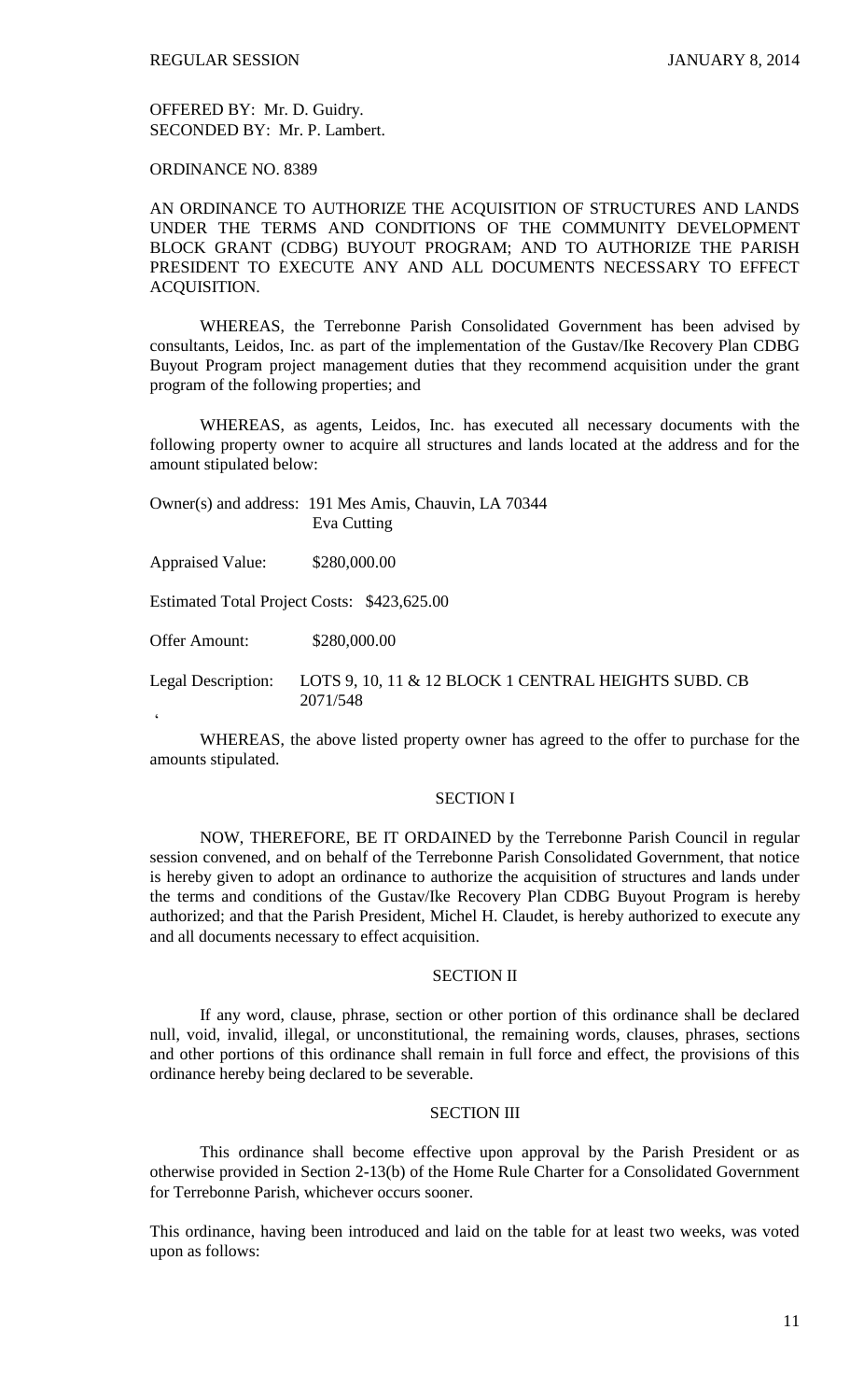THERE WAS RECORDED:

YEAS: B. Amedée, C. Duplantis-Prather, R. Hornsby, D. Babin, D. Guidry, P. Lambert, J. Navy, A. Williams and G. Hood, Sr. NAYS: None. ABSTAINING: None. NOT VOTING: None. ABSENT: None. The Chairman declared the ordinance adopted on this, the  $8<sup>th</sup>$  day of January, 2014.

\* \* \* \* \* \* \* \*

The Chairman recognized the public for comments on the following:

H. A proposed ordinance to obligate funds to purchase the property at 370 Highridge Drive, Houma, as a part of the Gustav/Ike Recovery Plan CDBG Buyout.

There were no comments from the public on the proposed ordinance.

Mr. D. Babin moved, seconded by Mr. D. Guidry, "THAT, the Council close the aforementioned public hearing."

The Chairman called for a vote on the motion offered by Mr. D. Babin. THERE WAS RECORDED: YEAS: B. Amedée, C. Duplantis-Prather, R. Hornsby, D. Babin, D. Guidry, P. Lambert, J. Navy, A. Williams and G. Hood, Sr. NAYS: None. ABSENT: None. The Chairman declared the motion adopted.

OFFERED BY: Mr. D. Babin. SECONDED BY: Mr. D. Guidry.

ORDINANCE NO. 8390

AN ORDINANCE TO AUTHORIZE THE ACQUISITION OF STRUCTURES AND LANDS UNDER THE TERMS AND CONDITIONS OF THE COMMUNITY DEVELOPMENT BLOCK GRANT (CDBG) BUYOUT PROGRAM; AND TO AUTHORIZE THE PARISH PRESIDENT TO EXECUTE ANY AND ALL DOCUMENTS NECESSARY TO EFFECT ACQUISITION.

WHEREAS, the Terrebonne Parish Consolidated Government has been advised by consultants, Leidos, Inc. as part of the implementation of the Gustav/Ike Recovery Plan CDBG Buyout Program project management duties that they recommend acquisition under the grant program of the following properties; and

WHEREAS, as agents, Leidos, Inc. has executed all necessary documents with the following property owner to acquire all structures and lands located at the address and for the amount stipulated below:

| Owner(s) and address: | 370 Highridge, Houma, LA 70363 |
|-----------------------|--------------------------------|
|                       | Anthony, Jr. and Irene Naquin  |

Appraised Value: \$200,000.00

ESTIMATED TOTAL PROJECT COSTS: \$289,445.00

Offer Amount: \$200,000.00

Legal Description: LOT 17 & E/2 LOT 16 BLOCK 1 HIGHRIDGE SUBD. CB 662/248

WHEREAS, the above listed property owner has agreed to the offer to purchase for the amounts stipulated.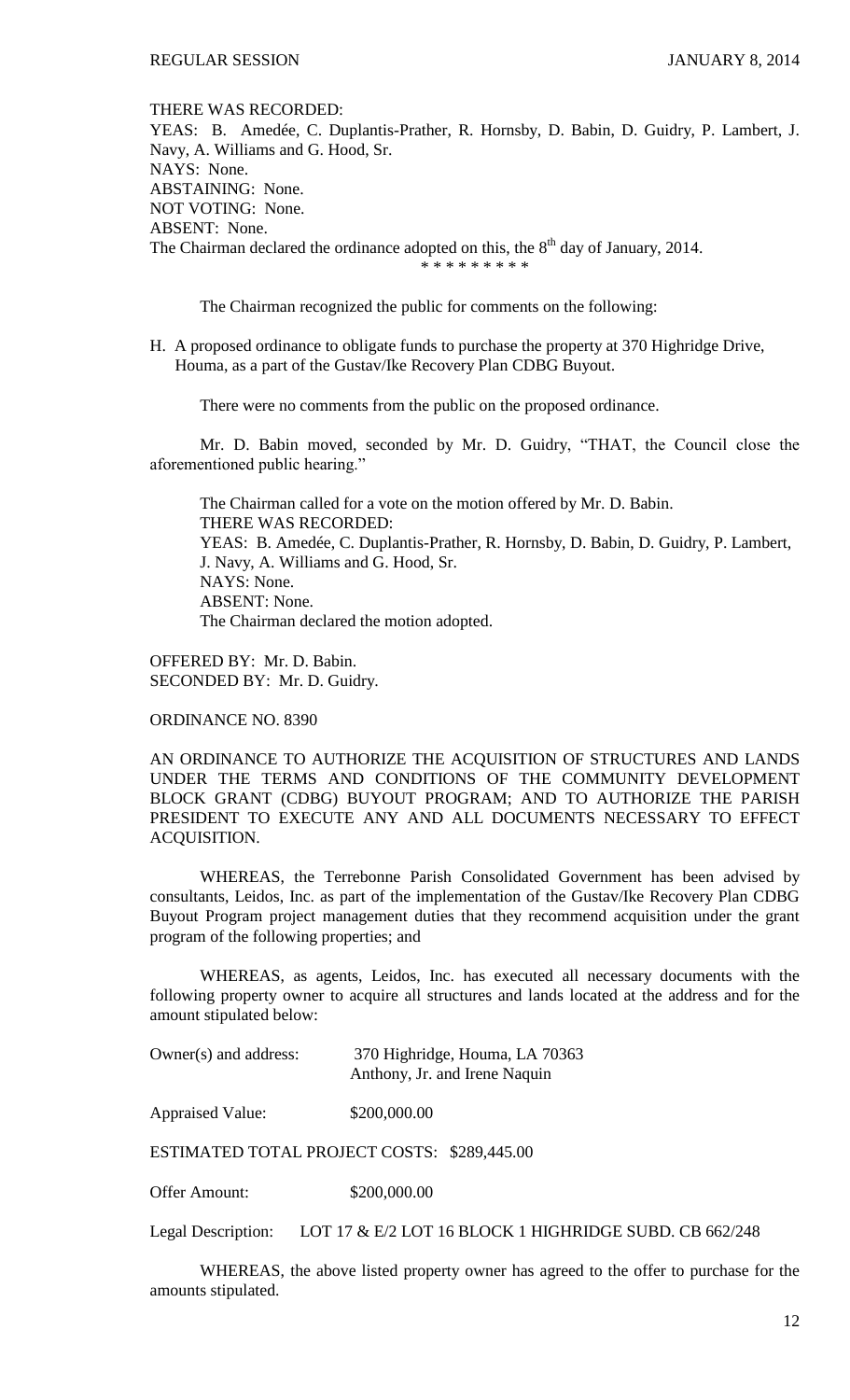#### SECTION I

NOW, THEREFORE, BE IT ORDAINED by the Terrebonne Parish Council in regular session convened, and on behalf of the Terrebonne Parish Consolidated Government, that notice is hereby given to adopt an ordinance to authorize the acquisition of structures and lands under the terms and conditions of the Gustav/Ike Recovery Plan CDBG Buyout Program is hereby authorized; and that the Parish President, Michel H. Claudet, is hereby authorized to execute any and all documents necessary to effect acquisition.

#### SECTION II

If any word, clause, phrase, section or other portion of this ordinance shall be declared null, void, invalid, illegal, or unconstitutional, the remaining words, clauses, phrases, sections and other portions of this ordinance shall remain in full force and effect, the provisions of this ordinance hereby being declared to be severable.

#### SECTION III

This ordinance shall become effective upon approval by the Parish President or as otherwise provided in Section 2-13(b) of the Home Rule Charter for a Consolidated Government for Terrebonne Parish, whichever occurs sooner.

This ordinance, having been introduced and laid on the table for at least two weeks, was voted upon as follows:

THERE WAS RECORDED:

YEAS: B. Amedée, C. Duplantis-Prather, R. Hornsby, D. Babin, D. Guidry, P. Lambert, J. Navy, A. Williams and G. Hood, Sr.

NAYS: None.

ABSTAINING: None.

NOT VOTING: None.

ABSENT: None.

The Chairman declared the ordinance adopted on this, the  $8<sup>th</sup>$  day of January, 2014. \* \* \* \* \* \* \* \* \*

The Chairman recognized the public for comments on the following:

I. A proposed ordinance to obligate funds to purchase the property at 5375 Grand Caillou Road, Houma, as a part of the Gustav/Ike Recovery Plan CDBG Buyout Program.

There were no comments from the public on the proposed ordinance.

Mr. D. Babin moved, seconded by Mr. J. Navy, "THAT, the Council close the aforementioned public hearing."

The Chairman called for a vote on the motion offered by Mr. D. Babin. THERE WAS RECORDED: YEAS: B. Amedée, C. Duplantis-Prather, R. Hornsby, D. Babin, D. Guidry, P. Lambert, J. Navy, A. Williams and G. Hood, Sr. NAYS: None. ABSENT: None. The Chairman declared the motion adopted.

OFFERED BY: Mr. D. Babin. SECONDED BY: Ms. B.Amedee.

### ORDINANCE NO. 8391

AN ORDINANCE TO AUTHORIZE THE ACQUISITION OF STRUCTURES AND LANDS UNDER THE TERMS AND CONDITIONS OF THE COMMUNITY DEVELOPMENT BLOCK GRANT (CDBG) BUYOUT PROGRAM; AND TO AUTHORIZE THE PARISH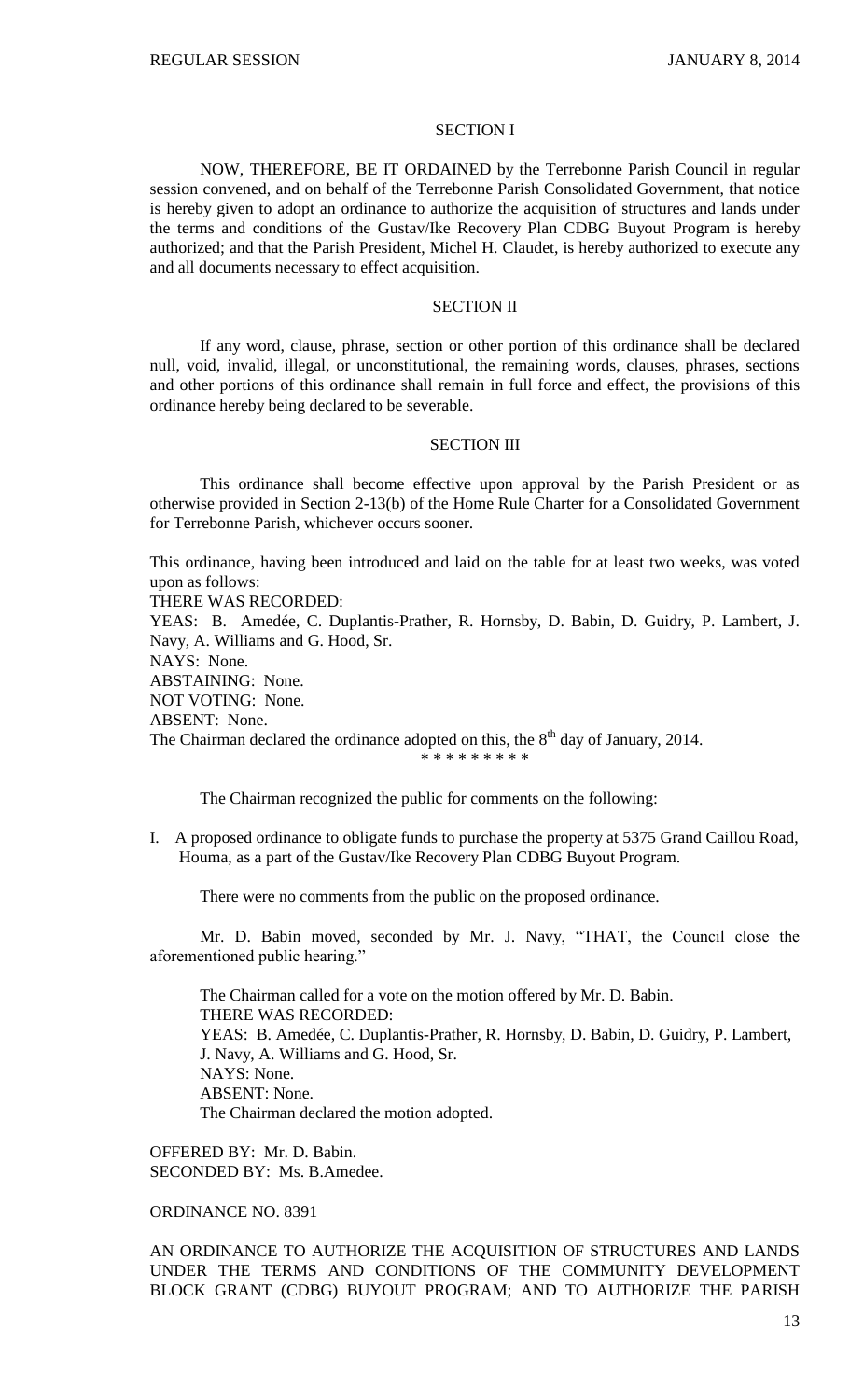PRESIDENT TO EXECUTE ANY AND ALL DOCUMENTS NECESSARY TO EFFECT ACQUISITION.

WHEREAS, the Terrebonne Parish Consolidated Government has been advised by consultants, Leidos, Inc. as part of the implementation of the Gustav/Ike Recovery Plan CDBG Buyout Program project management duties that they recommend acquisition under the grant program of the following properties; and

WHEREAS, as agents, Leidos, Inc. has executed all necessary documents with the following property owner to acquire all structures and lands located at the address and for the amount stipulated below:

Owner(s) and address: 5375 Grand Caillou, Houma, LA 70363 Ramona (Samanie) Voisin

Appraised Value: \$268,000.00

Estimated Total Project Costs: \$389,365.00

Offer Amount: \$268,000.00

 $\zeta$ 

Legal Description: LOT 13 BLOCK 12 CASTLEGUARD SOUTH. CB 951/270

WHEREAS, the above listed property owner has agreed to the offer to purchase for the amounts stipulated.

#### SECTION I

NOW, THEREFORE, BE IT ORDAINED by the Terrebonne Parish Council in regular session convened, and on behalf of the Terrebonne Parish Consolidated Government, that notice is hereby given to adopt an ordinance to authorize the acquisition of structures and lands under the terms and conditions of the Gustav/Ike Recovery Plan CDBG Buyout Program is hereby authorized; and that the Parish President, Michel H. Claudet, is hereby authorized to execute any and all documents necessary to effect acquisition.

#### SECTION II

If any word, clause, phrase, section or other portion of this ordinance shall be declared null, void, invalid, illegal, or unconstitutional, the remaining words, clauses, phrases, sections and other portions of this ordinance shall remain in full force and effect, the provisions of this ordinance hereby being declared to be severable.

### SECTION III

This ordinance shall become effective upon approval by the Parish President or as otherwise provided in Section 2-13(b) of the Home Rule Charter for a Consolidated Government for Terrebonne Parish, whichever occurs sooner.

This ordinance, having been introduced and laid on the table for at least two weeks, was voted upon as follows: THERE WAS RECORDED:

YEAS: B. Amedée, C. Duplantis-Prather, R. Hornsby, D. Babin, D. Guidry, P. Lambert, J. Navy, A. Williams and G. Hood, Sr.

NAYS: None.

ABSTAINING: None.

NOT VOTING: None.

ABSENT: None.

The Chairman declared the ordinance adopted on this, the  $8<sup>th</sup>$  day of January, 2014.

\* \* \* \* \* \* \* \* \*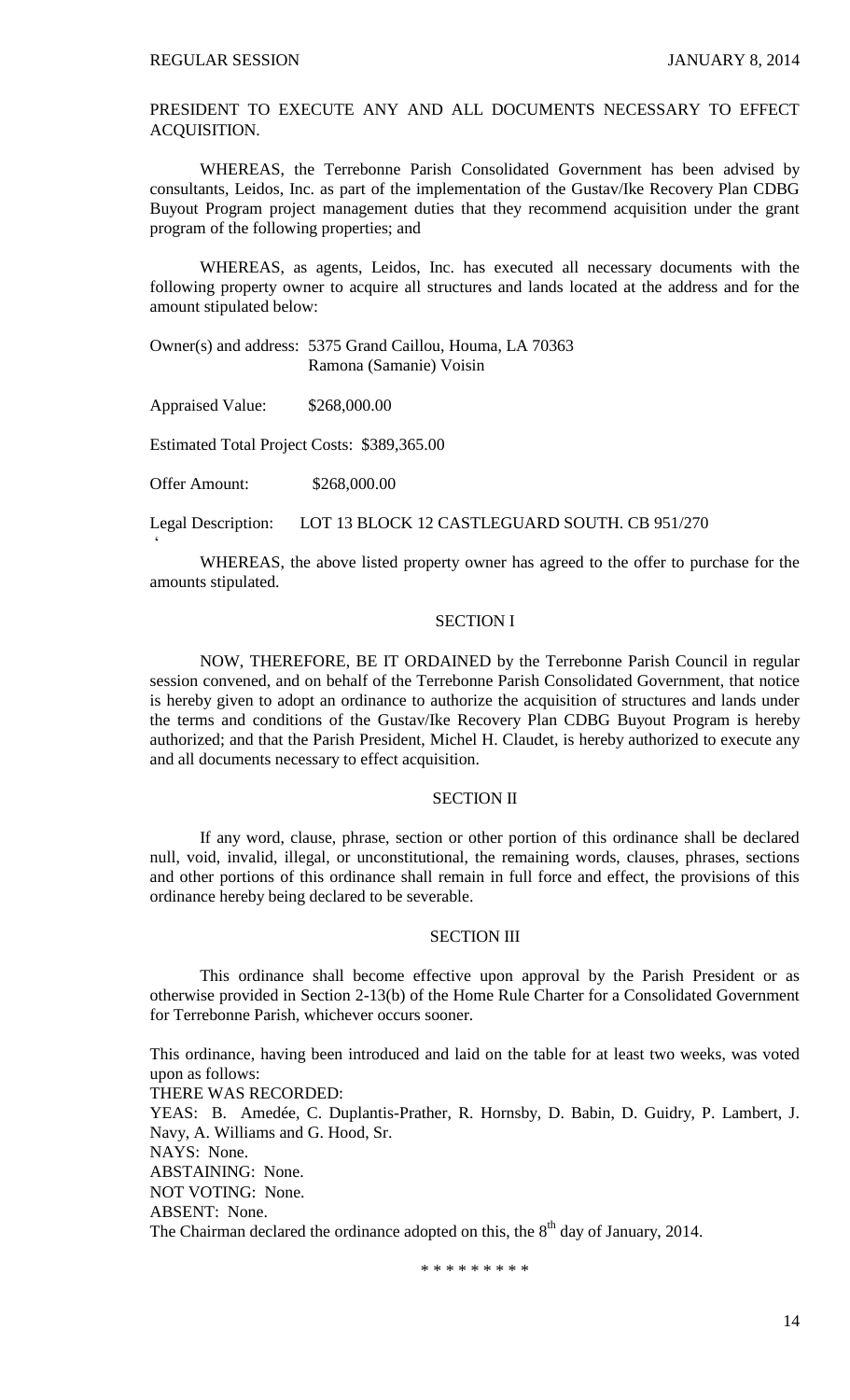The Chairman recognized the public for comments on the following:

J. A proposed ordinance to obligate funds to purchase the property at 604 Westview Drive, Houma, as a part of the Gustav/Ike Recovery Plan CDBG Buyout Program.

There were no comments from the public on the proposed ordinance.

Ms. C. Duplantis-Prather moved, seconded by Mr. G. Hood, Sr., "THAT, the Council close the aforementioned public hearing."

The Chairman called for a vote on the motion offered by Ms. C. Duplantis-Prather. THERE WAS RECORDED: YEAS: B. Amedée, C. Duplantis-Prather, R. Hornsby, D. Babin, D. Guidry, P. Lambert, J. Navy, A. Williams and G. Hood, Sr. NAYS: None. ABSENT: None. The Chairman declared the motion adopted.

OFFERED BY: Ms. C. Duplantis-Prather. SECONDED BY: Mr. G. Hood, Sr.

ORDINANCE NO. 8392

AN ORDINANCE TO AUTHORIZE THE ACQUISITION OF STRUCTURES AND LANDS UNDER THE TERMS AND CONDITIONS OF THE COMMUNITY DEVELOPMENT BLOCK GRANT (CDBG) BUYOUT PROGRAM; AND TO AUTHORIZE THE PARISH PRESIDENT TO EXECUTE ANY AND ALL DOCUMENTS NECESSARY TO EFFECT ACQUISITION.

WHEREAS, the Terrebonne Parish Consolidated Government has been advised by consultants, Leidos, Inc. as part of the implementation of the Gustav/Ike Recovery Plan CDBG Buyout Program project management duties that they recommend acquisition under the grant program of the following properties; and

WHEREAS, as agents, Leidos, Inc. has executed all necessary documents with the following property owner to acquire all structures and lands located at the address and for the amount stipulated below:

Owner(s) and address: 604 Westview, Houma, LA 70364 Denny and Tammy Chase, owners;

Appraised Value: \$170,000.00

ESTIMATED TOTAL PROJECT COSTS: \$202,440.00

Offer Amount: \$170,000.00

Legal Description: LOT 3 BLOCK 26 ADDEN. #12 LISA PARK S/D CB 1521/482

#### SECTION I

NOW, THEREFORE, BE IT ORDAINED by the Terrebonne Parish Council in regular session convened, and on behalf of the Terrebonne Parish Consolidated Government, that notice is hereby given to adopt an ordinance to authorize the acquisition of structures and lands under the terms and conditions of the Gustav/Ike Recovery Plan CDBG Buyout Program is hereby authorized; and that the Parish President, Michel H. Claudet, is hereby authorized to execute any and all documents necessary to effect acquisition.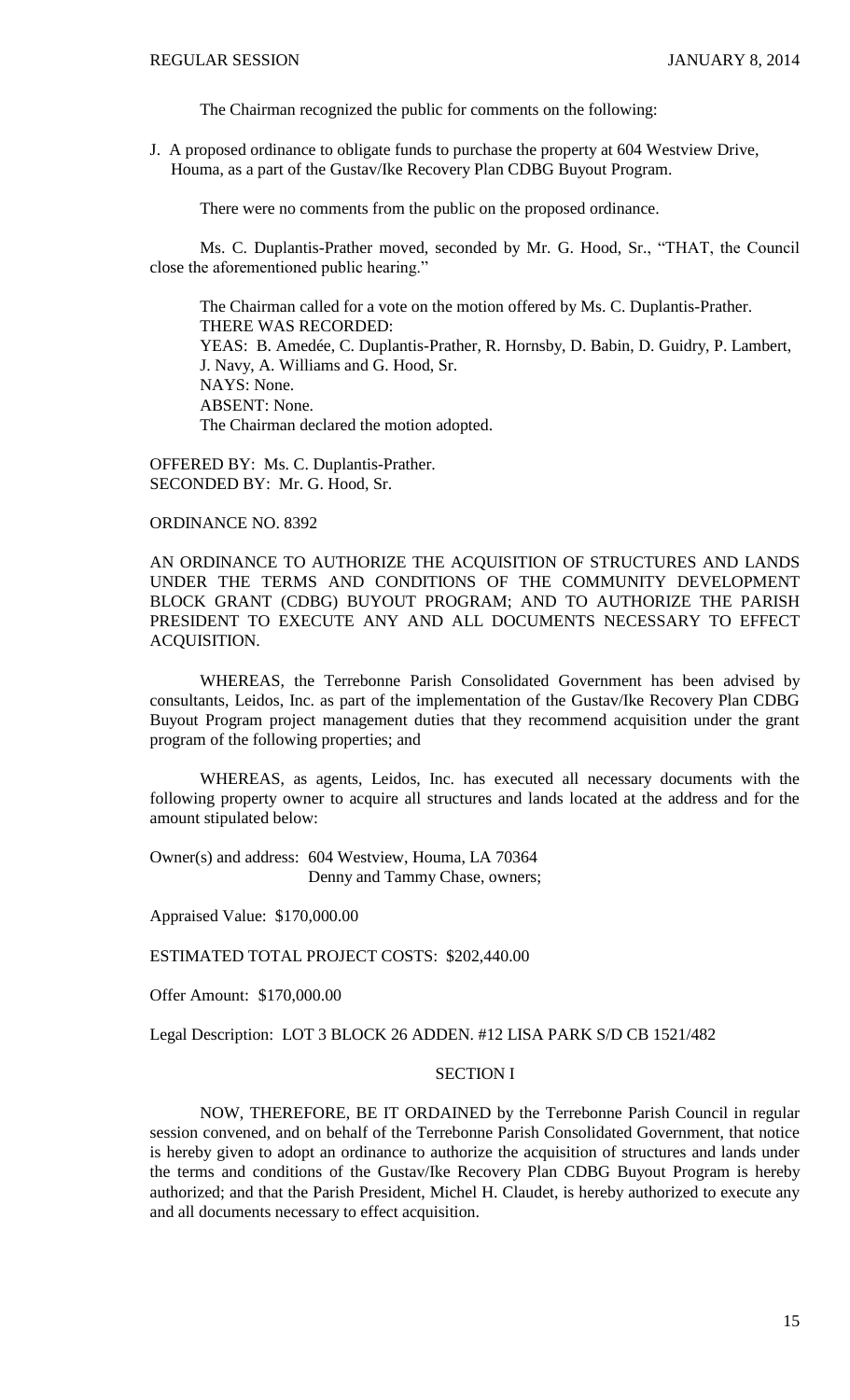### SECTION II

If any word, clause, phrase, section or other portion of this ordinance shall be declared null, void, invalid, illegal, or unconstitutional, the remaining words, clauses, phrases, sections and other portions of this ordinance shall remain in full force and effect, the provisions of this ordinance hereby being declared to be severable.

#### SECTION III

This ordinance shall become effective upon approval by the Parish President or as otherwise provided in Section 2-13(b) of the Home Rule Charter for a Consolidated Government for Terrebonne Parish, whichever occurs sooner.

This ordinance, having been introduced and laid on the table for at least two weeks, was voted upon as follows: THERE WAS RECORDED: YEAS: B. Amedée, C. Duplantis-Prather, R. Hornsby, D. Babin, D. Guidry, P. Lambert, J. Navy, A. Williams and G. Hood, Sr. NAYS: None. ABSTAINING: None. NOT VOTING: None. ABSENT: None.

The Chairman declared the ordinance adopted on this, the  $8<sup>th</sup>$  day of January, 2014.

\* \* \* \* \* \* \* \* \*

Mr. P. Lambert moved, seconded by Mr. D. Guidry, "THAT, the Council continue with the regular order of business."

The Chairman called for a vote on the motion offered by Mr. P. Lambert. THERE WAS RECORDED: YEAS: B. Amedée, C. Duplantis-Prather, R. Hornsby, D. Babin, D. Guidry, P. Lambert, J. Navy, A. Williams and G. Hood, Sr. NAYS: None. ABSENT: None. The Chairman declared the motion adopted.

OFFERED BY: Ms. A. Williams. SECONDED BY: Ms. C. Duplantis-Prather.

### RESOLUTION NO. 14-001

A RESOLUTION AUTHORIZING A WAIVER OF THE HOUMA-TERREBONNE CIVIC CENTER MEETING ROOM AND PARKING LOT RENTAL FEES AND IN-HOUSE EQUIPMENT FEES FOR THE ANNUAL TRAFFIC SAFETY SUMMIT TO BE HELD ON TUESDAY, MAY 13, 2014.

WHEREAS, the Terrebonne Parish Consolidated Government desires to waive the Houma Civic Center's meeting room and parking lot rental and in-house equipment fees on May 13, 2014, to allow the South Central Planning & Development Commission, with their South Central Safe Community Partnership division, to hold their Annual Traffic Safety Summit, and

WHEREAS, this event was waived the last time it was held at the Houma Civic Center on September 27, 2012, and

WHEREAS, for their 2012 event, rental costs of space used totaled \$1,400 for the Meeting Room Wing and Lot B and in-house equipment used totaled \$538, and

WHEREAS, the 2014 event costs are estimated to be \$2,000, and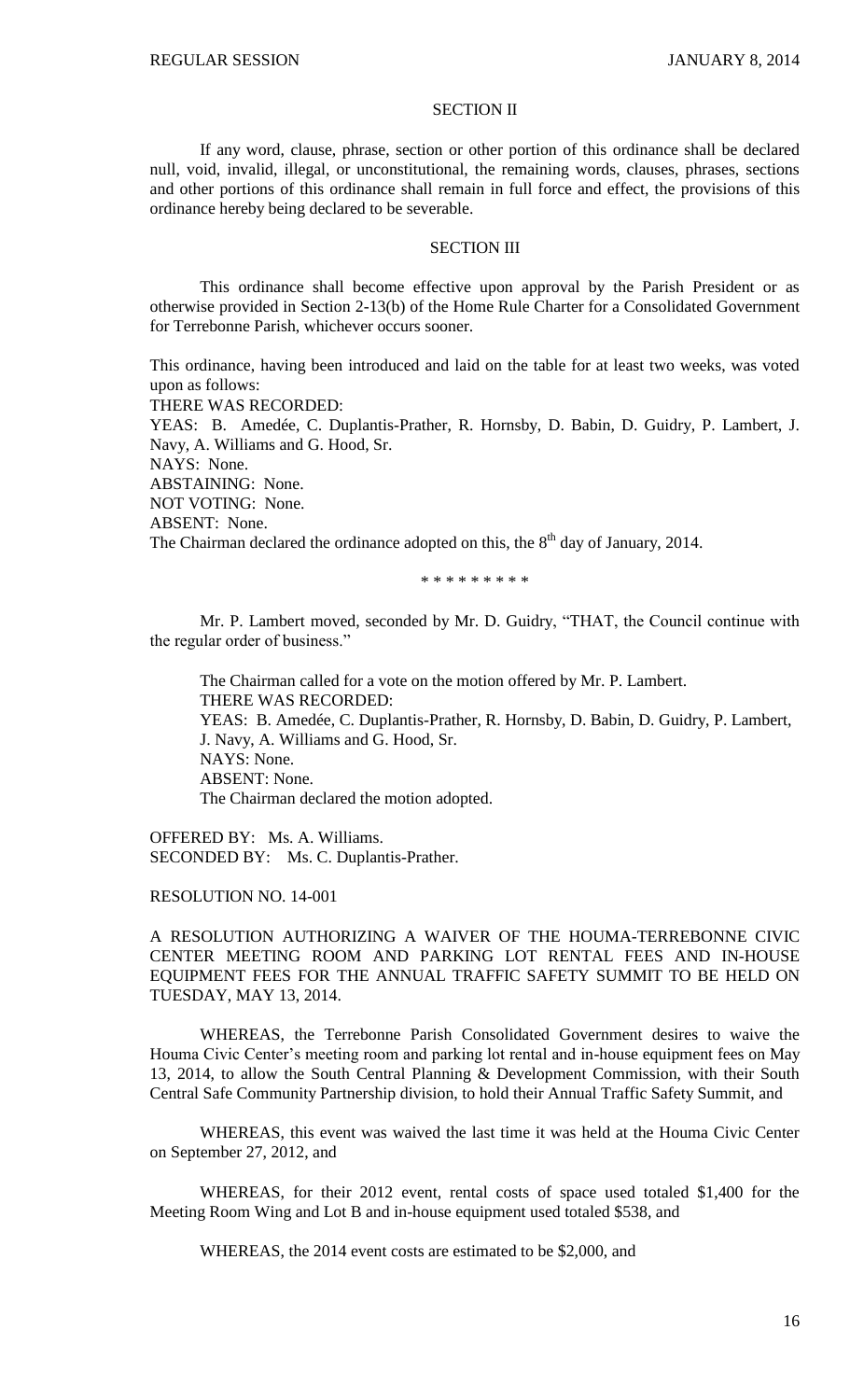WHEREAS, the Terrebonne Parish Council believes that this event will serve a public purpose and have a public benefit commensurate with the costs, and

NOW, THEREFORE BE IT RESOLVED by the Terrebonne Parish Council, on behalf of the Terrebonne Parish Consolidated Government, that a fee waiver be authorized for the aforementioned event, not to exceed \$2,000.

THERE WAS RECORDED: YEAS: B. Amedée, C. Duplantis-Prather, R. Hornsby, D. Babin, D. Guidry, P. Lambert, J. Navy, A. Williams and G. Hood, Sr. NAYS: None. ABSTAINING: None. NOT VOTING: None. ABSENT: None. The Chairman declared the resolution adopted on this, the  $8<sup>th</sup>$  day of January, 2014.

\* \* \* \* \* \* \* \*

Discussion ensued at this time as to notifying all Council Members when there has been a revision to any of the Council Meeting Agenda items prior to their voting on any such matters.

OFFERED BY: Ms. B. Amedee. SECONDED BY: Mr. G. Hood, Sr.

#### RESOLUTION NO. 14-002

A resolution expressing support of the application for funds to be received from the State Local Government Assistance Program for the following projects:

Terrebonne Parish Consolidated Government, Police Vehicles, \$124,800

WHEREAS, the State of Louisiana has allocated funds to be set aside for local governing bodies to decide how and where funds could be spent to help local communities; and

WHEREAS, according to the Louisiana Division of Administration, Office of Community Services, Local Government Assistance Program, the Terrebonne Parish Consolidated Government has been budgeted \$145,560.00 for the 2013-2014 fiscal year, and

WHEREAS, Administration wishes to submit application for funding of projects that will be beneficial to Terrebonne Parish.

NOW THEREFORE, BE IT RESOLVED, by the Terrebonne Parish Council (Budget and Finance Committee), on behalf of the Terrebonne Parish Consolidated Government, that this body expresses its support of the application for funding through the 2013-2014 Local Government Assistance Programs for Police Vehicles in the amount of \$145,560.00 and authorizes the Parish President to execute any and all documents related to said application..

THERE WAS RECORDED:

YEAS: B. Amedée, C. Duplantis-Prather, R. Hornsby, D. Babin, D. Guidry, P. Lambert, J. Navy, A. Williams and G. Hood, Sr. NAYS: None. ABSTAINING: None. NOT VOTING: None. ABSENT: None. The Chairman declared the resolution adopted on this, the 8<sup>th</sup> day of January, 2014.

\* \* \* \* \* \* \* \*

Ms. B. Amedée moved, seconded by Mr. D. Babin, "THAT, the Council introduce an ordinance that will set the salaries of the Council Staff for 2014 to include the Cost of Living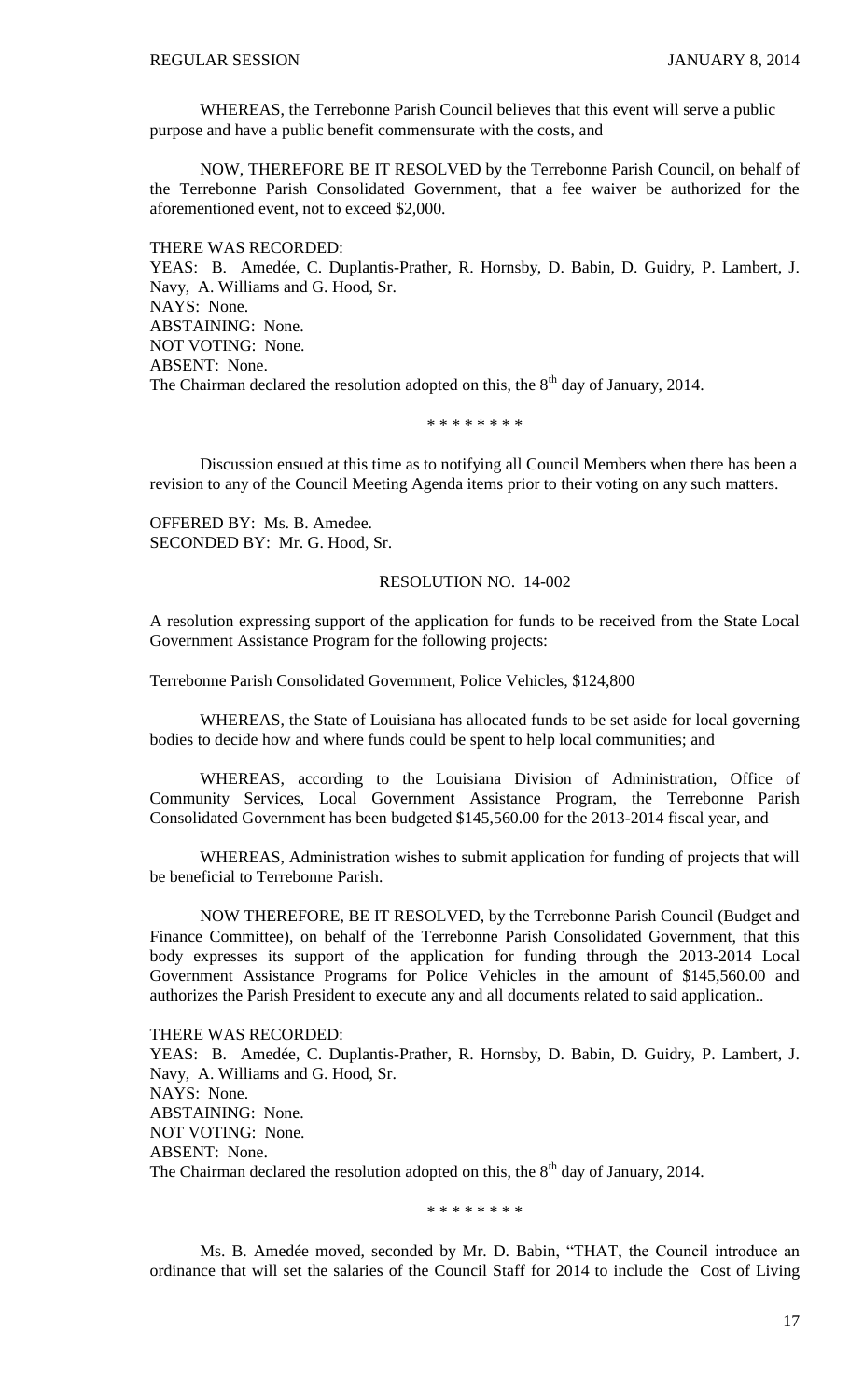Adjustment that is being given to TPCG Administrative employees, and call a public hearing on said matter on Wednesday, January 22, 2014 at 6:30 p.m.

The Chairman called for a vote on the motion offered by Ms. B. Amedée. THERE WAS RECORDED: YEAS: B. Amedée, C. Duplantis-Prather, R. Hornsby, D. Babin, D. Guidry, P. Lambert, J. Navy, A. Williams and G. Hood, Sr. NAYS: None. ABSENT: None. The Chairman declared the motion adopted.

The Council Chairman recognized Ms. Laura Browning, Chairwoman of the Terrebonne Parish Tree Board, who addressed the Council and Administration relative to the matter of the Arbor Day Tree Give-Away, which will be held on January 18, 2014 at the Terrebonne Parish Main Branch Library located at 151 Library Drive from 9:00 a.m. to 11:30 a.m. Ms. Browning stated that there will be approximately two hundred 3-gallon native Louisiana trees given away on a first-come, first-served basis, and that the public is invited to attend free of charge.

Parish President Claudet thanked Ms. Browning and the Tree Board members for all of the work that they do throughout Terrebonne Parish. He also encouraged the citizens of Terrebonne Parish to take advantage of the aforementioned free tree give-away program.

Upon request by Councilman Pete Lambert, the Chairman recognized Mr. Armond Triche, Assistant Fire Chief of the Village East Fire Protection District Board, along with members Mr. Ray Billiot, Mr. Chris Adams and Mr. Nigel Hodgson. Mr. Triche informed the Council and Administration that the Fire Protection District Board was re-rated by the PIAL and their current rating is now a Class V. He explained that, following hard work and dedication, they were able to obtain this rating reduction, noting that there will be another rating in 2015 or 2016.

Mr. Triche further explained that any citizen residing in the Village East Fire District area who had an increase in insurance premiums can contact their insurance company and let them know about the re-rating and the current classification, and they may possibly receive a decrease and/or be reimbursed for the monies that they have already spent for homeowners insurance coverage. He explained that an official re-rating letter from the PIAL should be received by February 2014, that can then be distributed to the necessary homeowners.

Several Council members, along with the Parish President Claudet, congratulated the Village East Fire Protection District Board for a job well done and for all of their hard work in obtaining the current rating, encouraging them to continue doing the good work that they do.

The Chairman called for a report on the Budget and Finance Committee meeting held on 01/06/14, whereupon the Committee Chairman, noting that ratification of the minutes calls public hearings on 01/22/14, rendered the following:

### **BUDGET & FINANCE COMMITTEE**

#### **JANUARY 6, 2014**

The Chairman, John Navy, called the Budget & Finance Committee meeting to order at 5:30 p.m. in the Terrebonne Parish Council Meeting Room with an Invocation offered by A. Williams and the Pledge of Allegiance led by C. Duplantis-Prather. Upon roll call, Committee Members recorded as present were: B. Amedẻe, C. Duplantis-Prather, D. Babin, D. Guidry, Capt. Greg Hood, Sr., R. Hornsby, P. Lambert, J. Navy, and A. Williams. A quorum was declared present.

Ms. C. Duplantis-Prather moved, seconded by Ms. A. Williams, "THAT, the Budget & Finance Committee introduce an ordinance to amend the 2014 Adopted Operating Budget of the Terrebonne Parish Consolidated Government for the following item:

I. Ellender Parking Lot - \$328,000.00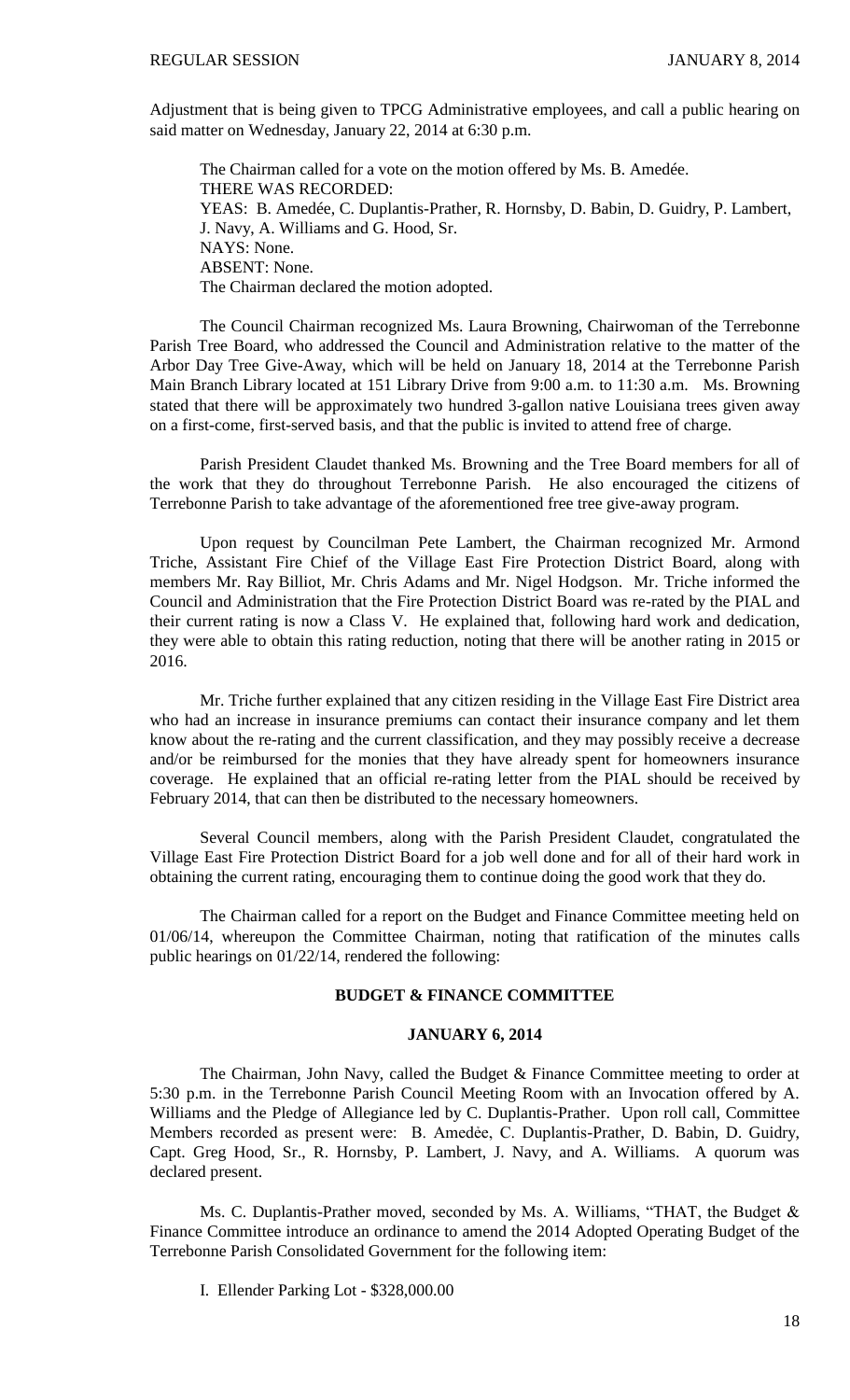and call a public hearing on said matter on January 22, 2014 at 6:30 p.m."

The Chairman called for the vote on the motion offered by Ms. C. Duplantis-Prather. THERE WAS RECORDED: YEAS: B. Amedẻe, C. Duplantis-Prather, D. Babin, D. Guidry, G. Hood, Sr., R. Hornsby, P. Lambert, J. Navy, and A. Williams. NAYS: None. ABSENT: None. The Chairman declared the motion adopted.

Mr. R. Hornsby moved, seconded by Mr. G. Hood, Sr. and Mr. D. Babin, "THAT, the Budget & Finance Committee introduce an ordinance to amend the 2014 Adopted Operating Budget of the Terrebonne Parish Consolidated Government for the following items:

> I. Emergency Preparedness Department – 48 Hour Mass Antibiotic Dispensing - \$19,715.00 II. Drainage Department – Telemetry Project - \$300,000.00 III. Planning Department – Flood Mitigation Assistance Program – \$66,500.00 IV. Police Department – LA Commission on Law Enforcement Grant - \$10,389.00 V. Police Department – LA Highway Safety Commission Grant – \$104,498.00

and call a public hearing on said matter on January 22, 2014 at 6:30 p.m.

The Chairman called for the vote on the motion offered by Mr. R. Hornsby. THERE WAS RECORDED: YEAS: B. Amedẻe, C. Duplantis-Prather, D. Babin, D. Guidry, G. Hood, Sr., R. Hornsby, P. Lambert, J. Navy, and A. Williams. NAYS: None. ABSENT: None. The Chairman declared the motion adopted.

Mr. G. Hood, Sr. moved, seconded by Mr. R. Hornsby, "THAT, there being no further business to come before the Budget & Finance Committee, the meeting be adjourned."

The Chairman called for the vote on the motion offered by Mr. G. Hood, Sr. THERE WAS RECORDED: YEAS: B. Amedėe, C. Duplantis-Prather, D. Babin, D. Guidry, G. Hood, Sr., R. Hornsby, P. Lambert, J. Navy, and A. Williams. NAYS: None. ABSENT: None. The Chairman declared the motion adopted and the meeting was adjourned at 5:32 p.m.

# John Navy, Chairman

## Suzette Thomas, Minute Clerk

Mr. J. Navy moved, seconded by Mr. D. Babin, "THAT, the Council accept and ratify the minutes of the Budget and Finance Committee meeting held on 01/06/14."

The Chairman called for a vote on the motion offered by Mr. J. Navy. THERE WAS RECORDED: YEAS: B. Amedée, C. Duplantis-Prather, R. Hornsby, D. Babin, D. Guidry, P. Lambert, J. Navy, A. Williams and G. Hood, Sr. NAYS: None. ABSENT: None. The Chairman declared the motion adopted.

The Chairman called for a report on the Policy, Procedure and Legal Committee meeting held on 01/06/14, whereupon the Committee Chairwoman rendered the following: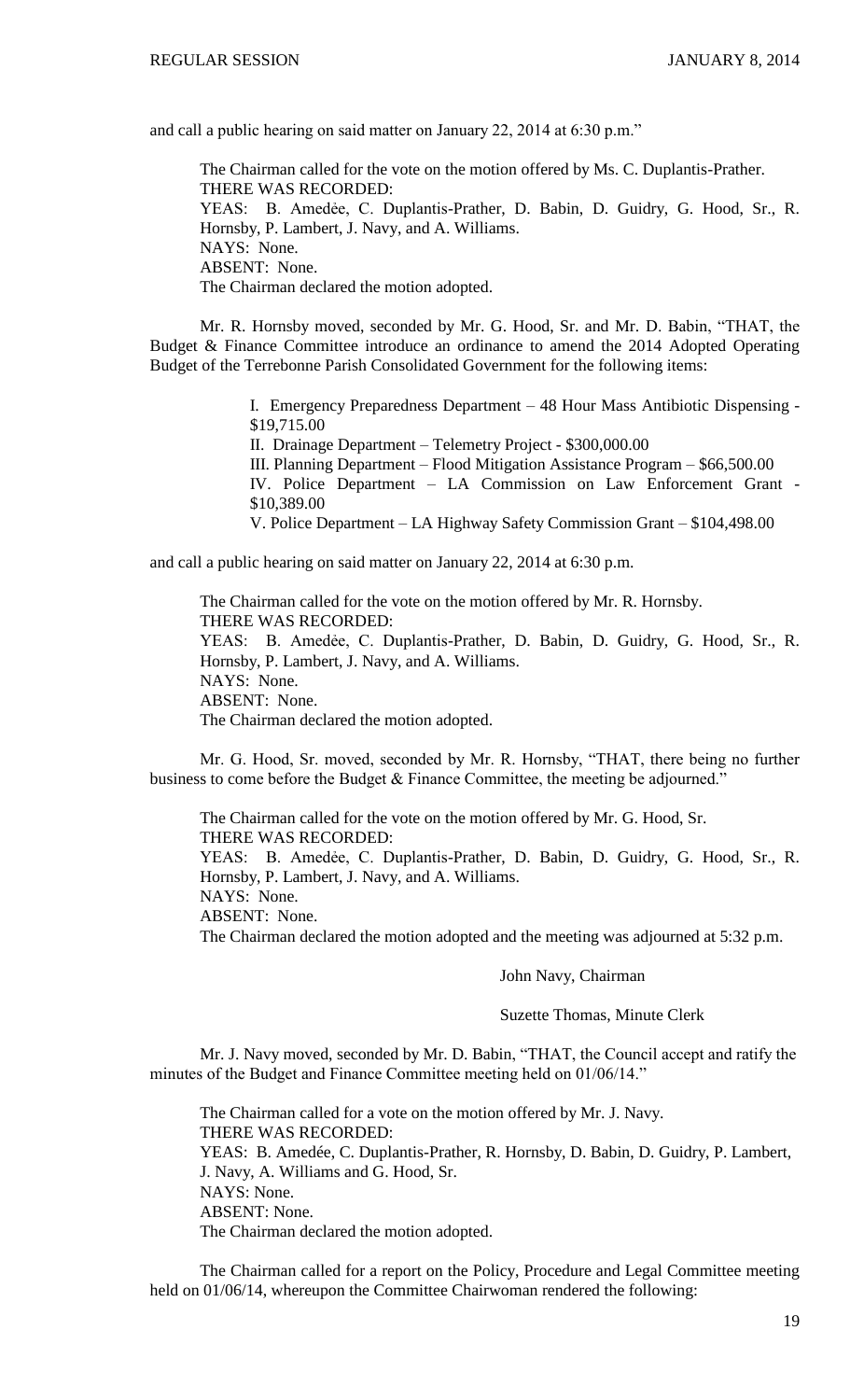#### **POLICY, PROCEDURE, & LEGAL COMMITTEE**

#### **JANUARY 6, 2014**

The Chairwoman, Christa M. Duplantis-Prather, RN, called the Policy, Procedure, & Legal Committee meeting to order at 5:40 p.m. in the Terrebonne Parish Council Meeting Room with an Invocation offered by B. Amedée and the Pledge of Allegiance led by G. Hood, Sr. Upon roll call, Committee Members recorded as present were: B. Amedẻe, D. Babin, C. Duplantis-Prather, D. Guidry, Capt. Greg Hood, Sr., HPD Ret., R. Hornsby, P. Lambert, J. Navy, and A. Williams. A quorum was declared present.

OFFERED BY: Ms. B. Amedée. SECONDED BY: Mr. G. Hood, Sr.

RESOLUTION NO. 14-003

A resolution changing the polling place for early voting in Terrebonne Parish to another location.

WHEREAS, the location of the polling place for early voting has been at the Office of the Registrar of Voters in the Courthouse Annex Building for as long as the office has been housed there, and

WHEREAS, the Registrar of Voters is in the process of moving its offices to the Government Tower at 8026 Main Street, Houma, Louisiana, and

WHEREAS, the appropriate inspection has shown that the new location is suitable for serving as a polling place for early voting in Terrebonne Parish.

NOW THEREFORE BE IT RESOLVED, by the Terrebonne Parish Council (Policy, Procedure and Legal Committee), on behalf of the Terrebonne Parish Consolidated Government that the polling place location for early voting in Terrebonne Parish be moved **from** the Courthouse Annex, 1<sup>st</sup> Floor, 7856 Main Street, Suite 110, Houma, LA 70360 to the Government Tower Building,  $1<sup>st</sup>$  Floor, 8026 Main Street, Suite 101, Houma, LA 70360, effective upon approval by the Louisiana Secretary of State, Voting Section.

THERE WAS RECORDED: YEAS: J. Navy, A. Williams, G. Hood, Sr., B. Amedée, C. Duplantis-Prather, R. Hornsby, D. Babin, D. Guidry and P. Lambert. NAYS: None. ABSTAINING: None. NOT VOTING: None. ABSENT: None. The Chairwoman declared the resolution adopted on this, the  $6<sup>th</sup>$  day of January, 2014.

\* \* \* \* \* \* \* \* \*

Ms. A. Williams moved, seconded by Mr. G. Hood, Sr., "THAT, the Policy, Procedure, & Legal Committee concur with the recommendation of Administration and authorize the TPCG to co-sponsor the Terrebonne Chapter of the NAACP Youth Council Martin Luther King Day Celebration fair and outdoor activities on January 17 and 18, 2014, with the understanding that there is a maximum of \$600.00 of in-kind services for all four days."

The Chairwoman called for the vote on the motion offered by Ms. A. Williams. THERE WAS RECORDED: YEAS: B. Amedẻe, D. Babin, C. Duplantis-Prather, D. Guidry, G. Hood, Sr., R. Hornsby, P. Lambert, J. Navy, and A. Williams. NAYS: None. ABSENT: None. The Chairwoman declared the motion adopted.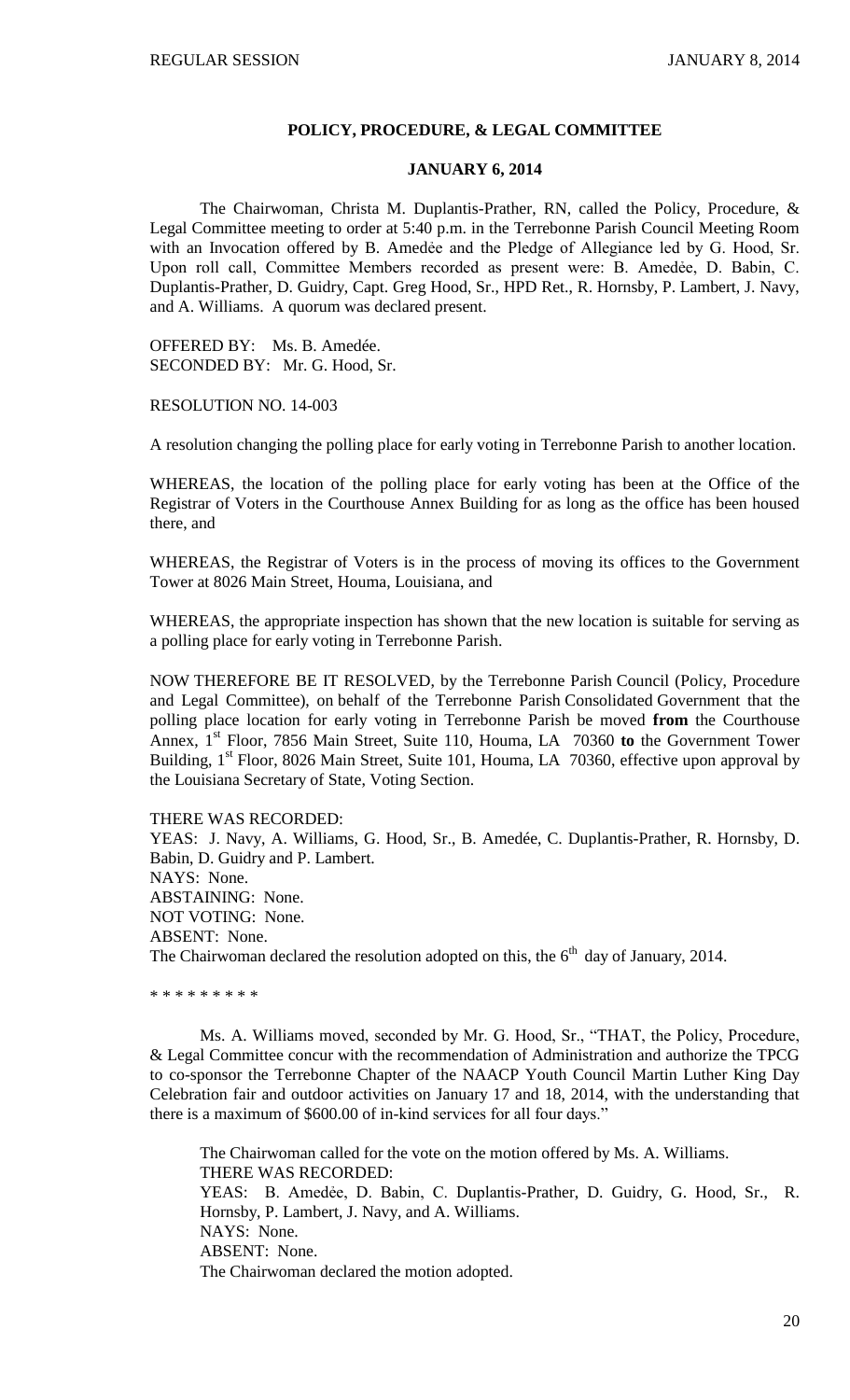OFFERED BY: Mr. D. Guidry. SECONDED BY: Mr. D. Babin.

### RESOLUTION NO. 14-004

A RESOLUTION AUTHORIZING THE PARISH PRESIDENT TO EXECUTE A JOINT AGREEMENT FOR COLLECTION OF SALES AND USE TAX BETWEEN THE TERREBONNE PARISH CONSOLIDATED GOVERNMENT AND THE TERREBONNE PARISH SCHOOL BOARD, THE TERREBONNE PARISH SHERIFF, AND THE TERREBONNE LEVEE AND CONSERVATION DISTRICT

WHEREAS, TPCG, TPSB, TPS, and TLCD entered into a Joint Agreement for collection of sales and use tax on or about April 10, 2013, and

WHEREAS, at the most recent Sales Tax Advisory Board Meeting held on November 19, 2013, Mr. Roger Dale DeHart made a motion to remove Paragraph VII from the Joint Agreement, and

WHEREAS, the motion passed unanimously.

NOW THEREFORE BE IT RESOLVED that the Terrebonne Parish Council (Policy, Procedure and Legal Committee), on behalf of the Terrebonne Parish Consolidated Government, hereby authorizes the Terrebonne Parish President to execute a joint agreement with the Terrebonne Parish School Board, the Terrebonne Parish Sheriff, and the Terrebonne Levee and Conservation District, containing substantially the same terms as those contained within the attached agreement.

#### THERE WAS RECORDED:

YEAS: J. Navy, A. Williams, G. Hood, Sr., B. Amedée, C. Duplantis-Prather, R. Hornsby, D. Babin, D. Guidry and P. Lambert. NAYS: None. ABSTAINING: None. NOT VOTING: None. ABSENT: None. The Chairwoman declared the resolution adopted on this, the  $6<sup>th</sup>$  day of January, 2014.

\* \* \* \* \* \* \* \* \*

Mr. D. Babin moved, seconded by Ms. B. Amedée, "THAT, the Public Services Committee approve the annual Fire Dispatch Agreement between the Terrebonne Parish Communications District and the Terrebonne Parish Consolidated Government City of Houma Fire Department for the fire department's cost of fire dispatching services for Fiscal Year 2014."

The Chairwoman called for the vote on the motion offered by Mr. D. Babin. THERE WAS RECORDED: YEAS: B. Amedẻe, D. Babin, C. Duplantis-Prather, D. Guidry, G. Hood, Sr., R. Hornsby, P. Lambert, J. Navy, and A. Williams. NAYS: None. ABSENT: None. The Chairwoman declared the motion adopted.

Mr. D. Babin moved, seconded by Mr. G. Hood, Sr., "THAT, there being no further business to come before the Policy, Procedure, & Legal Committee, the meeting be adjourned."

The Chairwoman called for the vote on the motion offered by Mr. D. Babin. THERE WAS RECORDED: YEAS: B. Amedẻe, D. Babin, C. Duplantis-Prather, D. Guidry, G. Hood, Sr., R. Hornsby, P. Lambert, J. Navy, and A. Williams. NAYS: None. ABSENT: None.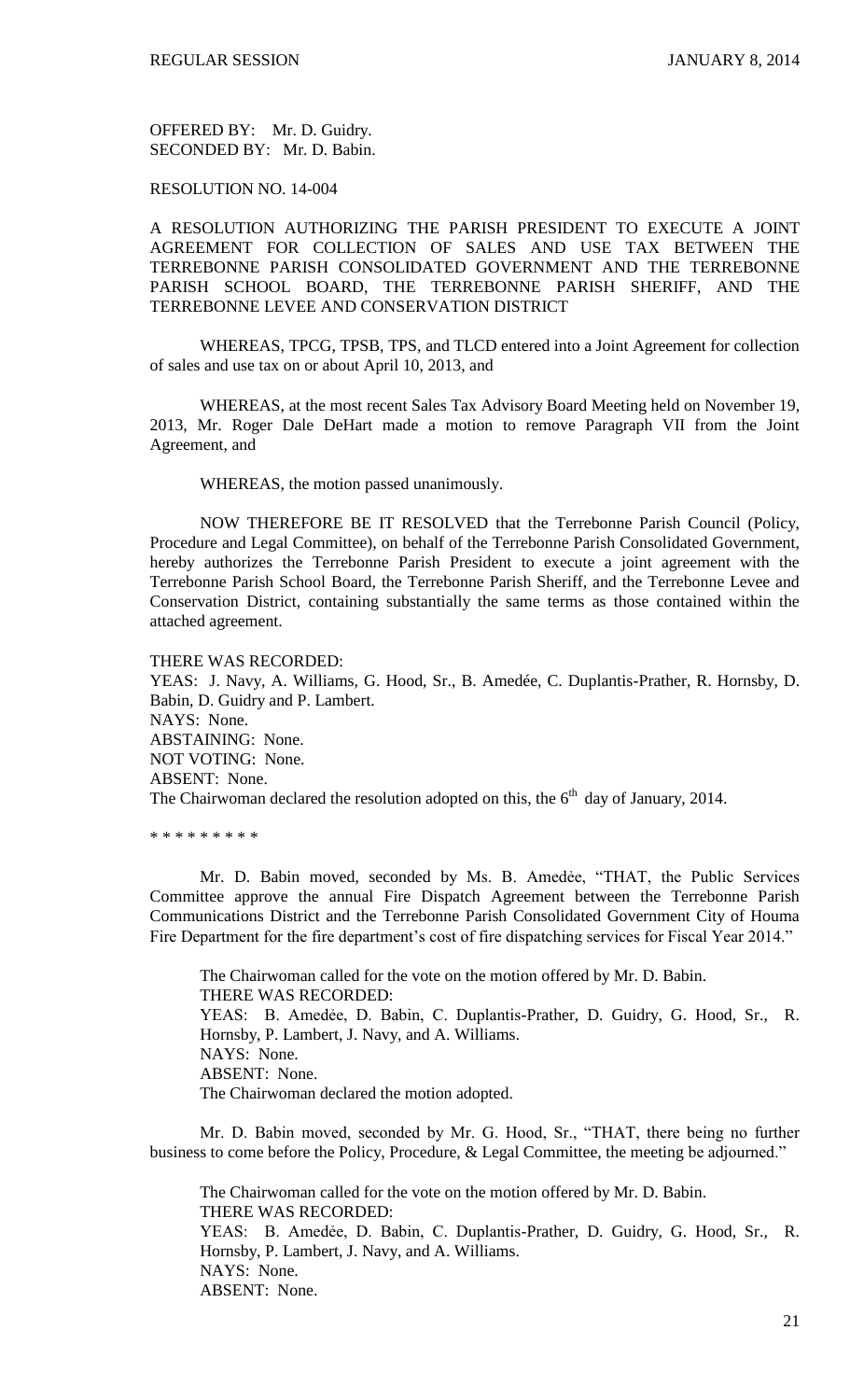The Chairwoman declared the motion adopted and the meeting was adjourned at 5:42 p.m.

Christa M. Duplantis- Prather, Chairwoman

Suzette Thomas, Minute Clerk

Ms. C. Duplantis-Prather moved, seconded by Mr. G. Hood, Sr., "THAT, the Council accept and ratify the minutes of the Policy, Procedure and Legal Committee held on 01/06/14."

The Chairman called for a vote on the motion offered by Ms. C. Duplantis-Prather. THERE WAS RECORDED:

YEAS: B. Amedée, C. Duplantis-Prather, R. Hornsby, D. Babin, D. Guidry, P. Lambert, J. Navy, A. Williams and G. Hood, Sr. NAYS: None.

ABSENT: None.

The Chairman declared the motion adopted.

The Chairman called for a report on the Public Services Committee meeting held on 01/06/14, whereupon the Committee Chairman rendered the following:

#### **PUBLIC SERVICES COMMITTEE**

#### **JANUARY 6, 2014**

The Chairman, Daniel Babin, called the Public Services Committee meeting to order at 5:50 p.m. in the Terrebonne Parish Council Meeting Room with an Invocation offered by R. Hornsby and the Pledge of Allegiance led by D. Guidry. Upon roll call, Committee Members recorded as present were: B. Amedée, D. Babin, C. Duplantis-Prather, D. Guidry, Capt. Greg Hood, Sr., HPD Ret., R. Hornsby, P. Lambert, J. Navy, and A. Williams. A quorum was declared present.

OFFERED BY: Ms. B. Amedee. SECONDED BY: Ms. A. Williams.

RESOLUTION NO. 14-005

A resolution authorizing the execution of Change Order No. 2 (Balancing) for the Construction Agreement for Parish Project No. 07-EXT-22; Bayou Gardens Boulevard Extension Phase 1 Roadway Embankment, Terrebonne Parish, Louisiana.

WHEREAS, the Terrebonne Parish Consolidated Government entered into a contract dated November 19, 2012, with Byron E. Talbot Contractor, Inc., for Bayou Gardens Boulevard Extension Phase 1 Roadway Embankment Project, Parish Project No. 07-EXT-22, Terrebonne Parish, Louisiana, and

WHEREAS, it is necessary to adjust and balance contract quantities with installed quantities, and

WHEREAS, this change order will increase the contract by \$158,309.59, and

WHEREAS, this Balancing Change Order No. 2 has been recommended by the ENGINEER for this project, T. Baker Smith, LLC.

NOW, THEREFORE BE IT RESOLVED that the Terrebonne Parish Council (Public Services Committee), on behalf of the Terrebonne Parish Consolidated Government, does hereby approve and authorize the execution by Terrebonne Parish President Michel Claudet of Change Order No. 2 to the construction agreement with, Byron E. Talbot Contractor, Inc. for Bayou Gardens Boulevard Extension Phase 1 Roadway Embankment Project for an increase of One Hundred Fifty Eight Thousand Three Hundred and Nine Dollars and Fifty Nine Cents (\$158,309.59), and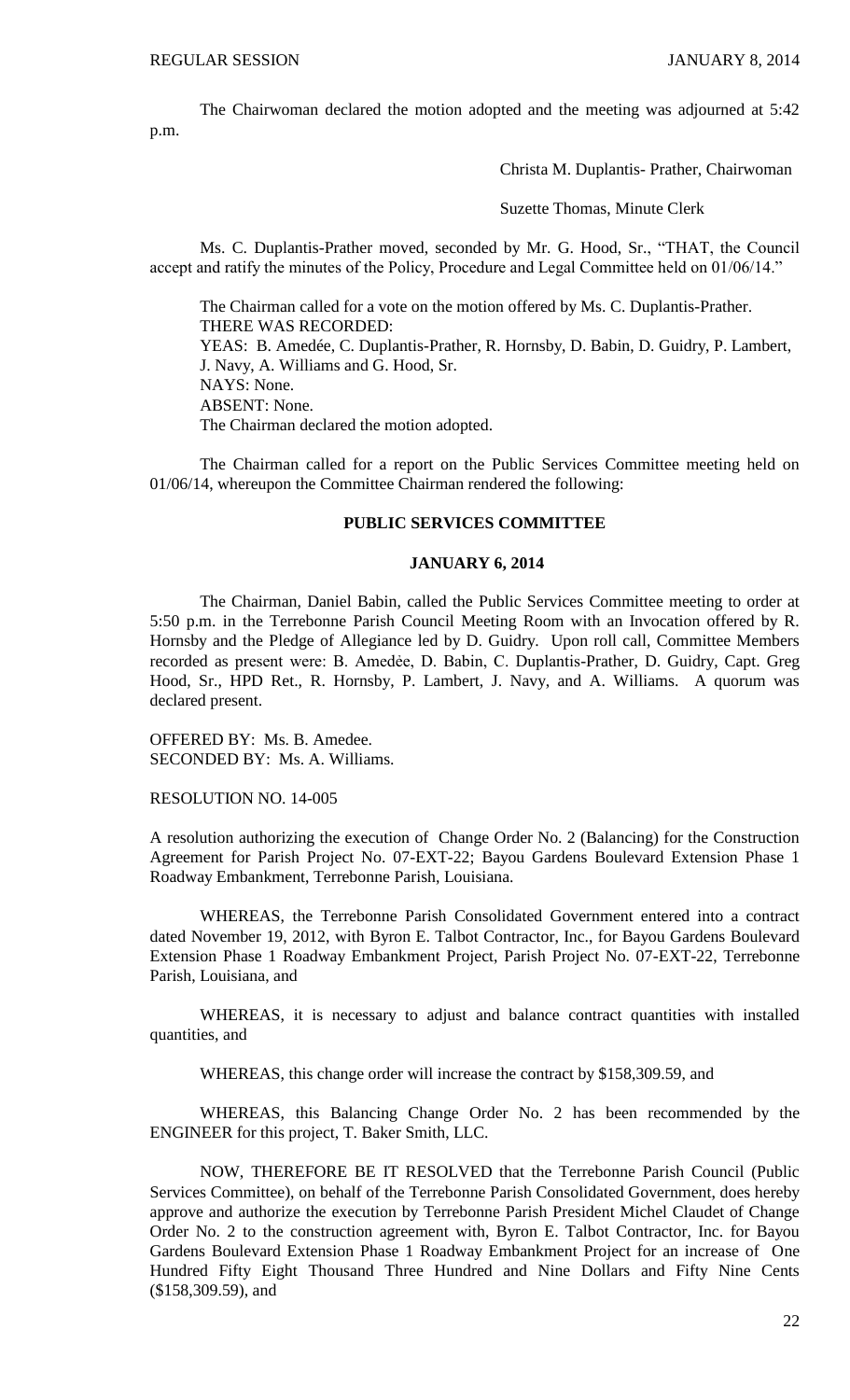BE IT FURTHER RESOLVED that a certified copy of the resolution be forwarded to the Engineer, T. Baker Smith, LLC.

THERE WAS RECORDED: YEAS: J. Navy, A. Williams, G. Hood, Sr., B. Amedée, C. Duplantis-Prather, R. Hornsby, D. Babin, D. Guidry and P. Lambert. NAYS: None. ABSTAINING: None. NOT VOTING: None. ABSENT: None. The Chairman declared the resolution adopted on this, the  $6<sup>th</sup>$  day of January, 2014.

\* \* \* \* \* \* \* \* \*

OFFERED BY: Mr. R. Hornsby. SECONDED BY: Mr. D. Guidry.

### RESOLUTION NO. 14-006

A resolution providing approval of Amendment No. 1 to the Engineering Agreement for Parish Project No. 12-PARK-44, Fireman's Skate Park, Terrebonne Parish, Louisiana.

WHEREAS, the Terrebonne Parish Consolidated Government entered into a Engineering Agreement dated October 2, 2012, with Duplantis Design Group, PC, for the Project entitled Parish Project No. 12-PARK-44, Fireman's Skate Park, and

WHEREAS, the Engineering Agreement between OWNER and ENGINEER provides for certain limitations for Basic Services and specific Additional Services, and

WHEREAS, TPCG would like to add additional features to the project due to additional funding from Capital Outlay, and

WHEREAS, additional fees are required for the design of these features, and

WHEREAS, the firm of Duplantis Design Group, PC, has been asked to perform these activities under the Basic and Additional Services section of the Engineering Agreement for this project, and

WHEREAS, the TPCG is desirous of having these services continued so that there is a need for additional funds to be added to the contract for an increase in the upset limit of \$40,335.00, and

NOW, THEREFORE BE IT RESOLVED that the Terrebonne Parish Council (Public Services Committee), on behalf of the Terrebonne Parish Consolidated Government, does hereby approve this Amendment No. 1 to the Engineering Agreement for an increase of \$40,335.00 and authorizes Parish President, Michel Claudet, to execute this Amendment No. 1 to the Engineering Agreement for Parish Project No. 12-PARK-44, Fireman's Skate Park, with Duplantis Design Group, PC, and

BE IT FURTHER RESOLVED that a certified copy of the resolution be forwarded to the Engineer, Duplantis Design Group, PC.

THERE WAS RECORDED:

YEAS: J. Navy, A. Williams, G. Hood, Sr., B. Amedée, C. Duplantis-Prather, R. Hornsby, D. Babin, D. Guidry and P. Lambert. NAYS: None. ABSTAINING: None. NOT VOTING: None. ABSENT: None. The Chairman declared the resolution adopted on this, the  $6<sup>th</sup>$  day of January, 2014.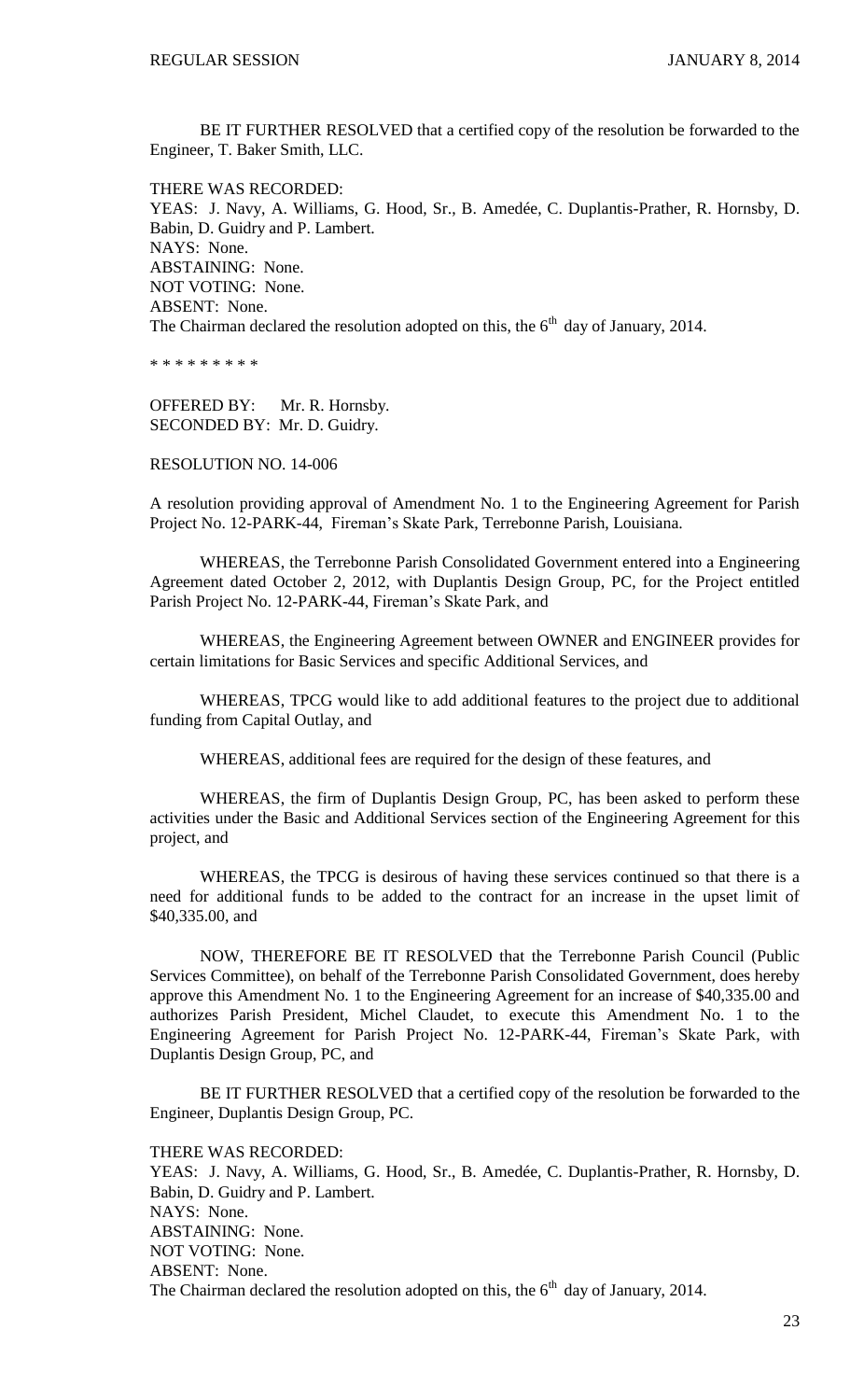\* \* \* \* \* \* \* \* \*

OFFERED BY: Mr. D. Guidry. SECONDED BY: Mr. P. Lambert.

### RESOLUTION NO. 14-007

A resolution providing approval of Amendment No. 2 to the Engineering Agreement for Parish Project No. 10-DRA-36, Automatic Bar Screen Cleaners Project, Terrebonne Parish, Louisiana.

WHEREAS, the Terrebonne Parish Consolidated Government did enter into an original engineering agreement with Providence/GSE Associates, LLC dated September 13, 2010, recordation number 1356336, for the Automatic Bar Screen Cleaners Project identified as Parish Project 10-DRA-36, and

WHEREAS, the Engineering Agreement between OWNER and ENGINEER provides for certain limitations for Basic Services and specific Additional Services, and

WHEREAS, the Engineer has been monitoring modifications to the automatic rakes on the Upper Montegut and Coteau Pump Stations, and

WHEREAS, these services included field investigations that were necessary to assure compliance with the design specifications, and

WHEREAS, the Engineer requested an amendment to add monies to additional services for Project Representation, and

WHEREAS, the TPCG is desirous of having these services continued so that there is a need for additional funds to be added to the contract, and

WHEREAS, this above work will increase the additional services section of the contract by an additional \$6,500.00.

NOW, THEREFORE BE IT RESOLVED that the Terrebonne Parish Council, on behalf of the Terrebonne Parish Consolidated Government, does hereby approve this Amendment No. 2 to the Engineering Agreement for an increase of \$6,500.00 in Additional Services authorizes Parish President Michel Claudet to execute this Amendment No. 2 to the Engineering Agreement for the Automatic Trash Screen Cleaner Project Parish Project No. 10-DRA-36, with GSE Associates, LLC, and

BE IT FURTHER RESOLVED that a certified copy of the resolution be forwarded to the Engineer, Providence/GSE Associates, LLC.

THERE WAS RECORDED:

YEAS: J. Navy, A. Williams, G. Hood, Sr., B. Amedée, C. Duplantis-Prather, R. Hornsby, D. Babin, D. Guidry and P. Lambert. NAYS: None. ABSTAINING: None. NOT VOTING: None. ABSENT: None. The Chairman declared the resolution adopted on this, the  $6<sup>th</sup>$  day of January, 2014. \* \* \* \* \* \* \* \* \*

OFFERED BY: Mr. P. Lambert. SECONDED BY: Mr. D. Guidry and Mr. R. Hornsby.

### RESOLUTION NO. 14-008

A resolution providing approval of Amendment No. 1 to the Engineering Agreement for Parish Project No. 12-CDBG-32, Falgout Canal Pontoon Bridge Replacement, Terrebonne Parish, Louisiana.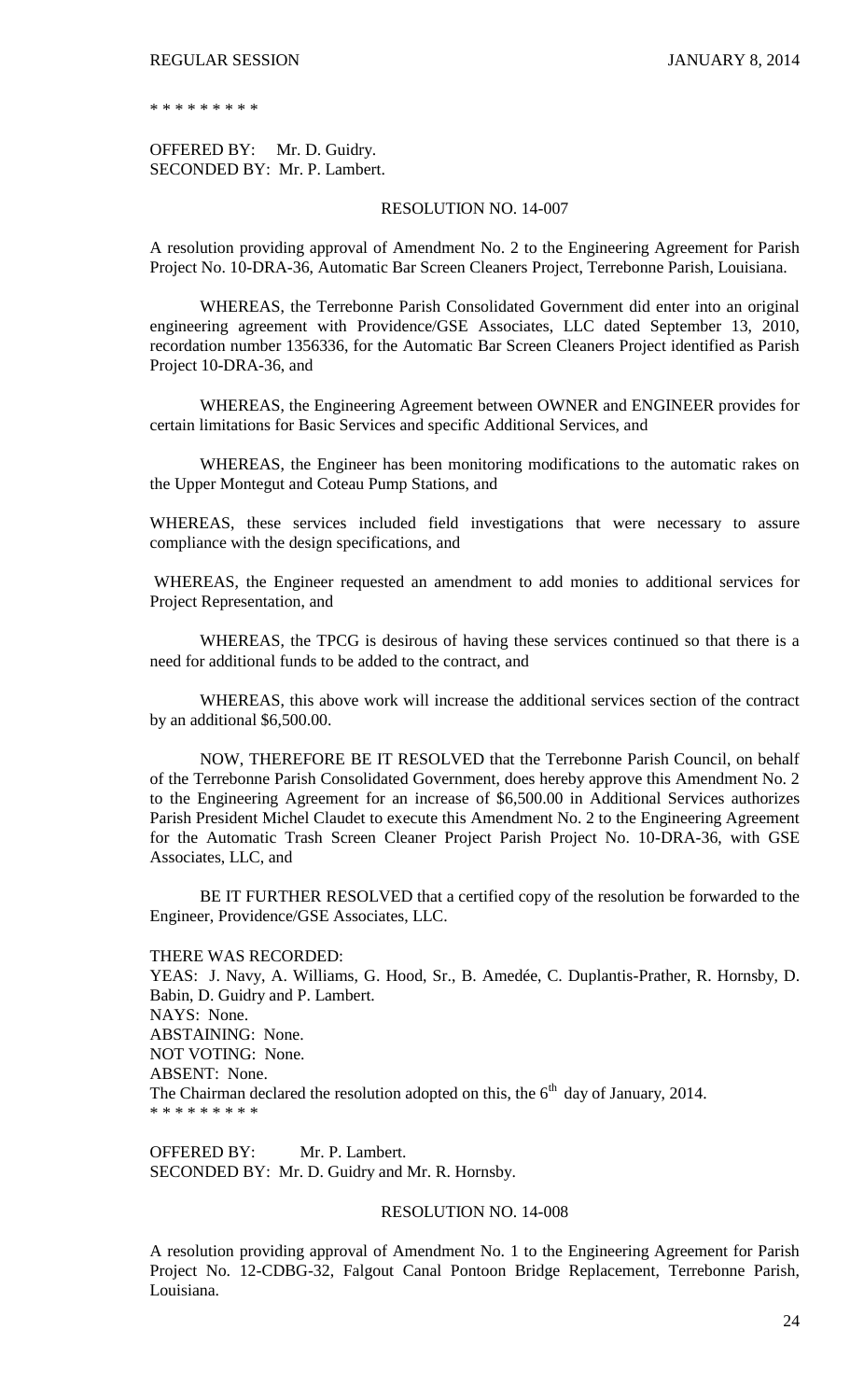WHEREAS, the Terrebonne Parish Consolidated Government did enter into an original engineering agreement with Providence/GSE Associates, LLC dated October 2, 2012, recordation number 1410014, for the Falgout Canal Pontoon Bridge Replacement identified as Parish Project 12-CDBG-32, and

WHEREAS, the Engineering Agreement between OWNER and ENGINEER provides for certain limitations for Basic Services and specific Additional Services, and

WHEREAS, the original scope of work was modified to include a new winch system and generator, and

WHEREAS, modifications to the barge had to be made to accommodate these changes, and

WHEREAS, the TPCG is desirous of having these services continued so that there is a need for additional funds to be added to the contract, and

WHEREAS, this above work will increase the basic services section of the contract by an additional \$21,500.00 and the additional services section of the contract by an additional \$18,834.00.

NOW, THEREFORE BE IT RESOLVED that the Terrebonne Parish Council (Public Services Committee), on behalf of the Terrebonne Parish Consolidated Government, does hereby approve this Amendment No. 1 to the Engineering Agreement for an increase of \$21,500.00 in Basic Services and \$18,834.00 in Additional Services authorizes Parish President Michel Claudet to execute this Amendment No. 1 to the Engineering Agreement for the Falgout Canal Pontoon Bridge Replacement Parish Project No. 12-CDBG-32, with Providence/GSE Associates, LLC, and

BE IT FURTHER RESOLVED that a certified copy of the resolution be forwarded to the Engineer, Providence/GSE Associates, LLC.

THERE WAS RECORDED:

YEAS: J. Navy, A. Williams, G. Hood, Sr., B. Amedée, C. Duplantis-Prather, R. Hornsby, D. Babin, D. Guidry and P. Lambert. NAYS: None. ABSTAINING: None. NOT VOTING: None. ABSENT: None. The Chairman declared the resolution adopted on this, the  $6<sup>th</sup>$  day of January, 2014.

\* \* \* \* \* \* \* \* \*

OFFERED BY: Mr. J. Navy. SECONDED BY: Mr. D. Guidry, Mr. P. Lambert and Ms. A. Williams.

#### RESOLUTION NO. 14-009

A resolution providing approval of Change Order No. 1 (Balancing) to Digco Utility Construction, LP for Gas Line Relocation along Louisiana Highway 57, Industrial Boulevard to Thompson Road, Parish Project No. 06-GAS-16.

WHEREAS, by contract dated June 6, 2013, Terrebonne Parish Consolidated Government did award a contract to Digco Utility Construction, LP for Gas Line Relocation along Louisiana Highway 57, Industrial Boulevard to Thompson Road, Parish Project No. 06-GAS-16, Parish Project No. 06-GAS-16, Terrebonne Parish, Louisiana, as will be seen by reference to said contract which is recorded under Entry No. 1428742 of the records of Terrebonne Parish, Louisiana, and

WHEREAS, the project engineer has submitted plan Change Order No. 1 (Balancing) as the final and equalizing plan change order for the project, and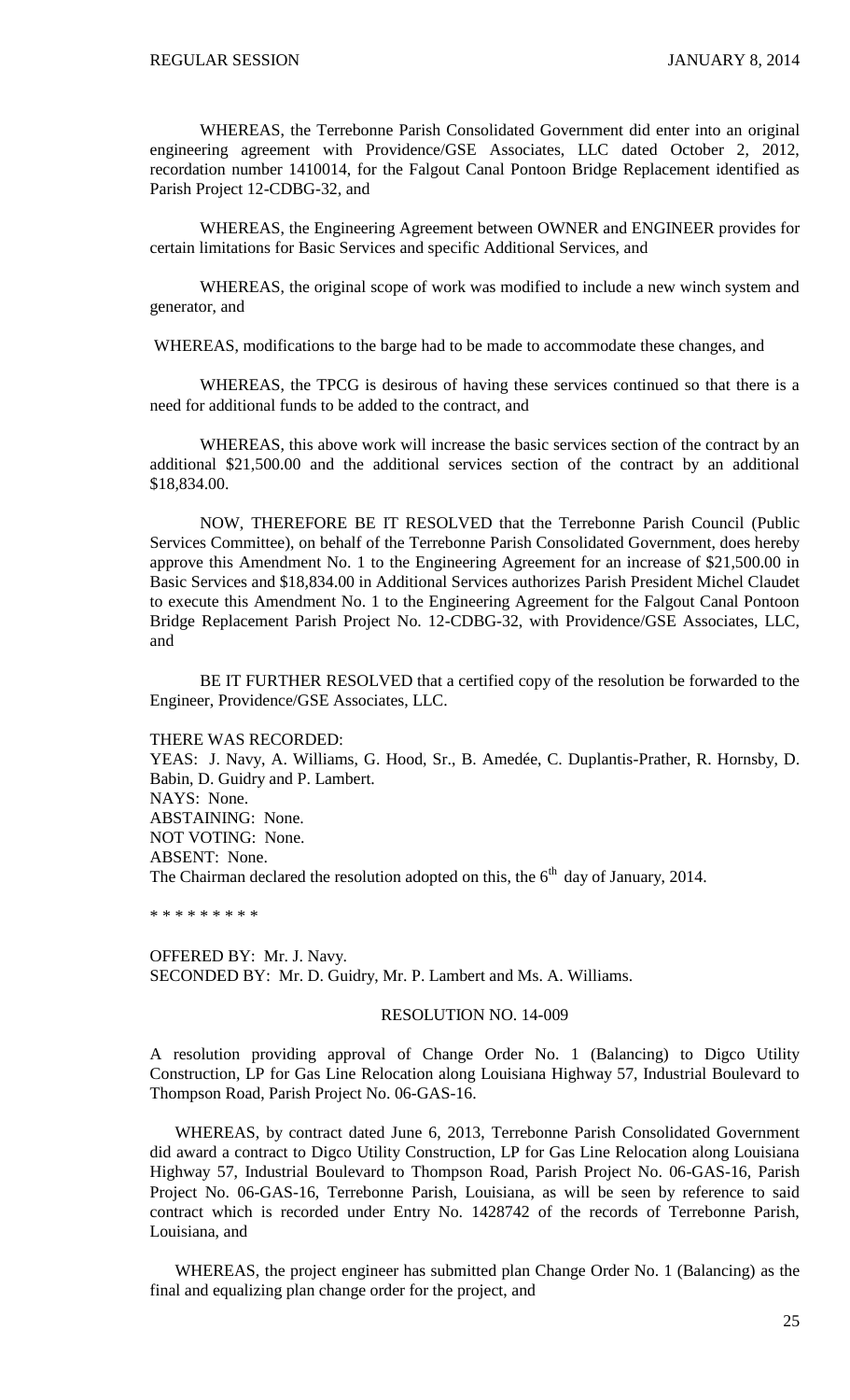WHEREAS, a change order has been recommended for a decrease in the amount of Twenty-Six Thousand, Three Hundred Thirty-Five and 74/100 Dollars (\$26,335.74).

NOW THEREFORE BE IT RESOLVED by the Terrebonne Parish Council (Public Services Committee), on behalf of the Terrebonne Parish Consolidated Government, hereby approves this change order for the above referenced project.

BE IT FURTHER RESOLVED, that the Parish President be authorized to execute Change Order No. 1 (Balancing), for a decrease in the amount of Twenty-Six Thousand, Three Hundred Thirty-Five and 74/100 Dollars (\$26,335.74)

THERE WAS RECORDED:

YEAS: J. Navy, A. Williams, G. Hood, Sr., B. Amedée, C. Duplantis-Prather, R. Hornsby, D. Babin, D. Guidry and P. Lambert. NAYS: None. ABSTAINING: None. NOT VOTING: None. ABSENT: None. The Chairman declared the resolution adopted on this, the  $6<sup>th</sup>$  day of January, 2014. \* \* \* \* \* \* \* \* \*

OFFERED BY: Ms. A. Williams. SECONDED BY: Ms. B. Amedee and Mr. G. Hood, Sr.

#### RESOLUTION NO. 14-010

A resolution providing for the ratification of the appointment by Parish President Michel Claudet of consultant to provide negotiation services in conjunction with the 1-1B Forced Drainage Systems Channels Phase 3A Reach 3- CCC Ditch (Darlene Street to Technology Lane), Parish Project No. 01-DRA-40, and also authorizing Parish President Michel Claudet to execute the appropriate professional services contracts for the project.

WHEREAS, Terrebonne Parish is desirous of initiating the acquisition of sites and servitudes for the 1-1B Forced Drainage Systems Channels Phase 3A Reach 3- CCC Ditch (Darlene Street to Technology Lane), Parish Project No. 01-DRA-40, in compliance with the Uniform Relocation Act,

WHEREAS, the parish is required to contract with a negotiator to provide the services required to acquire sites and servitudes in compliance with the Uniform Relocation Act,

NOW, THEREFORE BE IT RESOLVED by the Terrebonne Parish Council (Public Services Committee), on behalf of the Terrebonne Parish Consolidated Government, that the Parish President's selection of the following consultant be ratified:

Sharon Yates – Negotiator

BE IT FURTHER RESOLVED that Parish President Michel Claudet be authorized to execute professional service agreements with said individual.

THERE WAS RECORDED: YEAS: J. Navy, A. Williams, G. Hood, Sr., B. Amedée, C. Duplantis-Prather, R. Hornsby, D. Babin, D. Guidry and P. Lambert. NAYS: None. ABSTAINING: None. NOT VOTING: None. ABSENT: None. The Chairman declared the resolution adopted on this, the  $6<sup>th</sup>$  day of January, 2014. \* \* \* \* \* \* \* \* \*

OFFERED BY: Mr. R. Hornsby.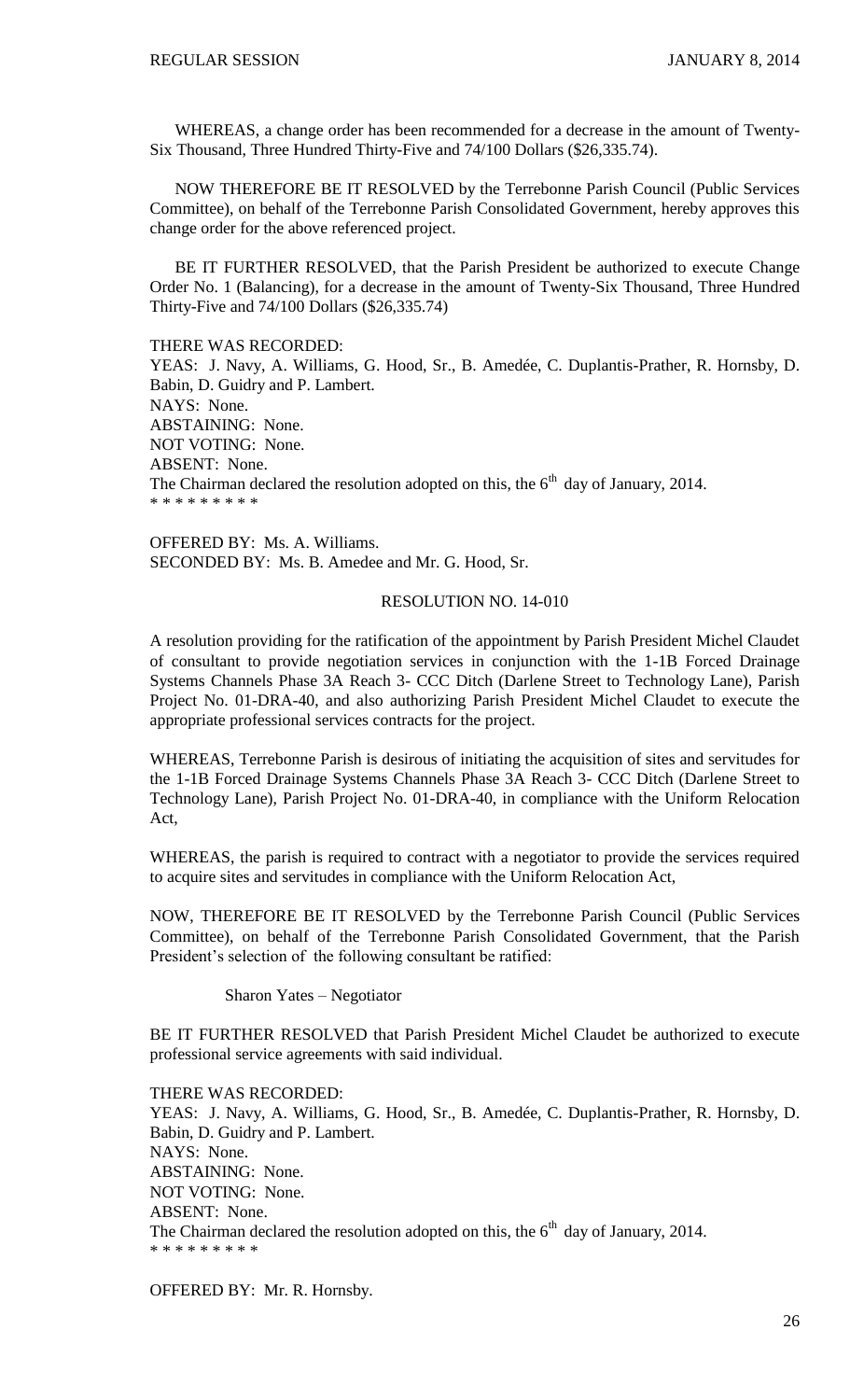SECONDED BY: Mr. D. Guidry.

#### RESOLUTION NO. 14-011

RESOLUTION AUTHORIZING THE PARISH PRESIDENT TO EXECUTE ANY AND ALL DOCUMENTS NECESSARY FOR THE CAPITAL OUTLAY FUNDING FOR FIREMAN'S SKATE PARK PROJECT; PARISH PROJECT 12-PARK-44; FP&C PROJECT NO. 50-J55- 13-02.

RESOLUTION AUTHORIZING THE PARISH PRESIDENT OF THE TEREBONNE PARISH CONSOLIDATED GOVERNMENT TO EXECUTE THOSE DOCUMENTS REQUIRED IN CONNECTION WITH THE COOPERATIVE ENDEAVOR AGREEMENT FOR THE CAPITAL OUTLAY PROGRAM.

 WHEREAS, the Terrebonne Parish Consolidated Government has and continues to make applications for Capital Outlay Grants, and

WHEREAS, in order to apply and continue efforts for such grants/funding, the Terrebonne Parish Consolidated Government must allow the Parish President to sign certain documents; and

NOW, THEREFORE, BE IT RESOLVED by the Terrebonne Parish Council (Public Services Committee), on behalf of the Terrebonne Parish Consolidated Government:

That the President being the chief executive officer of the Terrebonne Parish Consolidated Government, is hereby authorized to be the authorized representative for the projects and as such is authorized to sign all associated documentation for the Capital Outlay and Facility Planning and Control on behalf of the Terrebonne Parish Consolidated Government with full authority to execute all documents pertaining to the projects.

BE IT FURTHER RESOLVED that a certified copy of the resolution be forwarded to the Architect, Duplantis Design Group, PC for this Project.

THERE WAS RECORDED:

YEAS: J. Navy, A. Williams, G. Hood, Sr., B. Amedée, C. Duplantis-Prather, R. Hornsby, D. Babin, D. Guidry and P. Lambert. NAYS: None. ABSTAINING: None. NOT VOTING: None. ABSENT: None. The Chairman declared the resolution adopted on this, the  $6<sup>th</sup>$  day of January, 2014.

\* \* \* \* \* \* \* \* \*

OFFERED BY: Ms. B. Amedee. SECONDED BY: Mr. P. Lambert.

## RESOLUTION NO. 14-012

RESOLUTION AUTHORIZING THE PARISH PRESIDENT TO COMMIT SUPPLEMENTAL FUNDING FOR THE EMERGENCY OPERATIONS CENTER, FP&C PROJECT NUMBER 50-J55-13-01, PLANNING AND CONSTRUCTION AND CERTIFYING THAT SUPPLEMENTAL FUNDS ARE AVAILABLE

RESOLUTION AUTHORIZING THE PRESIDENT OF THE TEREBONNE PARISH CONSOLIDATED GOVERNMENT TO EXECUTE THOSE DOCUMENTS REQUIRED IN CONNECTION WITH COMMITMENT OF SUPPLEMENTAL FUNDING FOR THE EMERGENCY OPERATIONS CENTER, PLANNING AND CONSTRUCTION AND CERTIFYING THAT SUPPLEMENTAL FUNDS ARE AVAILABLE.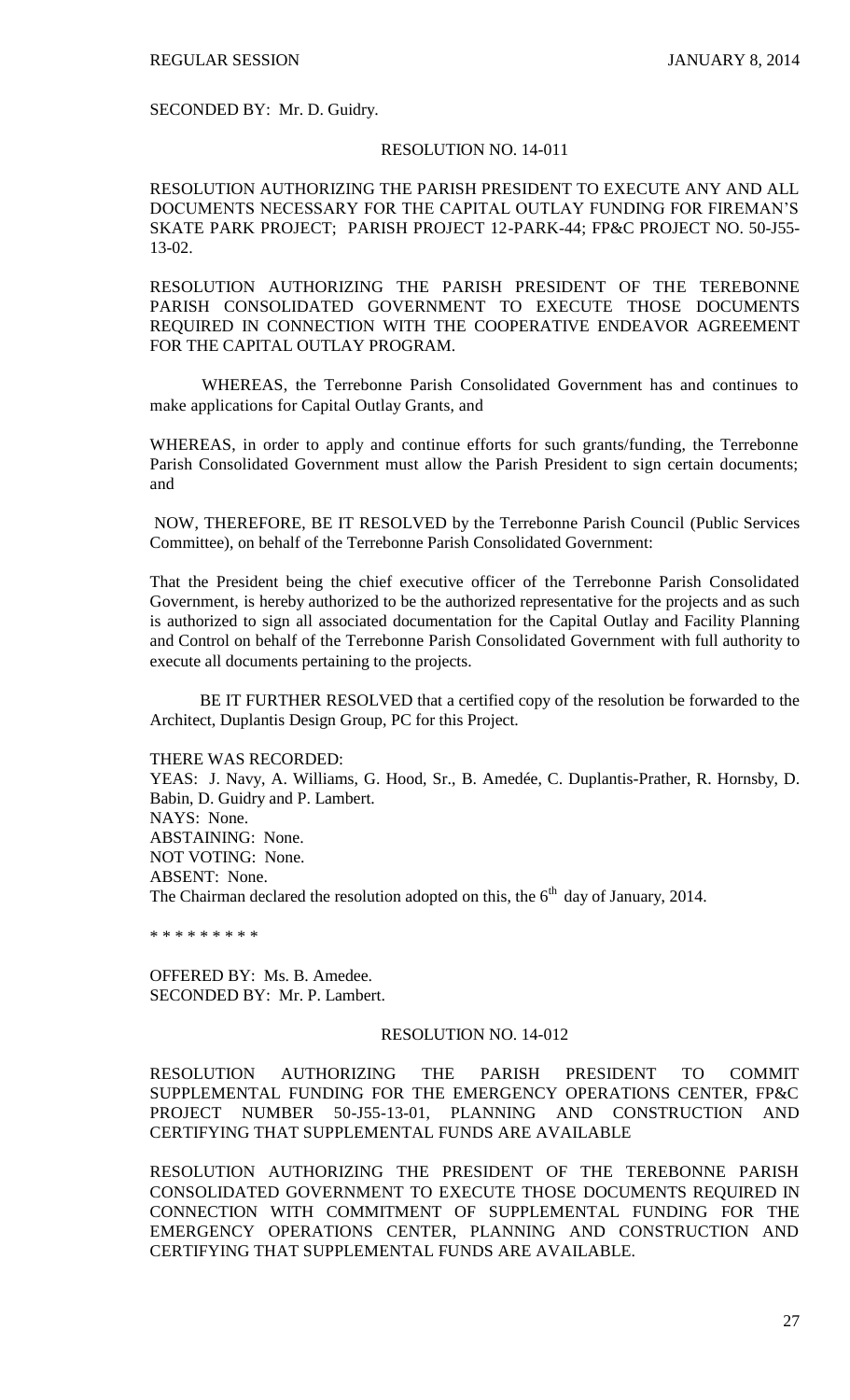WHEREAS, the Terrebonne Parish Consolidated Government has been awarded certain funds in Capital Outlay funding for the Emergency Operations Center, Planning and Construction, and

WHEREAS, the Terrebonne Parish Consolidated Government has entered into a Cooperative Endeavor Agreement and the associated *Non-State Capital Outlay Administrative Guidelines* with the State of Louisiana Facility Planning and Control; and

 WHEREAS, \$3,150,000 of the committed capital outlay funds are available for the Emergency Operations Center, and

NOW, THEREFORE, BE IT RESOLVED by the Terrebonne Parish Council (Public Services Committee), on behalf of the Terrebonne Parish Consolidated Government:

SECTION 1: That the Terrebonne Parish President is authorized to commit supplemental funding in the amount of \$1,050,000 or such an amount required to complete the project as designed and approved by the Terrebonne Parish Consolidated Government and the Office of Facility Planning and Development.

SECTION 2: That the President being the chief executive officer of the Terrebonne Parish Consolidated Government, is hereby authorized to be the authorized representative for the projects and as such is authorized to commit funding and authorize all associated documentation for the Capital Outlay funds on behalf of the Terrebonne Parish Consolidated Government with full authority to execute all documents pertaining to the projects.

SECTION 3: That Mr. Michel H. Claudet, President of the Terrebonne Parish Consolidated Government is hereby authorized to certify that supplemental funding in the amount of \$1,050,000 is available and committed to the Emergency Operations Center, Planning and Construction, (Emergency Operations Center).

BE IT FURTHER RESOLVED that a certified copy of the resolution be forwarded to the Architect, Houston J. Lirette, Jr., APC.

THERE WAS RECORDED:

YEAS: J. Navy, A. Williams, G. Hood, Sr., B. Amedée, C. Duplantis-Prather, R. Hornsby, D. Babin, D. Guidry and P. Lambert. NAYS: None. ABSTAINING: None. NOT VOTING: None. ABSENT: None. The Chairman declared the resolution adopted on this, the  $6<sup>th</sup>$  day of January, 2014.

\* \* \* \* \* \* \* \* \*

OFFERED BY: Ms. C. Duplantis-Prather. SECONDED BY: Mr. J. Navy.

#### RESOLUTION NO. 14-013

A resolution providing for the ratification of the appointment by Parish President Michel Claudet of the firm of GSE Associates, LLC to provide engineering services for the Ellender Parking Lot Project, and also authorizing Parish President Michel Claudet to execute the appropriate engineering contract documents for this project.

WHEREAS, Terrebonne Parish wishes to construct the Ellender Parking Lot, and

WHEREAS, Parish President Michel Claudet has recommended that the firm of GSE Associates, LLC be retained to provide the necessary professional services for this project, and

NOW, THEREFORE BE IT RESOLVED, that the Terrebonne Parish Council (Public Services Committee), on behalf of the Terrebonne Parish Consolidated Government, that the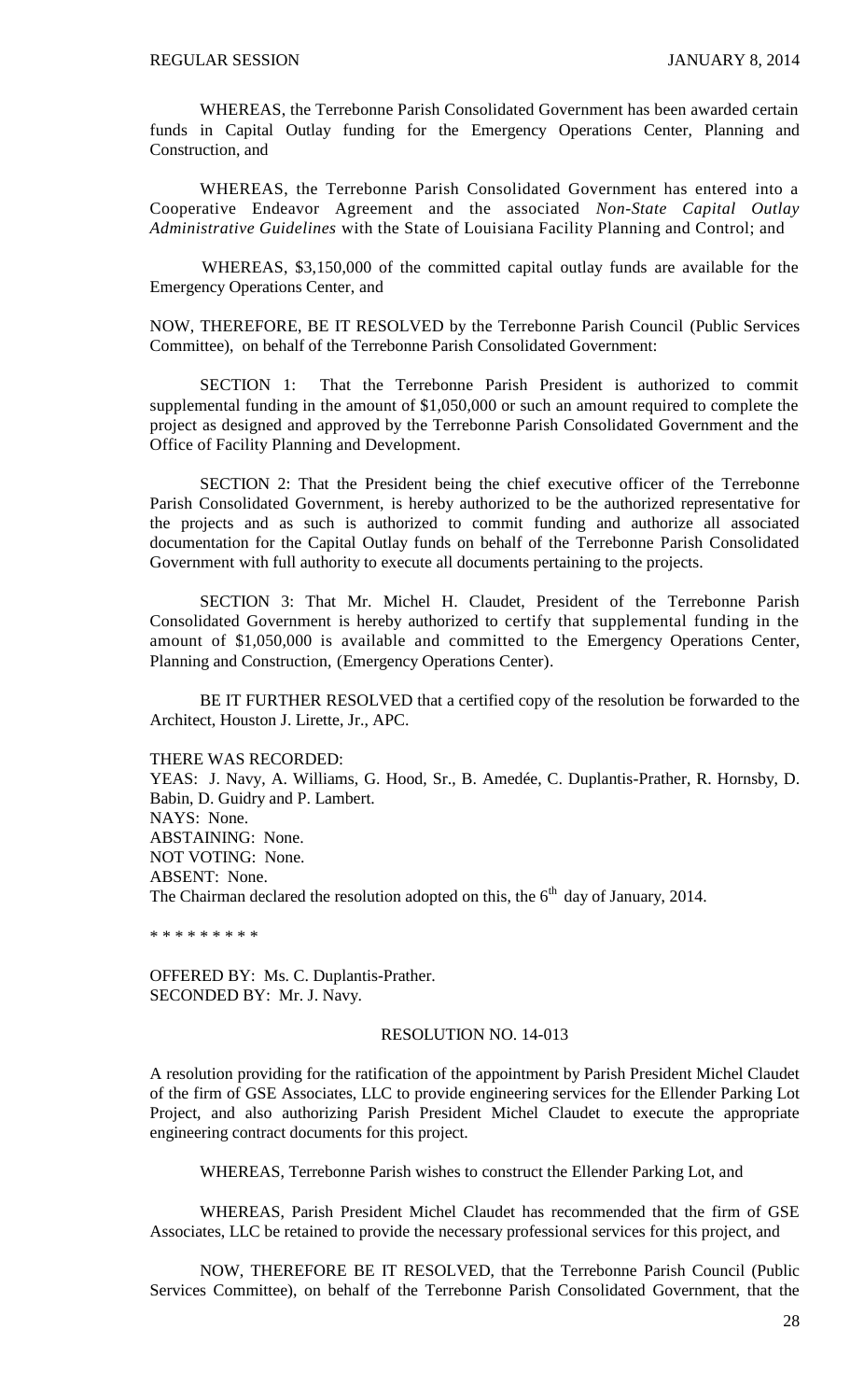Parish President Michel Claudet be ratified and that the engineering firm of GSE Associates, LLC be retained to provide the necessary professional services for the Ellender Parking Lot Project, and that Parish President Michel Claudet be authorized to execute any and all documents with said firm for this project.

THERE WAS RECORDED: YEAS: J. Navy, A. Williams, G. Hood, Sr., B. Amedée, C. Duplantis-Prather, R. Hornsby, D. Babin, D. Guidry and P. Lambert. NAYS: None. ABSTAINING: None. NOT VOTING: None. ABSENT: None. The Chairman declared the resolution adopted on this, the  $6<sup>th</sup>$  day of January, 2014.

\* \* \* \* \* \* \* \* \*

OFFERED BY: Mr. R. Hornsby. SECONDED BY: Mr. D. Guidry.

## RESOLUTION NO. 14-014

A resolution providing for the ratification of the appointment by Parish President Michel Claudet of the firm of GSE Associates, LLC to provide engineering services for the Hollywood Widening (LA Hwy 311 to Valhi Blvd) Project, and also authorizing Parish President Michel Claudet to execute the appropriate engineering contract documents for this project.

WHEREAS, Terrebonne Parish wishes to construct the widening of Hollywood Road from La Hwy 311 to Valhi Blvd., and

WHEREAS, Parish President Michel Claudet has recommended that the firm of GSE Associates, LLC be retained to provide the necessary professional services for this project, and

NOW, THEREFORE BE IT RESOLVED, that the Terrebonne Parish Council (Public Services Committee), on behalf of the Terrebonne Parish Consolidated Government, that the Parish President Michel Claudet be ratified and that the engineering firm of GSE Associates, LLC be retained to provide the necessary professional services for the Hollywood Road Widening (La Hwy 311 to Valhi Blvd.) Project, and that Parish President Michel Claudet be authorized to execute any and all documents with said firm for this project.

THERE WAS RECORDED: YEAS: J. Navy, A. Williams, G. Hood, Sr., B. Amedée, C. Duplantis-Prather, R. Hornsby, D. Babin, D. Guidry and P. Lambert. NAYS: None. ABSTAINING: None. NOT VOTING: None. ABSENT: None. The Chairman declared the resolution adopted on this, the  $6<sup>th</sup>$  day of January, 2014.

\* \* \* \* \* \* \* \* \*

OFFERED BY: Ms. B. Amedee. SECONDED BY: Mr. D. Guidry.

### RESOLUTION NO. 14-015

RESOLUTION AUTHORIZING THE PARISH PRESIDENT TO COMMIT SUPPLEMENTAL FUNDING FOR THE EMERGENCY OPERATIONS CENTER, FP&C PROJECT NUMBER 50-J55-13-01, PLANNING AND CONSTRUCTION AND CERTIFYING THAT SUPPLEMENTAL FUNDS ARE AVAILABLE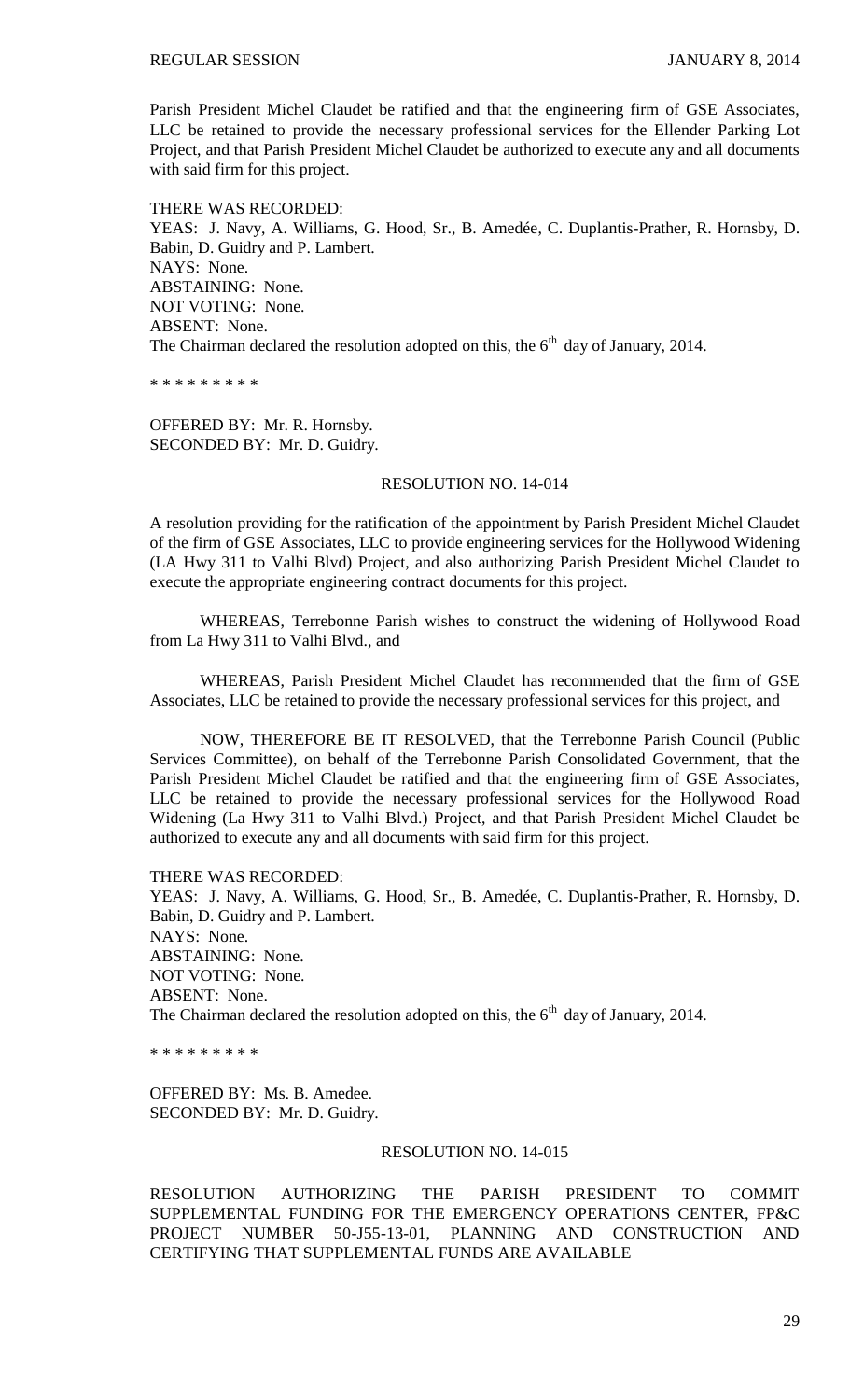RESOLUTION AUTHORIZING THE PRESIDENT OF THE TEREBONNE PARISH CONSOLIDATED GOVERNMENT TO EXECUTE THOSE DOCUMENTS REQUIRED IN CONNECTION WITH COMMITMENT OF SUPPLEMENTAL FUNDING FOR THE EMERGENCY OPERATIONS CENTER, PLANNING AND CONSTRUCTION AND CERTIFYING THAT SUPPLEMENTAL FUNDS ARE AVAILABLE.

WHEREAS, the Terrebonne Parish Consolidated Government has been awarded certain funds in Capital Outlay funding for the Emergency Operations Center, Planning and Construction, and

WHEREAS, the Terrebonne Parish Consolidated Government has entered into a Cooperative Endeavor Agreement and the associated *Non-State Capital Outlay Administrative Guidelines* with the State of Louisiana Facility Planning and Control; and

 WHEREAS, \$3,150,000 of the committed capital outlay funds are available for the Emergency Operations Center, and

NOW, THEREFORE, BE IT RESOLVED by the Terrebonne Parish Council (Public Services Committee), on behalf of the Terrebonne Parish Consolidated Government:

SECTION 1: That the Terrebonne Parish President is authorized to commit supplemental funding in the amount of \$1,050,000 or such an amount required to complete the project as designed and approved by the Terrebonne Parish Consolidated Government and the Office of Facility Planning and Development.

SECTION 2: That the President being the chief executive officer of the Terrebonne Parish Consolidated Government, is hereby authorized to be the authorized representative for the projects and as such is authorized to commit funding and authorize all associated documentation for the Capital Outlay funds on behalf of the Terrebonne Parish Consolidated Government with full authority to execute all documents pertaining to the projects.

SECTION 3: That Mr. Michel H. Claudet, President of the Terrebonne Parish Consolidated Government is hereby authorized to certify that supplemental funding in the amount of \$1,050,000 is available and committed to the Emergency Operations Center, Planning and Construction, (Emergency Operations Center).

BE IT FURTHER RESOLVED that a certified copy of the resolution be forwarded to the Architect, Houston J. Lirette, Jr., APC.

THERE WAS RECORDED:

YEAS: J. Navy, A. Williams, G. Hood, Sr., B. Amedée, C. Duplantis-Prather, R. Hornsby, D. Babin, D. Guidry and P. Lambert. NAYS: None. ABSTAINING: None. NOT VOTING: None. ABSENT: None. The Chairman declared the resolution adopted on this, the  $6<sup>th</sup>$  day of January, 2014.

\* \* \* \* \* \* \* \* \*

OFFERED BY: Mr. R. Hornsby. SECONDED BY: Ms. B. Amedee.

### RESOLUTION NO. 14-016

RESOLUTION AUTHORIZING THE PARISH PRESIDENT TO COMMIT SUPPLEMENTAL FUNDING FOR THE FIREMAN'S SKATE PARK PROJECT; PARISH PROJECT 12-PARK-44; FP&C PROJECT NO. 50-J55-13-02, PLANNING,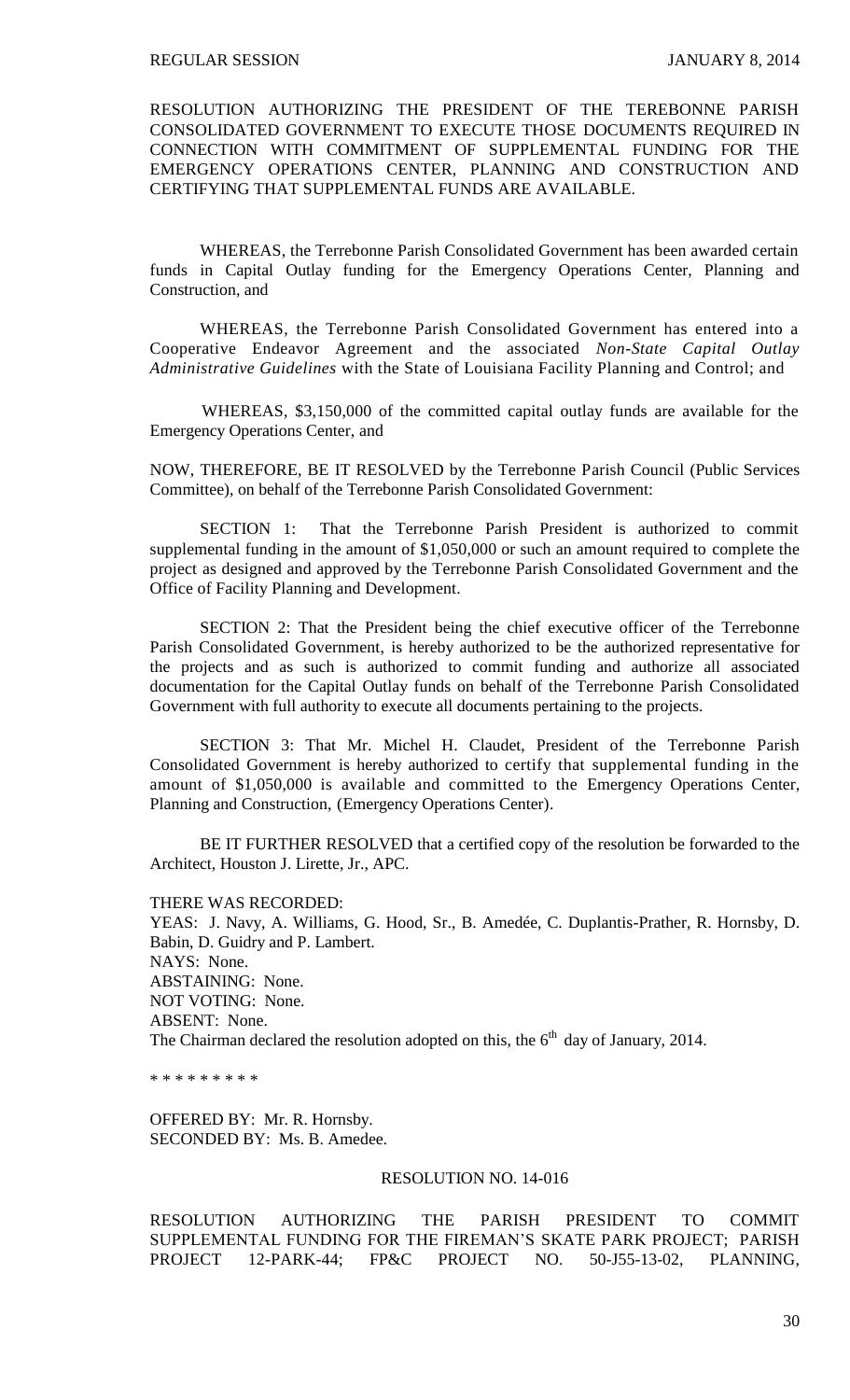CONSTRUCTION AND MISC., AND CERTIFYING THAT SUPPLEMENTAL FUNDS ARE AVAILABLE

RESOLUTION AUTHORIZING THE PRESIDENT OF THE TEREBONNE PARISH CONSOLIDATED GOVERNMENT TO EXECUTE THOSE DOCUMENTS REQUIRED IN CONNECTION WITH COMMITMENT OF SUPPLEMENTAL FUNDING FOR THE FIREMAN'S SKATE AND BIKE PARK, PLANNING, CONSTRUCTION AND MISC., AND CERTIFYING THAT SUPPLEMENTAL FUNDS ARE AVAILABLE.

WHEREAS, the Terrebonne Parish Consolidated Government has been awarded certain funds in Capital Outlay funding for the Fireman's Skate and Bike Park, Planning, Construction, and Misc., and

WHEREAS, the Terrebonne Parish Consolidated Government has entered into a Cooperative Endeavor Agreement and the associated *Non-State Capital Outlay Administrative Guidelines* with the State of Louisiana Facility Planning and Control; and

 WHEREAS, \$300,000 of the committed capital outlay funds are available for the Fireman's Skate and Bike Park, and

NOW, THEREFORE, BE IT RESOLVED by the Terrebonne Parish Council (Public Services Committee), on behalf of the Terrebonne Parish Consolidated Government:

SECTION 1: That the Terrebonne Parish President is authorized to commit supplemental funding in the amount of \$100,000 or such an amount required to complete the project as designed and approved by the Terrebonne Parish Consolidated Government and the Office of Facility Planning and Development.

SECTION 2: That the President being the chief executive officer of the Terrebonne Parish Consolidated Government, is hereby authorized to be the authorized representative for the projects and as such is authorized to commit funding and authorize all associated documentation for the Capital Outlay funds on behalf of the Terrebonne Parish Consolidated Government with full authority to execute all documents pertaining to the projects.

SECTION 3: That Mr. Michel H. Claudet, President of the Terrebonne Parish Consolidated Government is hereby authorized to certify that supplemental funding in the amount of \$100,000 is available and committed to the Fireman's Skate and Bike Park, Planning, Construction, and Misc.

BE IT FURTHER RESOLVED that a certified copy of the resolution be forwarded to the Architect, Duplantis Design Group, PC.

THERE WAS RECORDED: YEAS: J. Navy, A. Williams, G. Hood, Sr., B. Amedée, C. Duplantis-Prather, R. Hornsby, D. Babin, D. Guidry and P. Lambert. NAYS: None. ABSTAINING: None. NOT VOTING: None. ABSENT: None. The Chairman declared the resolution adopted on this, the  $6<sup>th</sup>$  day of January, 2014.

\* \* \* \* \* \* \* \* \*

OFFERED BY: Mr. D. Guidry. SECONDED BY: Mr. P. Lambert.

#### RESOLUTION NO. 14-017

A resolution declaring the necessity for emergency action pursuant to the authority set forth in LSA R.S. 38:2212(D) to address repairs to the Jail Boiler for heating which require immediate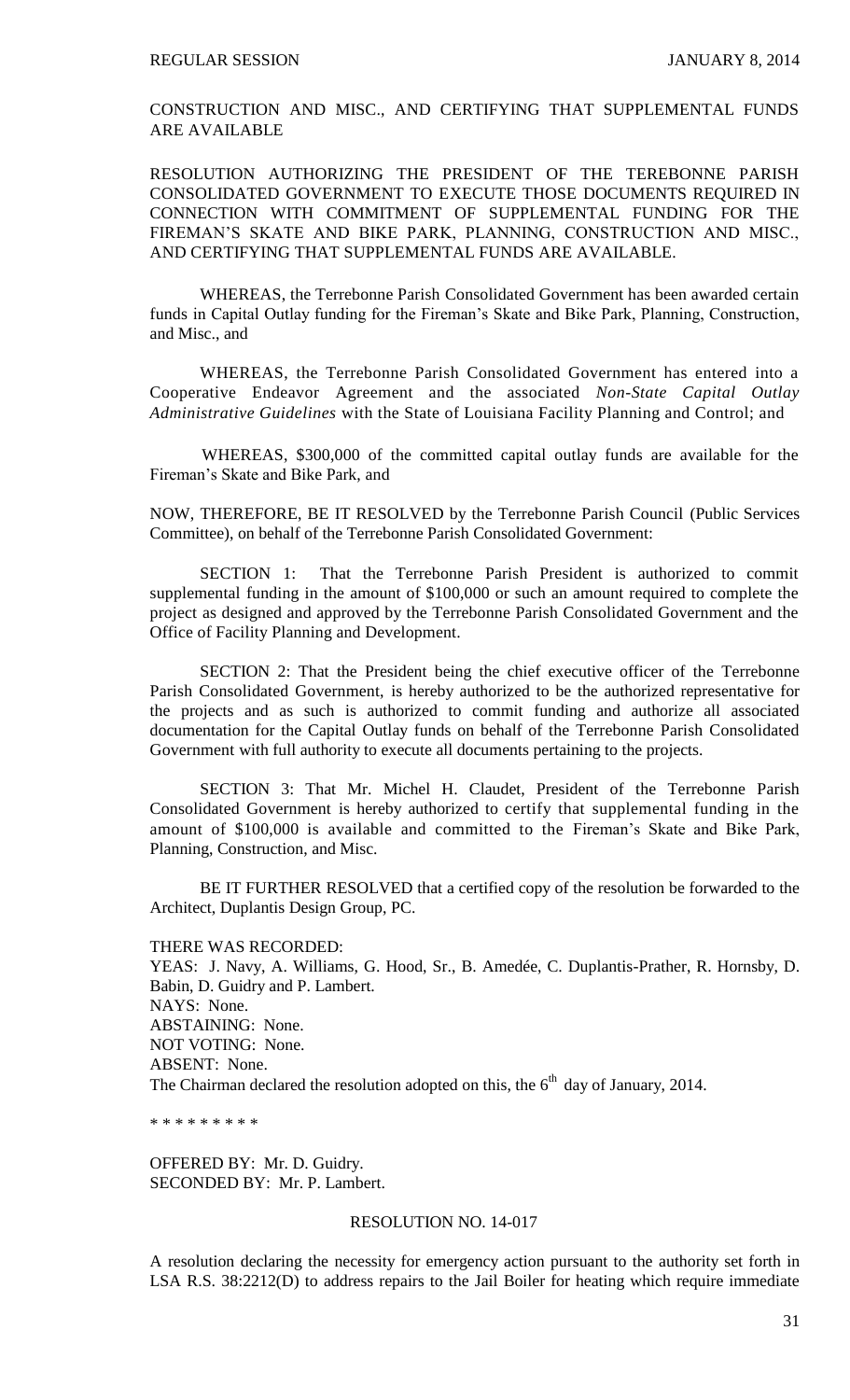action to replace. There is currently no means of heating the building which houses approximately 700 inmates. Such emergency action includes replacement of the existing boiler with two 750,000 BTU boiler units.

WHEREAS, the cost of repairing the existing boiler which is 20 years old is approximately \$20,000 and requires a lead time on parts of six (6) weeks , and

WHEREAS, the Department of Public Works requested engineering assistance from Castagnos-Goodwin and Associates and after a mutual inspection they recommended replacing the existing boiler with two 750,000 BTU boiler units, and

WHEREAS, this replacement requires the installation of two new boiler units with factory startup, all revised piping and valves, quick ship of 4-5 days, and

NOW, THEREFORE BE IT RESOLVED that the Terrebonne Parish Council (Public Services Committee), on behalf of the Terrebonne Parish Consolidated Government, does hereby declare that the replacement Jail Boiler heating unit as an emergency; and

BE IT FURTHER RESOLVED that Michel H. Claudet, Parish President, be authorized to take whatever action is necessary and to sign on behalf of the Terrebonne Parish Consolidated Government any contracts, purchase orders and / or amendments necessary to complete the emergency actions needed to replace the Jail Boiler heating unit; and

BE IT FURTHER RESOLVED that all provisions of this resolution be contingent upon the approval of the Parish Legal Department.

THERE WAS RECORDED:

YEAS: J. Navy, A. Williams, G. Hood, Sr., B. Amedée, C. Duplantis-Prather, R. Hornsby, D. Babin, D. Guidry and P. Lambert. NAYS: None. ABSTAINING: None. NOT VOTING: None. ABSENT: None. The Chairman declared the resolution adopted on this, the  $6<sup>th</sup>$  day of January, 2014.

\* \* \* \* \* \* \* \* \*

The Chairman noted that inmates in the Criminal Justice Complex have been issued extra blankets for use during the repairs to the jail broiler.

Parish President Michel Claudet stated that conditional blankets have been shipped to the Criminal Justice Complex and that the Warden has been monitoring the temperatures inside the complex. He added that reported temperatures have been within reasonable comfort levels.

OFFERED BY: Ms. B. Amedee. SECONDED BY: Mr. G. Hood, Sr.

### RESOLUTION NO. 14-018

A RESOLUTION AUTHORIZING THE PARISH PRESIDENT TO ENTER INTO AN AMBULANCE AND TRANSPORTATION SERVICE AGREEMENT WITH ACADIAN AMBULANCE SERVICE, INC. FOR SERVICES TO THE TERREBONNE PARISH CRIMINAL JUSTICE COMPLEX

WHEREAS, dependable and professional emergency medical and ambulance transportation services is required by the Terrebonne Parish Criminal Justice Complex, and

WHEREAS, Acadian Ambulance Service is a licensed and permitted agency operating in compliance with the Parish Code, in particular with Chapter 13, Article IV as it relates to ambulance operations, and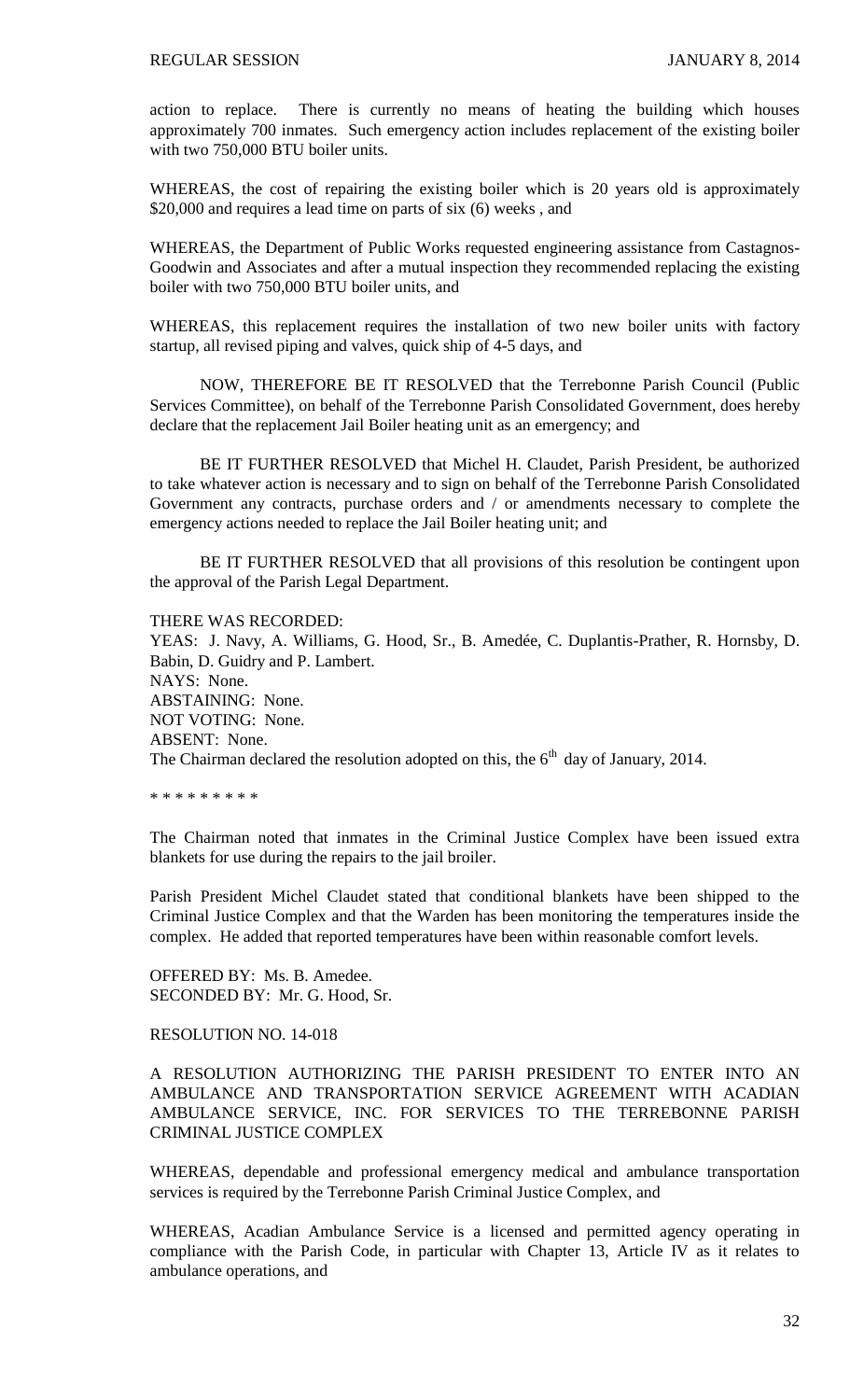WHEREAS, both Acadian and TPCG desire to enter into an agreement for medical emergency and ambulance transportation services, and

WHEREAS, this agreement shall be for a period of twelve months, commencing January 1, 2014.

NOW, THEREFORE BE IT RESOLVED by the Terrebonne Parish Council (Public Services Committee), on behalf of the Terrebonne Parish Consolidated Government, that Parish President Michel H. Claudet is hereby authorized to enter into an agreement with Acadian Ambulance Service, Inc. relative to emergency medical and ambulance transportation service for the Terrebonne Parish Criminal Justice Complex.

THERE WAS RECORDED:

YEAS: J. Navy, A. Williams, G. Hood, Sr., B. Amedée, C. Duplantis-Prather, R. Hornsby, D. Babin, D. Guidry and P. Lambert. NAYS: None. ABSTAINING: None. NOT VOTING: None. ABSENT: None. The Chairman declared the resolution adopted on this, the  $6<sup>th</sup>$  day of January, 2014.

\* \* \* \* \* \* \* \* \*

OFFERED BY: Mr. D. Guidry. SECONDED BY: Ms. A. Williams.

#### RESOLUTION NO. 14-019

A resolution providing for the acceptance of work performed by Blanchard Mechanical Contractors, Inc., in accordance with the Certificate of Substantial Completion for Parish Project 11-JAIL-34, Criminal Justice Complex Mechanical Renovations, Terrebonne Parish, Louisiana.

WHEREAS, the Terrebonne Parish Consolidated Government entered into a contract dated April 12, 2013 with Blanchard Mechanical Contractors, Inc., for Parish Project 11-JAIL-34 Criminal Justice Complex Mechanical Renovations, Terrebonne Parish, Louisiana, as will be seen by reference to said contract which is recorded under Entry No. 1381940 of the records of Terrebonne Parish, and

WHEREAS, the work performed has been inspected by authorized representatives of the Owner, Engineer, and Contractor and found to be substantially complete, and

WHEREAS, the Engineer for this project, Castagno Goodwin Utley Engineers, L.L.C., recommends the acceptance of the substantial completion,

NOW, THEREFORE BE IT RESOLVED that the Terrebonne Parish Council (Public Services Committee), on behalf of the Terrebonne Parish Consolidated Government, does hereby accept the work performed, effective as of the date of recording of this resolution, and does authorize and direct the Clerk of Court and Ex-Officio Recorder of Mortgages of Terrebonne Parish to note this acceptance thereof in the margin of the inscription of said contract under Entry No. 1381940 of the Records of Terrebonne Parish, Louisiana, and

BE IT FURTHER RESOLVED that a certified copy of the resolution be forwarded to the Engineer, Castagno Goodwin Utley Engineers, L.L.C., and

BE IT FURTHER RESOLVED that a certified copy of the resolution be recorded in the office of the Clerk of Court of Terrebonne Parish to commence a 45-day clear lien period, and

BE IT FURTHER RESOLVED that the Administration is authorized to make payment of retainage upon the presentation of a Clear Lien Certificate.

THERE WAS RECORDED: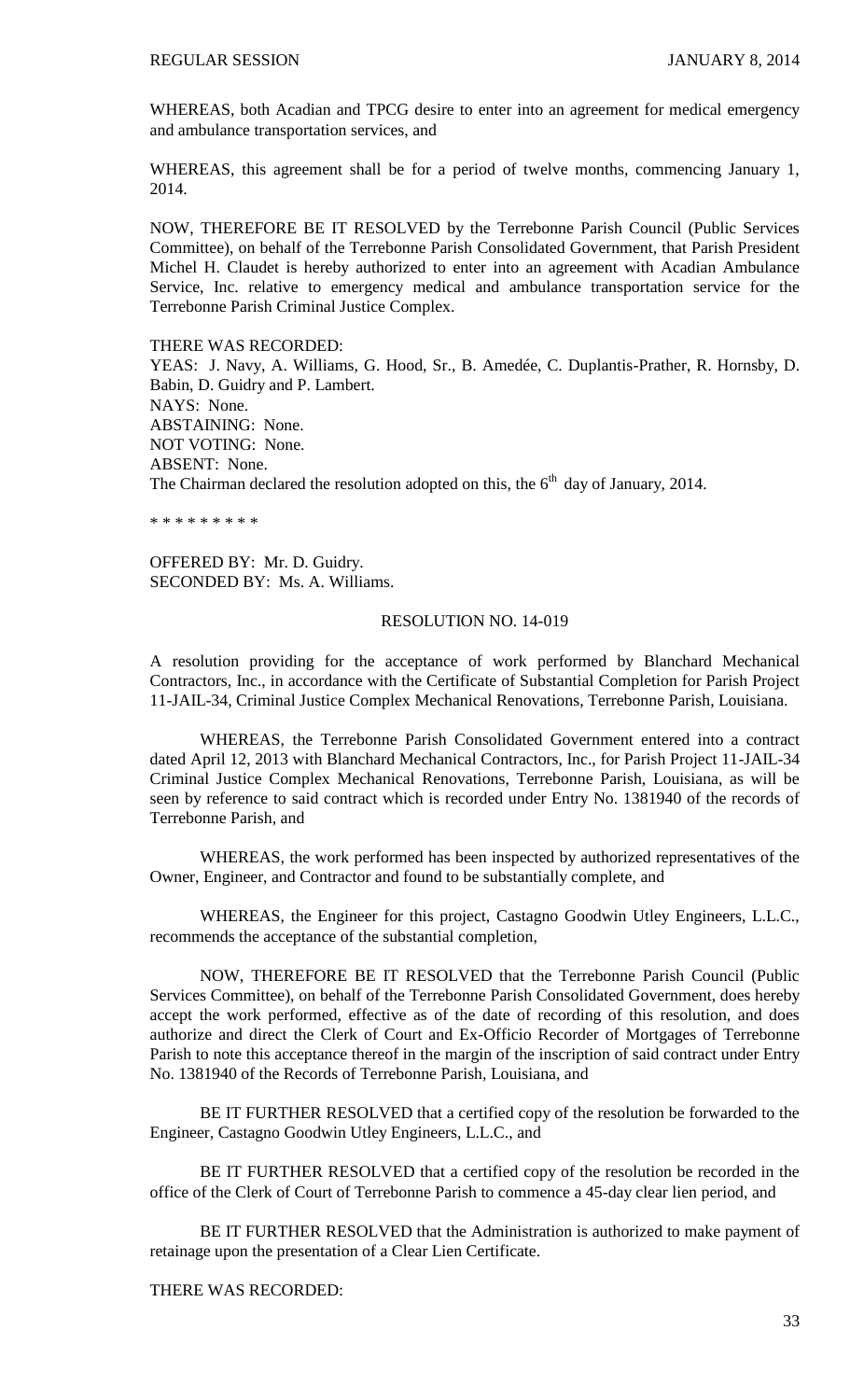YEAS: J. Navy, A. Williams, G. Hood, Sr., B. Amedée, C. Duplantis-Prather, R. Hornsby, D. Babin, D. Guidry and P. Lambert. NAYS: None. ABSTAINING: None. NOT VOTING: None. ABSENT: None. The Chairman declared the resolution adopted on this, the  $6<sup>th</sup>$  day of January, 2014. \* \* \* \* \* \* \* \* \*

Mr. G. Hood, Sr. moved, seconded Unanimously, "THAT, there being no further business to come before the Public Services Committee, the meeting be adjourned."

The Chairman called for the vote on the motion offered by Mr. G. Hood, Sr. THERE WAS RECORDED: YEAS: B. Amedẻe, D. Babin, C. Duplantis-Prather, D. Guidry, G. Hood, Sr., R. Hornsby, P. Lambert, J. Navy, and A. Williams. NAYS: None. ABSENT: None. The Chairman declared the motion adopted and the meeting was adjourned at 5:59 p.m.

Daniel Babin, Chairman

Suzette Thomas, Minute Clerk

Mr. D. Babin moved, seconded by Mr. D. Guidry, "THAT, the Council accept and ratify the minutes of the Public Services Committee meeting held on 01/06/14."

The Chairman called for a vote on the motion offered by Mr. D. Babin. THERE WAS RECORDED: YEAS: B. Amedée, C. Duplantis-Prather, R. Hornsby, D. Babin, D. Guidry, P. Lambert, J. Navy, A. Williams and G. Hood, Sr. NAYS: None. ABSENT: None. The Chairman declared the motion adopted.

The Chairman called for a report on the Community Development and Planning Committee meeting held on 01/06/14, whereupon the Committee Chairwoman, noting that ratification of the minutes calls a public hearing on 01/22/14 and condemnation hearings on 01/21/14, rendered the following:

## **COMMUNITY DEVELOPMENT & PLANNING COMMITTEE**

### **JANUARY 6, 2014**

The Chairwoman, A. Williams, called the Community Development & Planning Committee meeting to order at 6:00 p.m. in the Terrebonne Parish Council Meeting Room with an Invocation offered by J. Navy and the Pledge of Allegiance led by D. Guidry. Upon roll call, Committee Members recorded as present were: B. Amedẻe, D. Babin, C. Duplantis-Prather, D. Guidry, Capt. Greg Hood, Sr., HPD Ret., R. Hornsby, P. Lambert, J. Navy, and A. Williams. A quorum was declared present.

OFFERED BY: Mr. D. Babin. SECONDED BY: Mr. G. Hood, Sr.

## RESOLUTION NO. 14-020

A Resolution giving Notice of Intent to adopt an Ordinance to dedicate and accept the maintenance/operation of the street(s), drainage servitudes, gas, sewer, and rights-of-way for "Citiplace Subdivision, Addendum No. 3;" energize and accept the street lights; and to incorporate the extension of "Citiplace Drive" into the Enhanced 911 Emergency Response System for the purpose of providing a better means of locating addresses.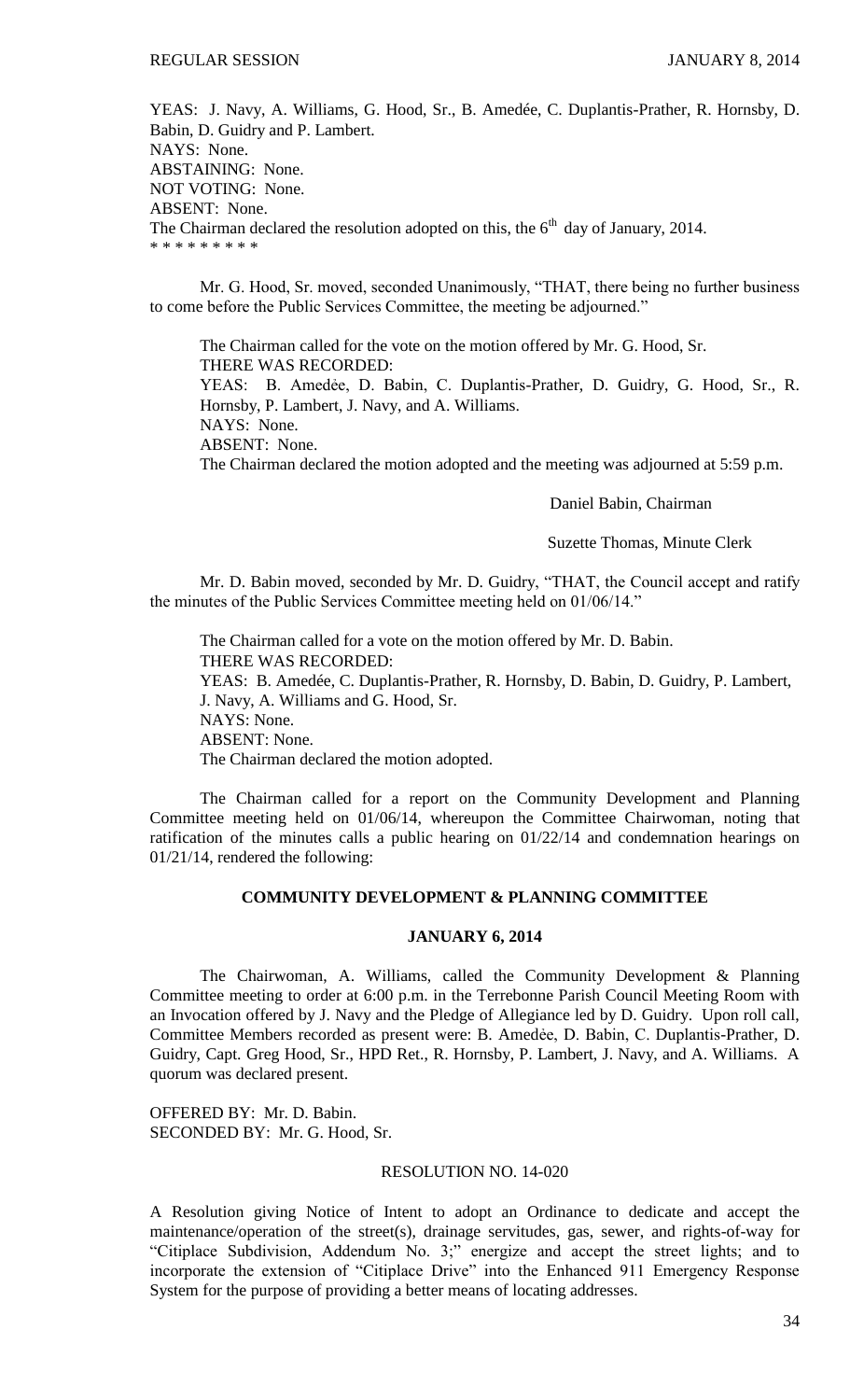THEREFORE, BE IT RESOLVED by the Terrebonne Parish Council (Community Development and Planning Committee), on behalf of the Terrebonne Parish Consolidated Government, that Notice of Intent is given for adopting an ordinance to dedicate and accept the maintenance/operation of the street(s), drainage servitudes, gas, sewer, and rights-of-way for "Citiplace Subdivision, Addendum No. 3;" energize and accept the street lights; and to incorporate the extension of "Citiplace Drive" into the Enhanced 911 Emergency Response System for the purpose of providing a better means of locating addresses; and,

BE IT FURTHER RESOLVED that a public hearing on said ordinance be called for Wednesday, January 22, 2014 at 6:30 p.m.

THERE WAS RECORDED:

YEAS: J. Navy, A. Williams, G. Hood, Sr., B. Amedée, C. Duplantis-Prather, R. Hornsby, D. Babin, D. Guidry and P. Lambert. NAYS: None. ABSTAINING: None. NOT VOTING: None. ABSENT: None. The Chairwoman declared the resolution adopted on this, the  $6<sup>th</sup>$  day of January, 2014.

\* \* \* \* \* \* \* \* \*

OFFERED BY: Mr. J. Navy. SECONDED BY: Ms. B. Amedee.

#### RESOLUTION NO. 14-021

A RESOLUTION AUTHORIZING THE PARISH PRESIDENT TO SIGN AND SUBMIT AN AMENDMENT TO THE TERREBONNE PARISH GUSTAV/IKE DISASTER RECOVERY PLAN BUDGET TO THE STATE OF LOUISIANA AND HUD TO COMPLY WITH THE COMMUNITY DEVELOPMENT BLOCK GRANT DISASTER RECOVERY PROGRAM.

WHEREAS, the Terrebonne Parish Consolidated Government has been awarded Community Development Block Grant (CDBG) funding as a result of the damage caused by Hurricanes Gustav and Ike; and

WHEREAS, the feasibility of the Neighborhood Revitalization/Demolition of Blighted Properties project was overestimated due to the provision of other funding, and

WHEREAS, the Gray Sewer project is projected to be completed under budget; and

WHEREAS, the funding for the Homeowner Buyout projects is insufficient to meet demand and the final expenditures for the Homeowner Rehabilitation housing project were underestimated; and

WHEREAS, through the proper public approval process the funds can be reallocated from one project to another as reflected in Attachment A,

NOW, THEREFORE, BE IT RESOLVED by the Terrebonne Parish Council (Community Development and Planning Committee), on behalf of the Terrebonne Parish Consolidated Government, that that the Parish President, Michel H. Claudet, is authorized to sign, submit and implement the recommended amendment to the Terrebonne Parish Gustav/Ike Disaster Recovery Plan regarding the projects in Attachment A.

THERE WAS RECORDED:

YEAS: J. Navy, A. Williams, G. Hood, Sr., B. Amedée, C. Duplantis-Prather, R. Hornsby, D. Babin, D. Guidry and P. Lambert. NAYS: None. ABSTAINING: None. NOT VOTING: None.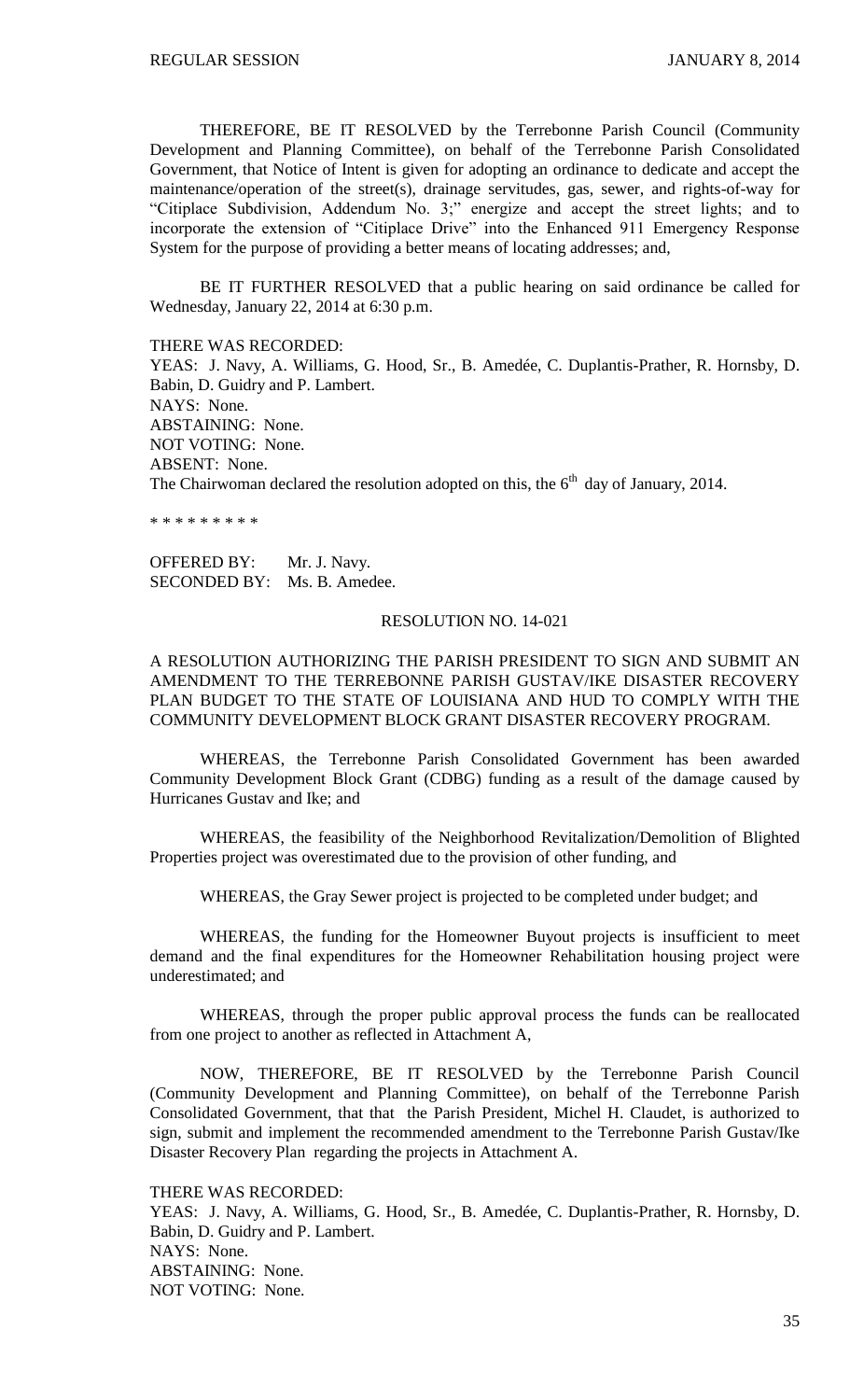ABSENT: None. The Chairwoman declared the resolution adopted on this, the  $6<sup>th</sup>$  day of January, 2014. \* \* \* \* \* \* \* \* \*

OFFERED BY: Mr. J. Navy. SECONDED BY: Mr. D. Babin and Mr. G. Hood, Sr.

#### RESOLUTION NO. 14-022

A RESOLUTION CALLING A CONDEMNATION HEARING ON THE RESIDENTIAL STRUCTURE SITUATED AT 104 FANDAL STREET, TRACT ON RIGHT DESCENDING BANK OF BAYOU TIGER, SECTION TG16S-R14E, LESS PARCEL 2-1, FOR TUESDAY, JANUARY 21, 2014, AT 5:30 P.M. AND ADDRESSING OTHER MATTERS RELATIVE THERETO.

WHEREAS, on February 14, 2013 the Department of Planning and Zoning was notified of extensive violations to the Terrebonne Parish Nuisance Abatement Ordinance occurring at 104 Fandal Street; and

WHEREAS, from an inspection of the property conducted by the Department of Planning and Zoning on February 14, 2013 it was found that the structure located at 104 Fandal Street was, in fact, in such condition that it has been formally declared a dilapidated and dangerous structure, as defined under Section 14-26 of the Terrebonne Parish Code of Ordinances and, therefore, constitutes a nuisance; and

WHEREAS, the owner of record has been issued the required warning via certified mail by the Department of Planning and Zoning, of the violations occurring on the property; and

WHEREAS, subsequent to the required notifications and inspections of the property, the last of which occurring on November 7, 2013, no work to remedy the violations has occurred;

NOW, THEREFORE, BE IT RESOLVED by the Terrebonne Parish Council (Community Development and Planning Committee), on behalf of the Terrebonne Parish Consolidated Government, that a condemnation hearing on the residential structure located at 104 Fandal Street be called for Tuesday, January 21, 2014 at 5:30 p. m.; and

BE IT FURTHER RESOLVED that the appropriate notice be sent to the property owner(s) requiring him/her to show just cause at the hearing as to why the structure should not be condemned; and

BE IT FURTHER RESOLVED that the Parish President is hereby authorized to appoint an attorney ad hoc to ensure that the property owner(s) are given proper notice and representation, if needed.

#### THERE WAS RECORDED:

YEAS: J. Navy, A. Williams, G. Hood, Sr., B. Amedée, C. Duplantis-Prather, R. Hornsby, D. Babin, D. Guidry and P. Lambert. NAYS: None. ABSTAINING: None. NOT VOTING: None. ABSENT: None. The Chairwoman declared the resolution adopted on this, the  $6<sup>th</sup>$  day of January, 2014. \* \* \* \* \* \* \* \* \*

OFFERED BY: Mr. J. Navy. SECONDED BY: Mr. D. Babin and Mr. G. Hood, Sr.

#### RESOLUTION NO. 14-023

A RESOLUTION CALLING A CONDEMNATION HEARING ON THE RESIDENTIAL STRUCTURE SITUATED AT 119 SCOTT LANE, LOT 4 – SCOTT SUBD., FOR TUESDAY,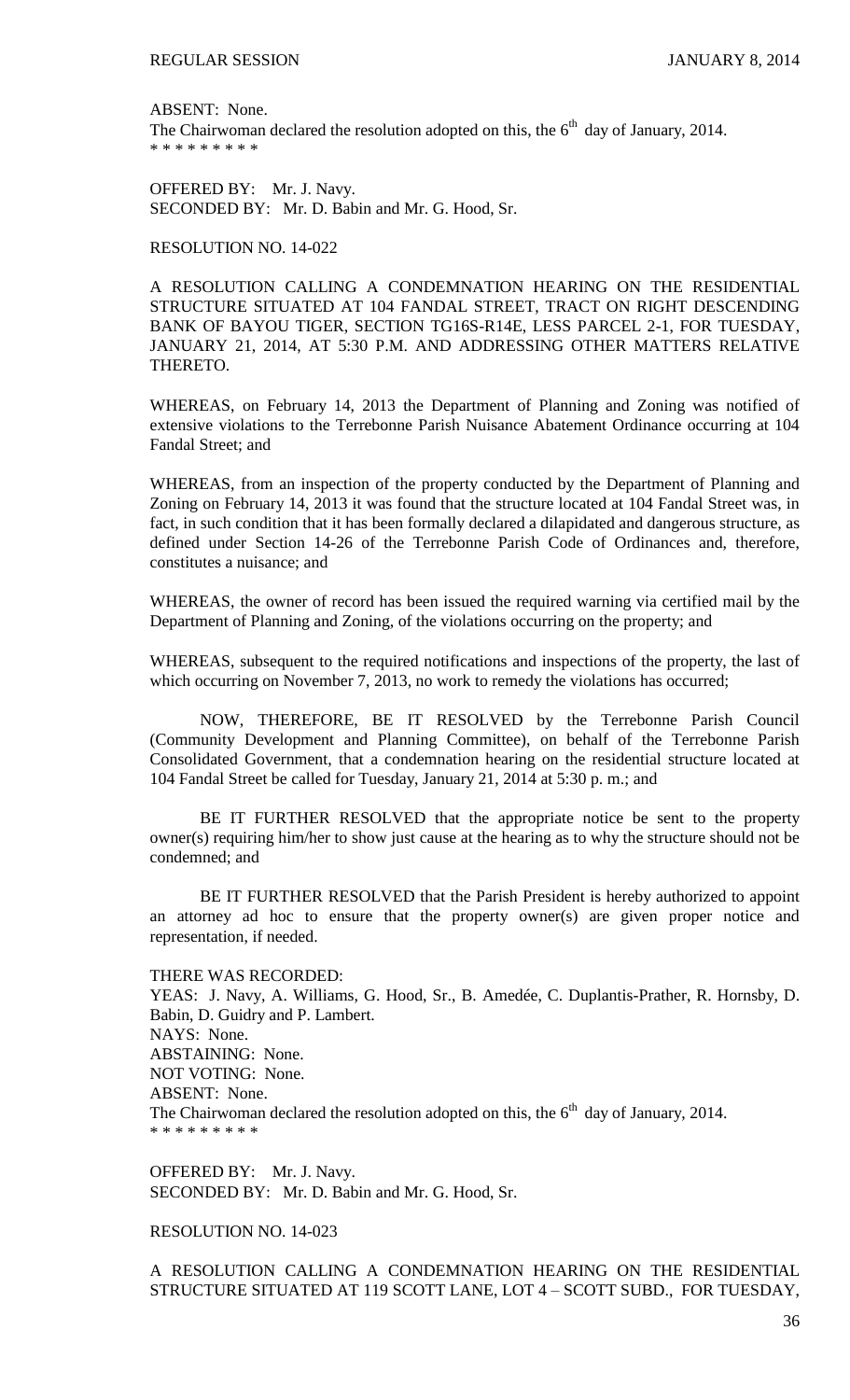JANUARY 21, 2014, AT 5:30 P.M. AND ADDRESSING OTHER MATTERS RELATIVE THERETO.

WHEREAS, on January 3, 2013 the Department of Planning and Zoning was notified of extensive violations to the Terrebonne Parish Nuisance Abatement Ordinance occurring at 119 Scott Lane; and

WHEREAS, from an inspection of the property conducted by the Department of Planning and Zoning on January 4, 2013 it was found that the structure located at 119 Scott Lane was, in fact, in such condition that it has been formally declared a dilapidated and dangerous structure, as defined under Section 14-26 of the Terrebonne Parish Code of Ordinances and, therefore, constitutes a nuisance; and

WHEREAS, the owner of record has been issued the required warning via certified mail by the Department of Planning and Zoning, of the violations occurring on the property; and

WHEREAS, subsequent to the required notifications and inspections of the property, the last of which occurring on November 20, 2013, no work to remedy the violations has occurred;

NOW, THEREFORE, BE IT RESOLVED by the Terrebonne Parish Council (Community Development and Planning Committee), on behalf of the Terrebonne Parish Consolidated Government, that a condemnation hearing on the residential structure located at 119 Scott Lane be called for Tuesday, January 21, 2014 at 5:30 p. m.; and

BE IT FURTHER RESOLVED that the appropriate notice be sent to the property owner(s) requiring him/her to show just cause at the hearing as to why the structure should not be condemned; and

BE IT FURTHER RESOLVED that the Parish President is hereby authorized to appoint an attorney ad hoc to ensure that the property owner(s) are given proper notice and representation, if needed.

#### THERE WAS RECORDED:

YEAS: J. Navy, A. Williams, G. Hood, Sr., B. Amedée, C. Duplantis-Prather, R. Hornsby, D. Babin, D. Guidry and P. Lambert. NAYS: None. ABSTAINING: None. NOT VOTING: None. ABSENT: None. The Chairwoman declared the resolution adopted on this, the  $6<sup>th</sup>$  day of January, 2014. \* \* \* \* \* \* \* \* \*

OFFERED BY: Mr. J. Navy. SECONDED BY: Mr. D. Babin and Mr. G. Hood, Sr.

### RESOLUTION NO. 14-024

A RESOLUTION CALLING A CONDEMNATION HEARING ON THE RESIDENTIAL STRUCTURE SITUATED AT 127 THIRD STREET, LOT 3, BLOCK 1 – PARK VIEW SUBD., FOR TUESDAY, JANUARY 21, 2014, AT 5:30 P.M. AND ADDRESSING OTHER MATTERS RELATIVE THERETO.

WHEREAS, on February 5, 2013 the Department of Planning and Zoning was notified of extensive violations to the Terrebonne Parish Nuisance Abatement Ordinance occurring at 127 Third Street; and

WHEREAS, from an inspection of the property conducted by the Department of Planning and Zoning on February 5, 2013 it was found that the structure located at 127 Third Street was, in fact, in such condition that it has been formally declared a dilapidated and dangerous structure, as defined under Section 14-26 of the Terrebonne Parish Code of Ordinances and, therefore, constitutes a nuisance; and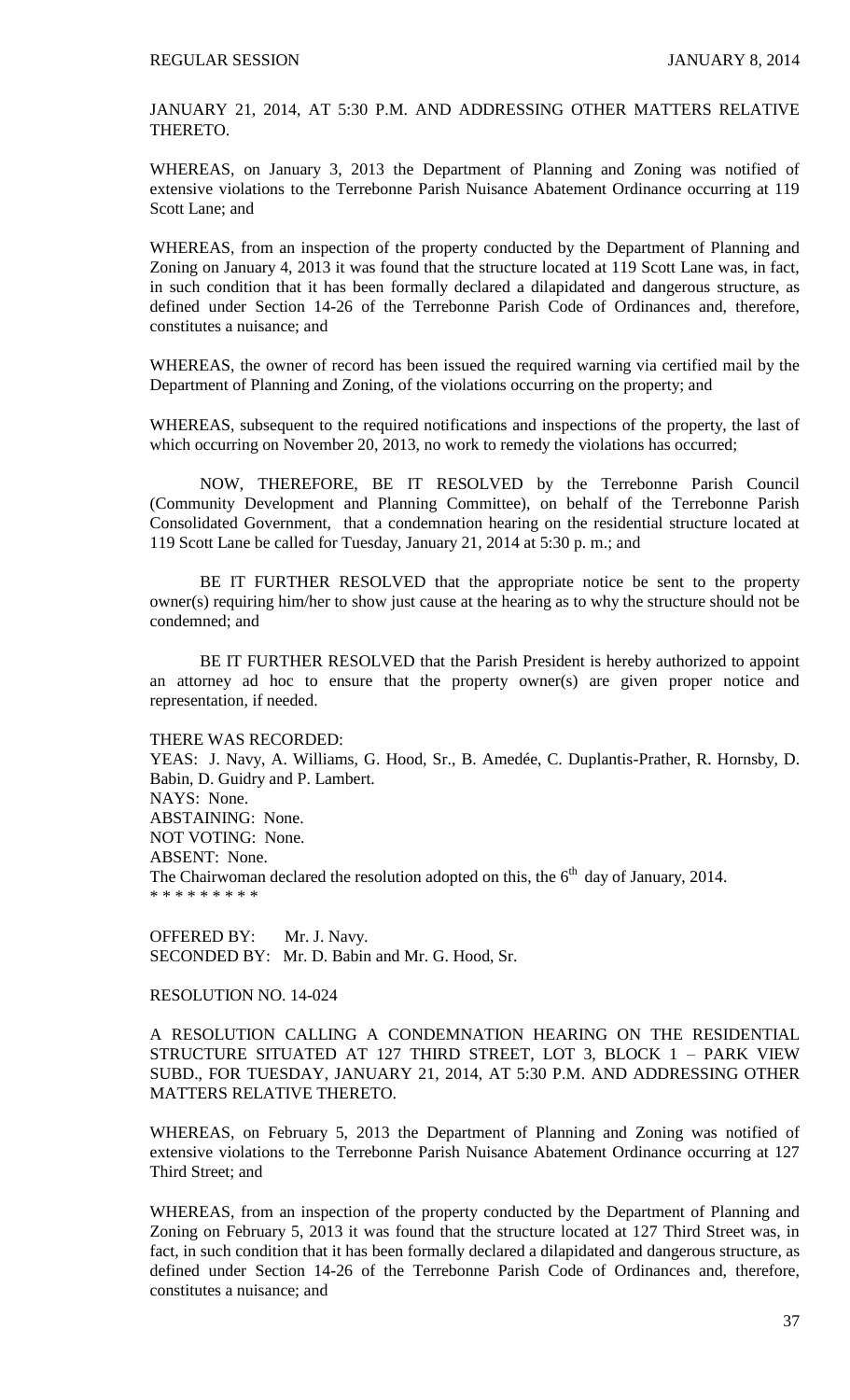WHEREAS, the owner of record has been issued the required warning via certified mail by the Department of Planning and Zoning, of the violations occurring on the property; and

WHEREAS, subsequent to the required notifications and inspections of the property, the last of which occurring on October 2, 2013, no work to remedy the violations has occurred;

NOW, THEREFORE, BE IT RESOLVED by the Terrebonne Parish Council (Community Development and Planning Committee), on behalf of the Terrebonne Parish Consolidated Government, that a condemnation hearing on the residential structure located at 127 Third Street be called for Tuesday, January 21, 2014 at 5:30 p. m.; and

BE IT FURTHER RESOLVED that the appropriate notice be sent to the property owner(s) requiring him/her to show just cause at the hearing as to why the structure should not be condemned; and

BE IT FURTHER RESOLVED that the Parish President is hereby authorized to appoint an attorney ad hoc to ensure that the property owner(s) are given proper notice and representation, if needed.

THERE WAS RECORDED:

YEAS: J. Navy, A. Williams, G. Hood, Sr., B. Amedée, C. Duplantis-Prather, R. Hornsby, D. Babin, D. Guidry and P. Lambert. NAYS: None. ABSTAINING: None. NOT VOTING: None. ABSENT: None. The Chairwoman declared the resolution adopted on this, the  $6<sup>th</sup>$  day of January, 2014.

\* \* \* \* \* \* \* \* \*

OFFERED BY: Mr. J. Navy. SECONDED BY: Mr. D. Babin and Mr. G. Hood, Sr.

#### RESOLUTION NO. 14-025

A RESOLUTION CALLING A CONDEMNATION HEARING ON THE RESIDENTIAL STRUCTURE SITUATED AT 134 ROSE STREET, LOT 6, BLOCK 2 – BABIN SUBD., FOR TUESDAY, JANUARY 21, 2014, AT 5:30 P.M. AND ADDRESSING OTHER MATTERS RELATIVE THERETO.

WHEREAS, on August 13, 2013 the Department of Planning and Zoning was notified of extensive violations to the Terrebonne Parish Nuisance Abatement Ordinance occurring at 134 Rose Street; and

WHEREAS, from an inspection of the property conducted by the Department of Planning and Zoning on August 30, 2013 it was found that the structure located at 134 Rose Street was, in fact, in such condition that it has been formally declared a dilapidated and dangerous structure, as defined under Section 14-26 of the Terrebonne Parish Code of Ordinances and, therefore, constitutes a nuisance; and

WHEREAS, the owner of record has been issued the required warning via certified mail by the Department of Planning and Zoning, of the violations occurring on the property; and

WHEREAS, subsequent to the required notifications and inspections of the property, the last of which occurring on November 21, 2013, no work to remedy the violations has occurred;

NOW, THEREFORE, BE IT RESOLVED by the Terrebonne Parish Council (Community Development and Planning Committee), on behalf of the Terrebonne Parish Consolidated Govrnment, that a condemnation hearing on the residential structure located at 134 Rose Street be called for Tuesday, January 21, 2014 at 5:30 p. m.; and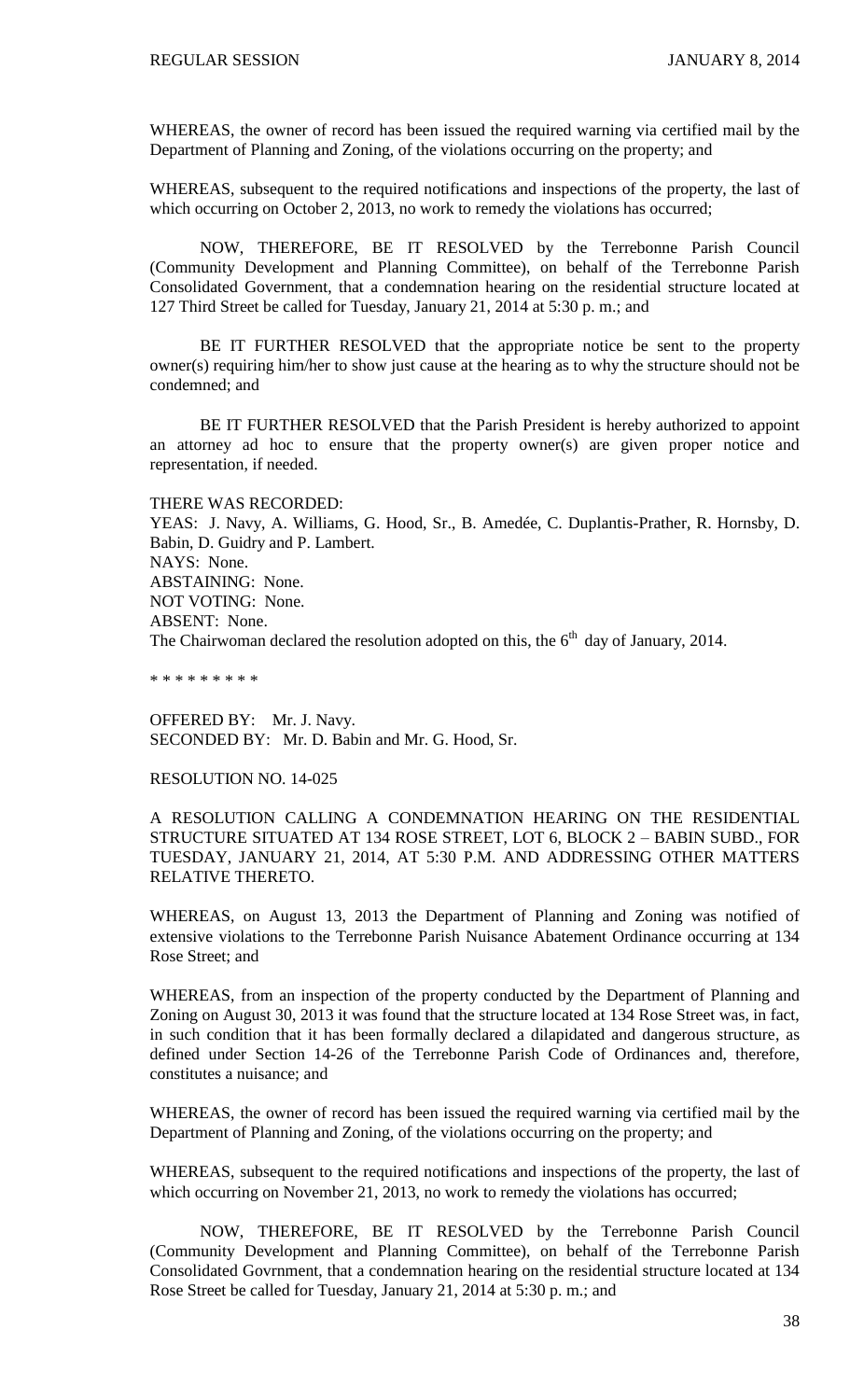BE IT FURTHER RESOLVED that the appropriate notice be sent to the property owner(s) requiring him/her to show just cause at the hearing as to why the structure should not be condemned; and

BE IT FURTHER RESOLVED that the Parish President is hereby authorized to appoint an attorney ad hoc to ensure that the property owner(s) are given proper notice and representation, if needed.

THERE WAS RECORDED:

YEAS: J. Navy, A. Williams, G. Hood, Sr., B. Amedée, C. Duplantis-Prather, R. Hornsby, D. Babin, D. Guidry and P. Lambert. NAYS: None. ABSTAINING: None. NOT VOTING: None. ABSENT: None. The Chairwoman declared the resolution adopted on this, the  $6<sup>th</sup>$  day of January, 2014.

\* \* \* \* \* \* \* \* \*

OFFERED BY: Mr. J. Navy. SECONDED BY: Mr. D. Babin and Mr. G. Hood, Sr.

#### RESOLUTION NO. 14-026

A RESOLUTION CALLING A CONDEMNATION HEARING ON THE RESIDENTIAL STRUCTURE SITUATED AT 2602 MADGE STREET, SOUTHERNMOST/2, LOTS 23 & 24, SQUARE 5 – BARROWTOWN, FOR TUESDAY, JANUARY 21, 2014, AT 5:30 P.M. AND ADDRESSING OTHER MATTERS RELATIVE THERETO.

WHEREAS, on May 13, 2013 the Department of Planning and Zoning was notified of extensive violations to the Terrebonne Parish Nuisance Abatement Ordinance occurring at 2602 Madge Street: and

WHEREAS, from an inspection of the property conducted by the Department of Planning and Zoning on May 13, 2013 it was found that the structure located at 2602 Madge Street was, in fact, in such condition that it has been formally declared a dilapidated and dangerous structure, as defined under Section 14-26 of the Terrebonne Parish Code of Ordinances and, therefore, constitutes a nuisance; and

WHEREAS, the owner of record has been issued the required warning via certified mail by the Department of Planning and Zoning, of the violations occurring on the property; and

WHEREAS, subsequent to the required notifications and inspections of the property, the last of which occurring on November 20, 2013, no work to remedy the violations has occurred;

NOW, THEREFORE, BE IT RESOLVED by the Terrebonne Parish Council (Community Development and Planning Committee), on behalf of the Terrebonne Parish Consolidated Government, that a condemnation hearing on the residential structure located at 2602 Madge Street be called for Tuesday, January 21, 2014 at 5:30 p. m.; and

BE IT FURTHER RESOLVED that the appropriate notice be sent to the property owner(s) requiring him/her to show just cause at the hearing as to why the structure should not be condemned; and

BE IT FURTHER RESOLVED that the Parish President is hereby authorized to appoint an attorney ad hoc to ensure that the property owner(s) are given proper notice and representation, if needed.

THERE WAS RECORDED: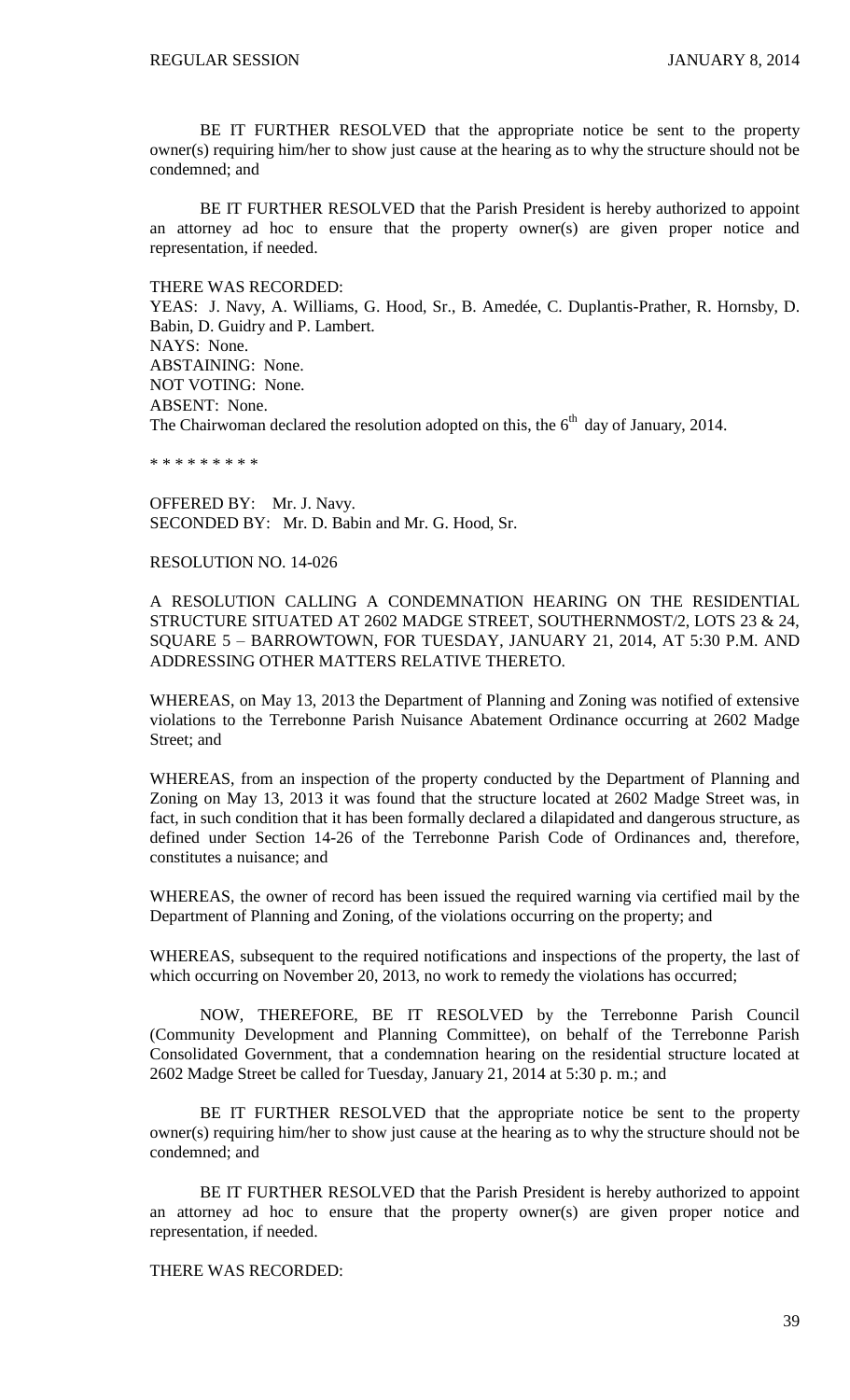YEAS: J. Navy, A. Williams, G. Hood, Sr., B. Amedée, C. Duplantis-Prather, R. Hornsby, D. Babin, D. Guidry and P. Lambert. NAYS: None. ABSTAINING: None. NOT VOTING: None. ABSENT: None. The Chairwoman declared the resolution adopted on this, the  $6<sup>th</sup>$  day of January, 2014.

\* \* \* \* \* \* \* \* \*

OFFERED BY: Mr. R. Hornsby. SECONDED BY: Mr. J. Navy.

### RESOLUTION NO. 14-027

A RESOLUTION CALLING A CONDEMNATION HEARING ON THE RESIDENTIAL STRUCTURE SITUATED AT 2907 WEST MAIN STREET, BATTURE LOT 68.58' FRONT, FOR TUESDAY, JANUARY 21, 2014, AT 5:30 P.M. AND ADDRESSING OTHER MATTERS RELATIVE THERETO.

WHEREAS, on February 20, 2013 the Department of Planning and Zoning was notified of extensive violations to the Terrebonne Parish Nuisance Abatement Ordinance occurring at 2907 West Main Street; and

WHEREAS, from an inspection of the property conducted by the Department of Planning and Zoning on February 26, 2013 it was found that the structure located at 2907 West Main Street was, in fact, in such condition that it has been formally declared a dilapidated and dangerous structure, as defined under Section 14-26 of the Terrebonne Parish Code of Ordinances and, therefore, constitutes a nuisance; and

WHEREAS, the owner of record has been issued the required warning via certified mail by the Department of Planning and Zoning, of the violations occurring on the property; and

WHEREAS, subsequent to the required notifications and inspections of the property, the last of which occurring on November 21, 2013, no work to remedy the violations has occurred;

NOW, THEREFORE, BE IT RESOLVED by the Terrebonne Parish Council (Community Development and Planning Committee), on behalf of the Terrebonne Parish Consolidated Government, that a condemnation hearing on the residential structure located at 2907 West Main Street be called for Tuesday, January 21, 2014 at 5:30 p. m.; and

BE IT FURTHER RESOLVED that the appropriate notice be sent to the property owner(s) requiring him/her to show just cause at the hearing as to why the structure should not be condemned; and

BE IT FURTHER RESOLVED that the Parish President is hereby authorized to appoint an attorney ad hoc to ensure that the property owner(s) are given proper notice and representation, if needed.

THERE WAS RECORDED: YEAS: J. Navy, A. Williams, G. Hood, Sr., B. Amedée, C. Duplantis-Prather, R. Hornsby, D. Babin, D. Guidry and P. Lambert. NAYS: None. ABSTAINING: None. NOT VOTING: None. ABSENT: None. The Chairwoman declared the resolution adopted on this, the  $6<sup>th</sup>$  day of January, 2014.

\* \* \* \* \* \* \* \* \*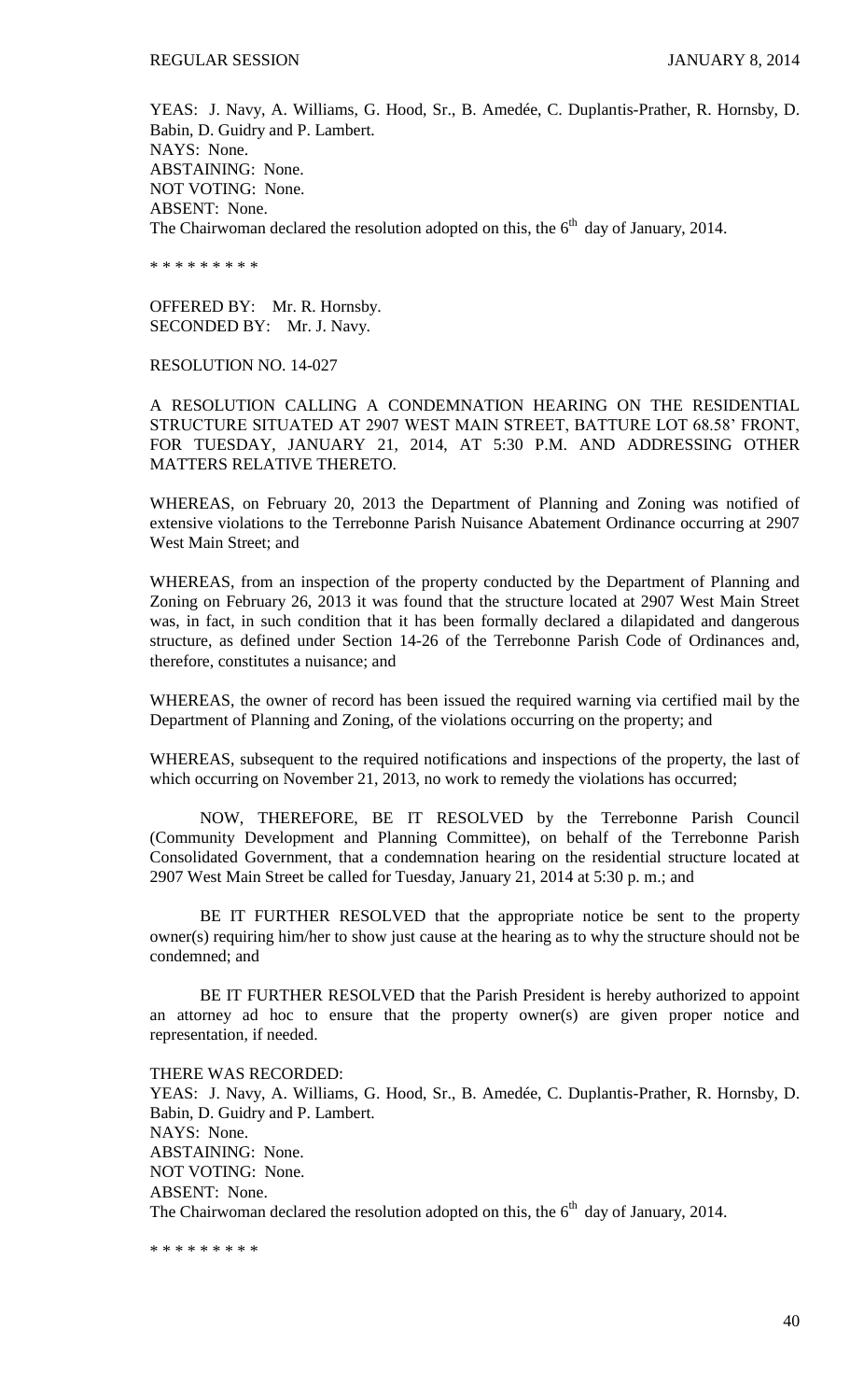OFFERED BY: Mr. R. Hornsby. SECONDED BY: Mr. J. Navy.

RESOLUTION NO. 14-028

A RESOLUTION CALLING A CONDEMNATION HEARING ON THE RESIDENTIAL STRUCTURE SITUATED AT 316 BROOKLYN AVENUE, LOT 9 – PRICE SUBD., FOR TUESDAY, JANUARY 21, 2014, AT 5:30 P.M. AND ADDRESSING OTHER MATTERS RELATIVE THERETO.

WHEREAS, on February 22, 2013 the Department of Planning and Zoning was notified of extensive violations to the Terrebonne Parish Nuisance Abatement Ordinance occurring at 316 Brooklyn Avenue; and

WHEREAS, from an inspection of the property conducted by the Department of Planning and Zoning on February 25, 2013 it was found that the structure located at 316 Brooklyn Avenue was, in fact, in such condition that it has been formally declared a dilapidated and dangerous structure, as defined under Section 14-26 of the Terrebonne Parish Code of Ordinances and, therefore, constitutes a nuisance; and

WHEREAS, the owner of record has been issued the required warning via certified mail by the Department of Planning and Zoning, of the violations occurring on the property; and

WHEREAS, subsequent to the required notifications and inspections of the property, the last of which occurring on November 20, 2013, no work to remedy the violations has occurred;

NOW, THEREFORE, BE IT RESOLVED by the Terrebonne Parish Council (Community Development and Planning Committee), on behalf of the Terrebonne Parish Consolidated Government, that a condemnation hearing on the residential structure located at 316 Brooklyn Avenue be called for Tuesday, January 21, 2014 at 5:30 p. m.; and

BE IT FURTHER RESOLVED that the appropriate notice be sent to the property owner(s) requiring him/her to show just cause at the hearing as to why the structure should not be condemned; and

BE IT FURTHER RESOLVED that the Parish President is hereby authorized to appoint an attorney ad hoc to ensure that the property owner(s) are given proper notice and representation, if needed.

THERE WAS RECORDED: YEAS: J. Navy, A. Williams, G. Hood, Sr., B. Amedée, C. Duplantis-Prather, R. Hornsby, D. Babin, D. Guidry and P. Lambert. NAYS: None. ABSTAINING: None. NOT VOTING: None. ABSENT: None. The Chairwoman declared the resolution adopted on this, the  $6<sup>th</sup>$  day of January, 2014.

\* \* \* \* \* \* \* \* \*

OFFERED BY: Mr. R. Hornsby. SECONDED BY: Mr. J. Navy.

#### RESOLUTION NO. 14-029

A RESOLUTION CALLING A CONDEMNATION HEARING ON THE RESIDENTIAL STRUCTURE SITUATED AT 4086 SOUTHDOWN MANDALAY ROAD (STR 1), TRACT 1 ARPENT X DEPTH ON RIGHT DESCENDING BANK IN SECTION 16, T17S-R16E, FOR TUESDAY, JANUARY 21, 2014, AT 5:30 P.M. AND ADDRESSING OTHER MATTERS RELATIVE THERETO.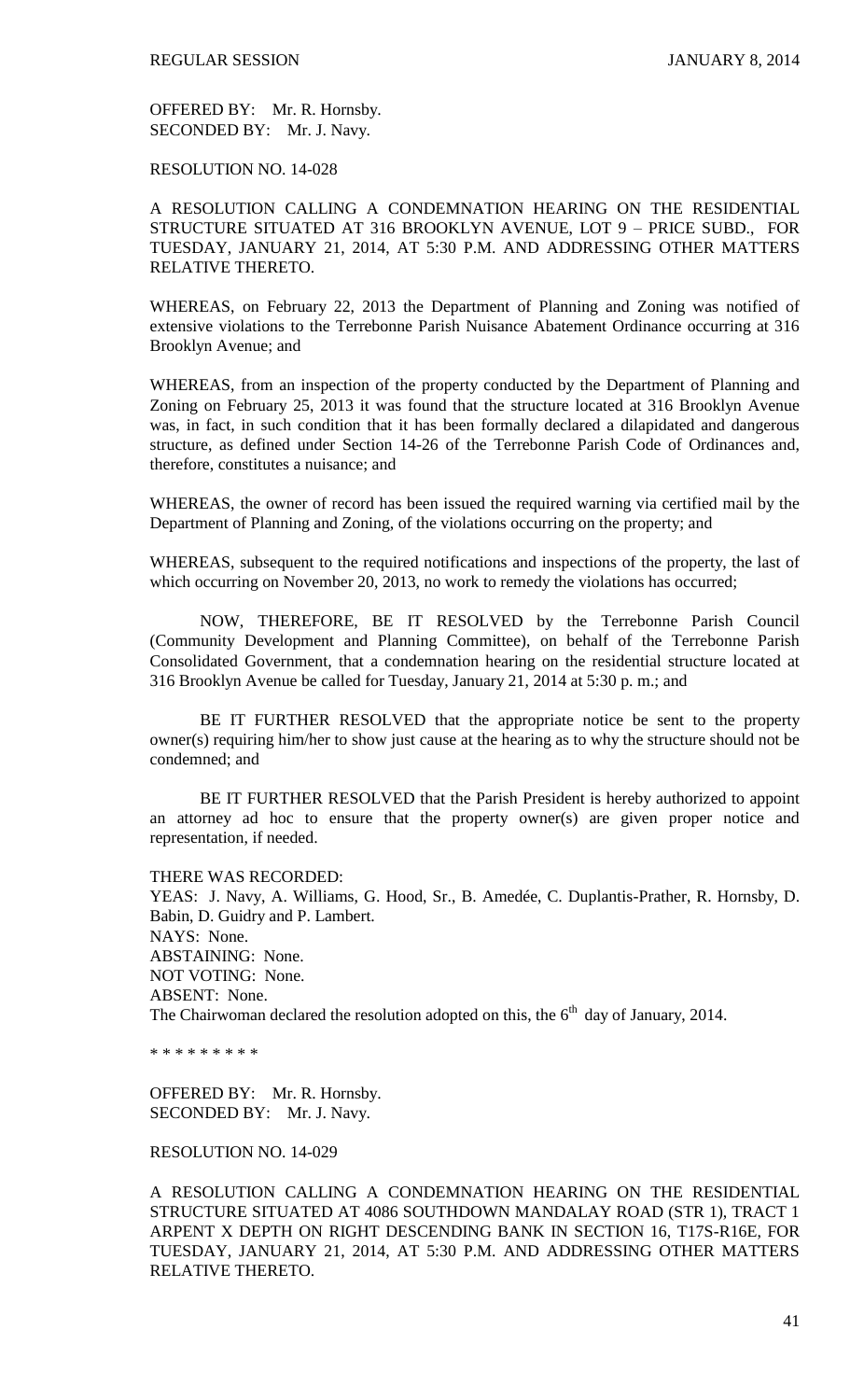WHEREAS, on January 28, 2013 the Department of Planning and Zoning was notified of extensive violations to the Terrebonne Parish Nuisance Abatement Ordinance occurring at 4086 Southdown Mandalay Road; and

WHEREAS, from an inspection of the property conducted by the Department of Planning and Zoning on January 28, 2013 it was found that the structure located at 4086 Southdown Mandalay Road was, in fact, in such condition that it has been formally declared a dilapidated and dangerous structure, as defined under Section 14-26 of the Terrebonne Parish Code of Ordinances and, therefore, constitutes a nuisance; and

WHEREAS, the owner of record has been issued the required warning via certified mail by the Department of Planning and Zoning, of the violations occurring on the property; and

WHEREAS, subsequent to the required notifications and inspections of the property, the last of which occurring on November 4, 2013, no work to remedy the violations has occurred;

NOW, THEREFORE, BE IT RESOLVED by the Terrebonne Parish Council (Community Development and Planning Committee), on behalf of the Terrebonne Parish Consolidated Government, that a condemnation hearing on the residential structure located at 4086 Southdown Mandalay Road be called for Tuesday, January 21, 2014 at 5:30 p. m.; and

BE IT FURTHER RESOLVED that the appropriate notice be sent to the property owner(s) requiring him/her to show just cause at the hearing as to why the structure should not be condemned; and

BE IT FURTHER RESOLVED that the Parish President is hereby authorized to appoint an attorney ad hoc to ensure that the property owner(s) are given proper notice and representation, if needed.

THERE WAS RECORDED:

YEAS: J. Navy, A. Williams, G. Hood, Sr., B. Amedée, C. Duplantis-Prather, R. Hornsby, D. Babin, D. Guidry and P. Lambert. NAYS: None. ABSTAINING: None. NOT VOTING: None. ABSENT: None. The Chairwoman declared the resolution adopted on this, the  $6<sup>th</sup>$  day of January, 2014.

\* \* \* \* \* \* \* \* \*

OFFERED BY: Mr. R. Hornsby. SECONDED BY: Mr. J. Navy.

RESOLUTION NO. 14-030

A RESOLUTION CALLING A CONDEMNATION HEARING ON THE RESIDENTIAL STRUCTURE SITUATED AT 4086 SOUTHDOWN MANDALAY ROAD (STR 2), TRACT 1 ARPENT X DEPTH ON RIGHT DESCENDING BANK IN SECTION 16, T17S-R16E, FOR TUESDAY, JANUARY 21, 2014, AT 5:30 P.M. AND ADDRESSING OTHER MATTERS RELATIVE THERETO.

WHEREAS, on January 28, 2013 the Department of Planning and Zoning was notified of extensive violations to the Terrebonne Parish Nuisance Abatement Ordinance occurring at 4086 Southdown Mandalay Road; and

WHEREAS, from an inspection of the property conducted by the Department of Planning and Zoning on January 28, 2013 it was found that the structure located at 4086 Southdown Mandalay Road was, in fact, in such condition that it has been formally declared a dilapidated and dangerous structure, as defined under Section 14-26 of the Terrebonne Parish Code of Ordinances and, therefore, constitutes a nuisance; and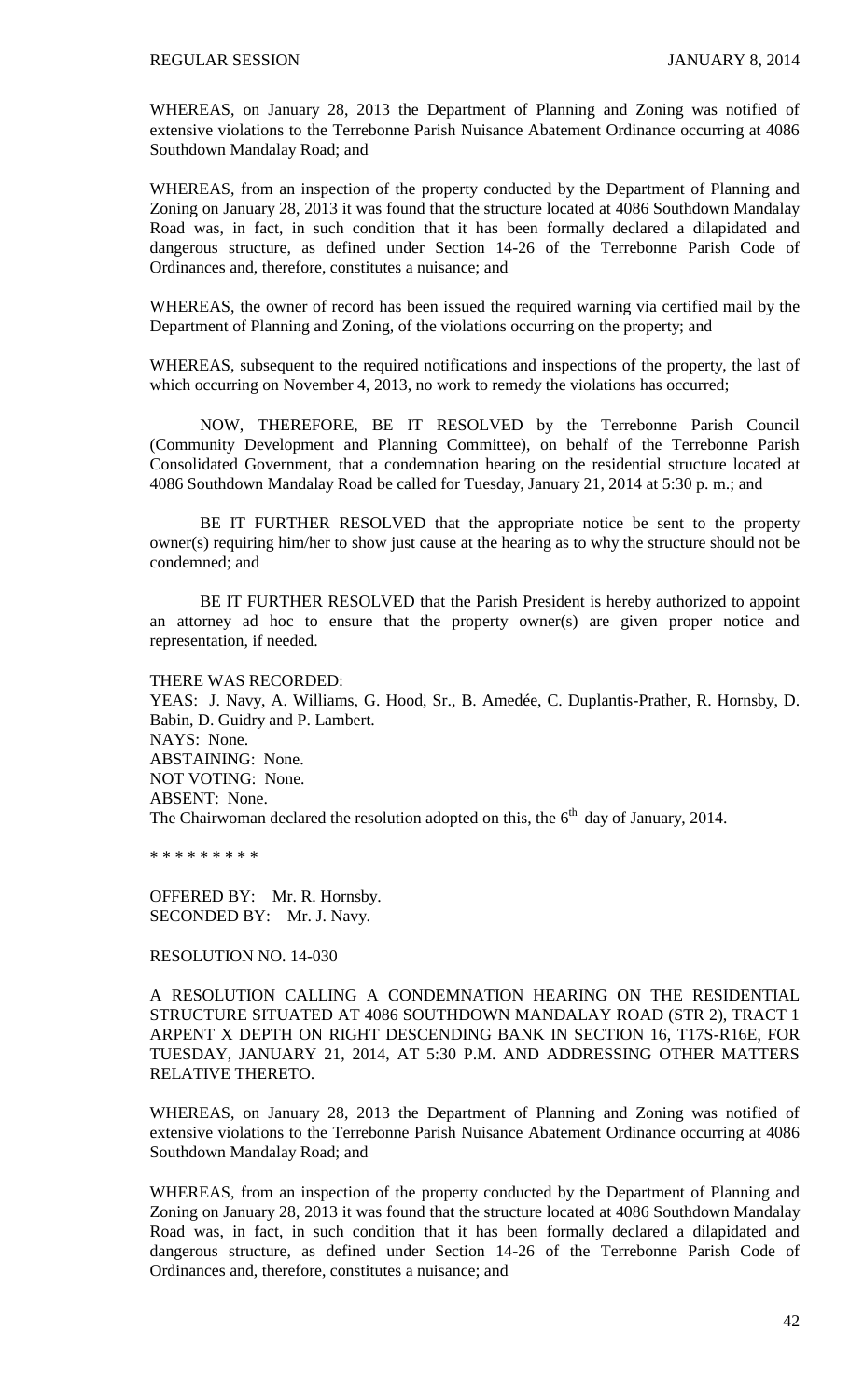WHEREAS, the owner of record has been issued the required warning via certified mail by the Department of Planning and Zoning, of the violations occurring on the property; and

WHEREAS, subsequent to the required notifications and inspections of the property, the last of which occurring on November 4, 2013, no work to remedy the violations has occurred;

NOW, THEREFORE, BE IT RESOLVED by the Terrebonne Parish Council (Community Development and Planning Committee), on behalf of the Terrebonne Parish Consolidated Government, that a condemnation hearing on the residential structure located at 4086 Southdown Mandalay Road be called for Tuesday, January 21, 2014 at 5:30 p. m.; and

BE IT FURTHER RESOLVED that the appropriate notice be sent to the property owner(s) requiring him/her to show just cause at the hearing as to why the structure should not be condemned; and

BE IT FURTHER RESOLVED that the Parish President is hereby authorized to appoint an attorney ad hoc to ensure that the property owner(s) are given proper notice and representation, if needed.

THERE WAS RECORDED: YEAS: J. Navy, A. Williams, G. Hood, Sr., B. Amedée, C. Duplantis-Prather, R. Hornsby, D. Babin, D. Guidry and P. Lambert. NAYS: None. ABSTAINING: None. NOT VOTING: None. ABSENT: None. The Chairwoman declared the resolution adopted on this, the  $6<sup>th</sup>$  day of January, 2014.

\* \* \* \* \* \* \* \* \*

OFFERED BY: Mr. R. Hornsby. SECONDED BY: Mr. J. Navy.

RESOLUTION NO. 14-031

A RESOLUTION CALLING A CONDEMNATION HEARING ON THE RESIDENTIAL STRUCTURE SITUATED AT 4086 SOUTHDOWN MANDALAY ROAD (STR 3), TRACT 1 ARPENT X DEPTH ON RIGHT DESCENDING BANK IN SECTION 16, T17S-R16E, FOR TUESDAY, JANUARY 21, 2014, AT 5:30 P.M. AND ADDRESSING OTHER MATTERS RELATIVE THERETO.

WHEREAS, on January 28, 2013 the Department of Planning and Zoning was notified of extensive violations to the Terrebonne Parish Nuisance Abatement Ordinance occurring at 4086 Southdown Mandalay Road; and

WHEREAS, from an inspection of the property conducted by the Department of Planning and Zoning on January 28, 2013 it was found that the structure located at 4086 Southdown Mandalay Road was, in fact, in such condition that it has been formally declared a dilapidated and dangerous structure, as defined under Section 14-26 of the Terrebonne Parish Code of Ordinances and, therefore, constitutes a nuisance; and

WHEREAS, the owner of record has been issued the required warning via certified mail by the Department of Planning and Zoning, of the violations occurring on the property; and

WHEREAS, subsequent to the required notifications and inspections of the property, the last of which occurring on November 4, 2013, no work to remedy the violations has occurred;

NOW, THEREFORE, BE IT RESOLVED by the Terrebonne Parish Council (Community Development and Planning Committee), on behalf of the Terrebonne Parish Consolidated Government, that a condemnation hearing on the residential structure located at 4086 Southdown Mandalay Road be called for Tuesday, January 21, 2014 at 5:30 p. m.; and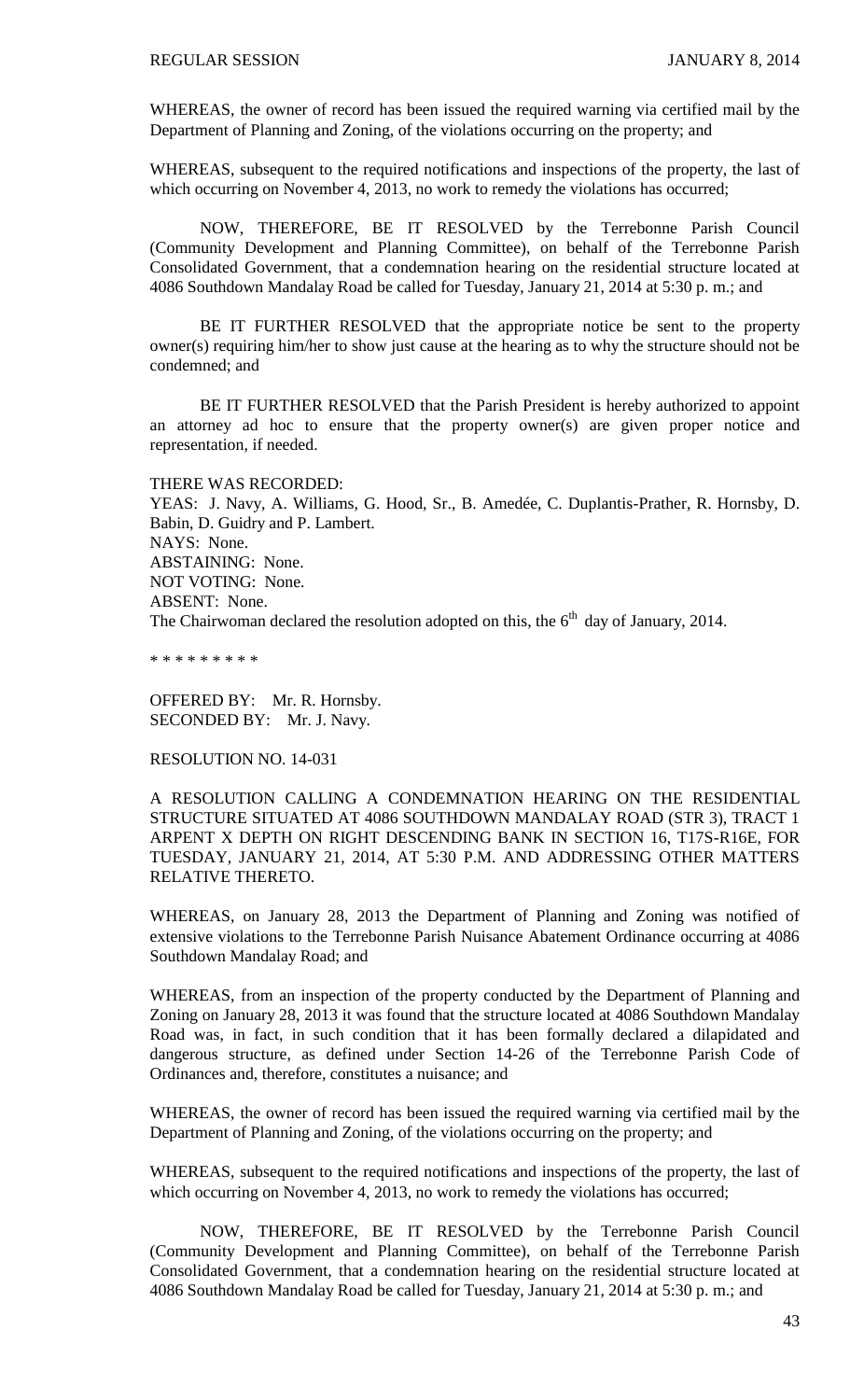BE IT FURTHER RESOLVED that the appropriate notice be sent to the property owner(s) requiring him/her to show just cause at the hearing as to why the structure should not be condemned; and

BE IT FURTHER RESOLVED that the Parish President is hereby authorized to appoint an attorney ad hoc to ensure that the property owner(s) are given proper notice and representation, if needed.

THERE WAS RECORDED:

YEAS: J. Navy, A. Williams, G. Hood, Sr., B. Amedée, C. Duplantis-Prather, R. Hornsby, D. Babin, D. Guidry and P. Lambert. NAYS: None. ABSTAINING: None. NOT VOTING: None. ABSENT: None. The Chairwoman declared the resolution adopted on this, the  $6<sup>th</sup>$  day of January, 2014.

\* \* \* \* \* \* \* \* \*

OFFERED BY: Mr. R. Hornsby. SECONDED BY: Mr. J. Navy.

#### RESOLUTION NO. 14-032

A RESOLUTION CALLING A CONDEMNATION HEARING ON THE RESIDENTIAL STRUCTURE SITUATED AT 4086 SOUTHDOWN MANDALAY ROAD (STR 4), TRACT 1 ARPENT X DEPTH ON RIGHT DESCENDING BANK IN SECTION 16, T17S-R16E, FOR TUESDAY, JANUARY 21, 2014, AT 5:30 P.M. AND ADDRESSING OTHER MATTERS RELATIVE THERETO.

WHEREAS, on January 28, 2013 the Department of Planning and Zoning was notified of extensive violations to the Terrebonne Parish Nuisance Abatement Ordinance occurring at 4086 Southdown Mandalay Road; and

WHEREAS, from an inspection of the property conducted by the Department of Planning and Zoning on January 28, 2013 it was found that the structure located at 4086 Southdown Mandalay Road was, in fact, in such condition that it has been formally declared a dilapidated and dangerous structure, as defined under Section 14-26 of the Terrebonne Parish Code of Ordinances and, therefore, constitutes a nuisance; and

WHEREAS, the owner of record has been issued the required warning via certified mail by the Department of Planning and Zoning, of the violations occurring on the property; and

WHEREAS, subsequent to the required notifications and inspections of the property, the last of which occurring on November 4, 2013, no work to remedy the violations has occurred;

NOW, THEREFORE, BE IT RESOLVED by the Terrebonne Parish Council (Community Development and Planning Committee), on behalf of the Terrebonne Parish Consolidated Government, that a condemnation hearing on the residential structure located at 4086 Southdown Mandalay Road be called for Tuesday, January 21, 2014 at 5:30 p. m.; and

BE IT FURTHER RESOLVED that the appropriate notice be sent to the property owner(s) requiring him/her to show just cause at the hearing as to why the structure should not be condemned; and

BE IT FURTHER RESOLVED that the Parish President is hereby authorized to appoint an attorney ad hoc to ensure that the property owner(s) are given proper notice and representation, if needed.

THERE WAS RECORDED: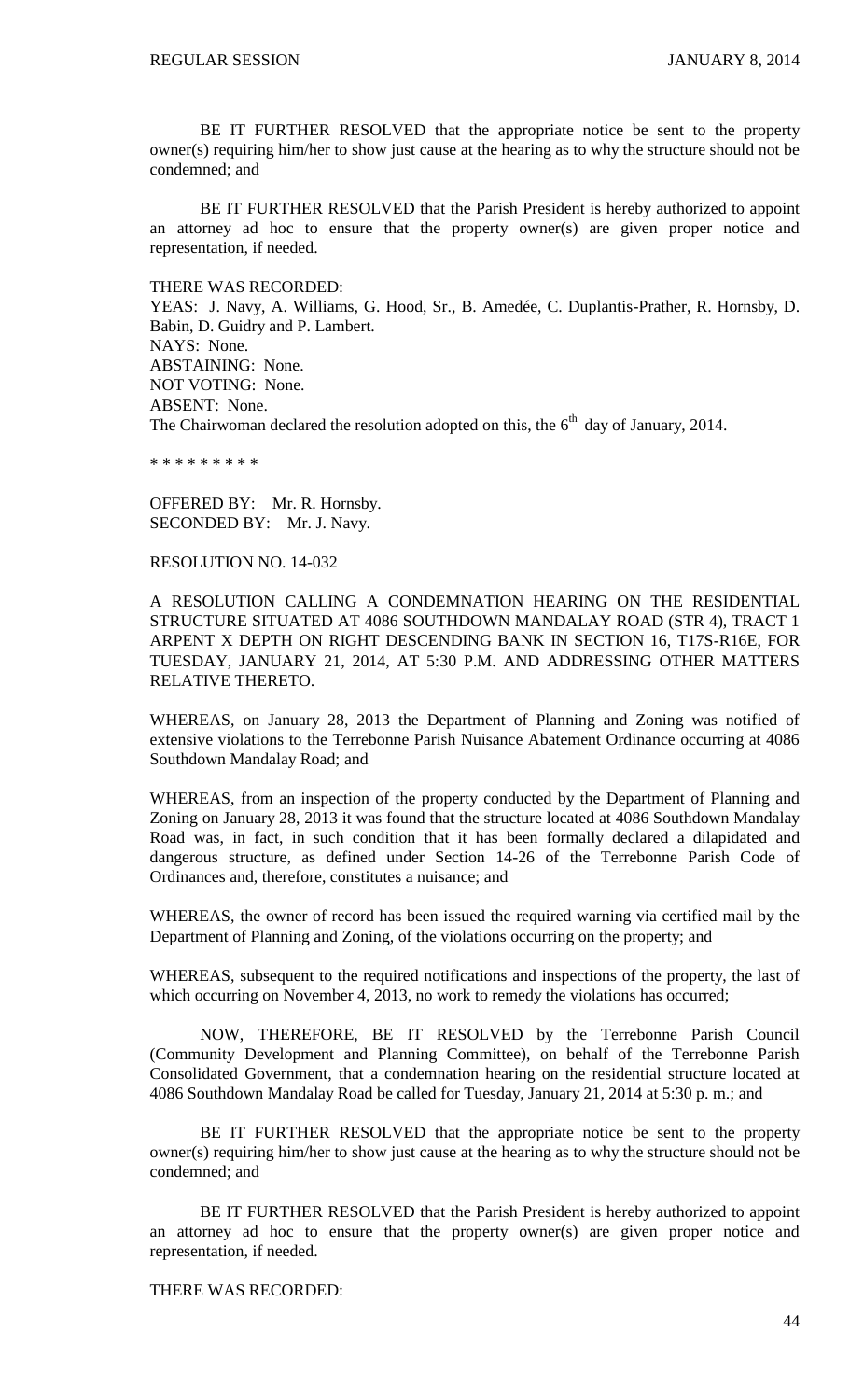YEAS: J. Navy, A. Williams, G. Hood, Sr., B. Amedée, C. Duplantis-Prather, R. Hornsby, D. Babin, D. Guidry and P. Lambert. NAYS: None. ABSTAINING: None. NOT VOTING: None. ABSENT: None. The Chairwoman declared the resolution adopted on this, the  $6<sup>th</sup>$  day of January, 2014.

\* \* \* \* \* \* \* \* \*

OFFERED BY: Mr. R. Hornsby. SECONDED BY: Mr. J. Navy.

RESOLUTION NO. 14-033

A RESOLUTION CALLING A CONDEMNATION HEARING ON THE RESIDENTIAL STRUCTURE SITUATED AT 4086 SOUTHDOWN MANDALAY ROAD (STR 6), TRACT 1 ARPENT X DEPTH ON RIGHT DESCENDING BANK IN SECTION 16, T17S-R16E, FOR TUESDAY, JANUARY 21, 2014, AT 5:30 P.M. AND ADDRESSING OTHER MATTERS RELATIVE THERETO.

WHEREAS, on January 28, 2013 the Department of Planning and Zoning was notified of extensive violations to the Terrebonne Parish Nuisance Abatement Ordinance occurring at 4086 Southdown Mandalay Road; and

WHEREAS, from an inspection of the property conducted by the Department of Planning and Zoning on January 28, 2013 it was found that the structure located at 4086 Southdown Mandalay Road was, in fact, in such condition that it has been formally declared a dilapidated and dangerous structure, as defined under Section 14-26 of the Terrebonne Parish Code of Ordinances and, therefore, constitutes a nuisance; and

WHEREAS, the owner of record has been issued the required warning via certified mail by the Department of Planning and Zoning, of the violations occurring on the property; and

WHEREAS, subsequent to the required notifications and inspections of the property, the last of which occurring on November 4, 2013, no work to remedy the violations has occurred;

NOW, THEREFORE, BE IT RESOLVED by the Terrebonne Parish Council (Community Development and Planning Committee), on behalf of the Terrebonne Parish Consolidated Government, that a condemnation hearing on the residential structure located at 4086 Southdown Mandalay Road be called for Tuesday, January 21, 2014 at 5:30 p. m.; and

BE IT FURTHER RESOLVED that the appropriate notice be sent to the property owner(s) requiring him/her to show just cause at the hearing as to why the structure should not be condemned; and

BE IT FURTHER RESOLVED that the Parish President is hereby authorized to appoint an attorney ad hoc to ensure that the property owner(s) are given proper notice and representation, if needed.

THERE WAS RECORDED: YEAS: J. Navy, A. Williams, G. Hood, Sr., B. Amedée, C. Duplantis-Prather, R. Hornsby, D. Babin, D. Guidry and P. Lambert. NAYS: None. ABSTAINING: None. NOT VOTING: None. ABSENT: None. The Chairwoman declared the resolution adopted on this, the  $6<sup>th</sup>$  day of January, 2014.

\* \* \* \* \* \* \* \* \*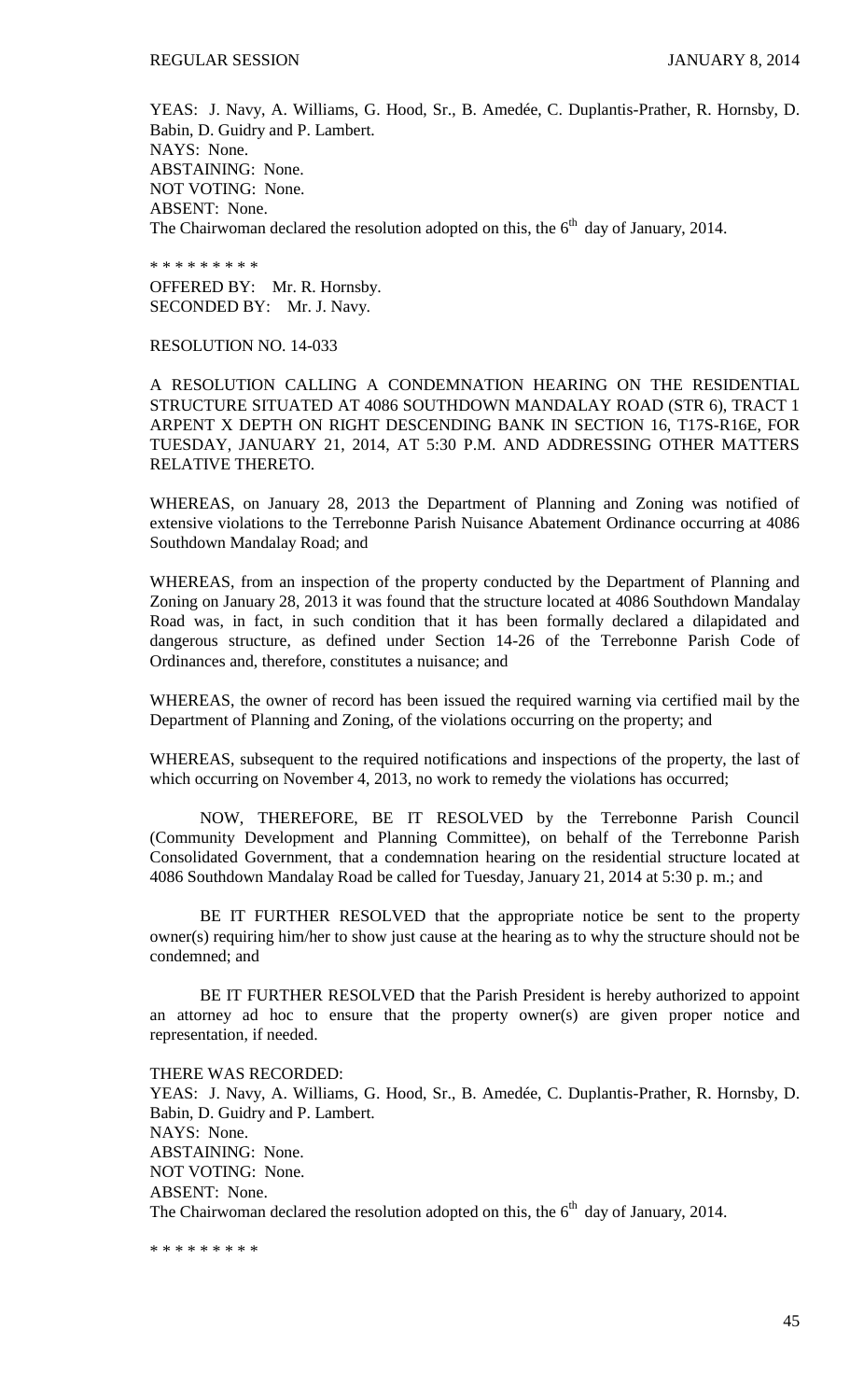OFFERED BY: Mr. R. Hornsby. SECONDED BY: Mr. J. Navy.

RESOLUTION NO. 14-034

A RESOLUTION CALLING A CONDEMNATION HEARING ON THE RESIDENTIAL STRUCTURE SITUATED AT 4086 SOUTHDOWN MANDALAY ROAD (STR 7), TRACT 1 ARPENT X DEPTH ON RIGHT DESCENDING BANK IN SECTION 16, T17S-R16E, FOR TUESDAY, JANUARY 21, 2014, AT 5:30 P.M. AND ADDRESSING OTHER MATTERS RELATIVE THERETO.

WHEREAS, on January 28, 2013 the Department of Planning and Zoning was notified of extensive violations to the Terrebonne Parish Nuisance Abatement Ordinance occurring at 4086 Southdown Mandalay Road; and

WHEREAS, from an inspection of the property conducted by the Department of Planning and Zoning on January 28, 2013 it was found that the structure located at 4086 Southdown Mandalay Road was, in fact, in such condition that it has been formally declared a dilapidated and dangerous structure, as defined under Section 14-26 of the Terrebonne Parish Code of Ordinances and, therefore, constitutes a nuisance; and

WHEREAS, the owner of record has been issued the required warning via certified mail by the Department of Planning and Zoning, of the violations occurring on the property; and

WHEREAS, subsequent to the required notifications and inspections of the property, the last of which occurring on November 4, 2013, no work to remedy the violations has occurred;

NOW, THEREFORE, BE IT RESOLVED by the Terrebonne Parish Council (Community Development and Planning Committee), on behalf of the Terrebonne Parish Consolidated Government, that a condemnation hearing on the residential structure located at 4086 Southdown Mandalay Road be called for Tuesday, January 21, 2014 at 5:30 p. m.; and

BE IT FURTHER RESOLVED that the appropriate notice be sent to the property owner(s) requiring him/her to show just cause at the hearing as to why the structure should not be condemned; and

BE IT FURTHER RESOLVED that the Parish President is hereby authorized to appoint an attorney ad hoc to ensure that the property owner(s) are given proper notice and representation, if needed.

THERE WAS RECORDED:

YEAS: J. Navy, A. Williams, G. Hood, Sr., B. Amedée, C. Duplantis-Prather, R. Hornsby, D. Babin, D. Guidry and P. Lambert. NAYS: None. ABSTAINING: None. NOT VOTING: None. ABSENT: None. The Chairwoman declared the resolution adopted on this, the  $6<sup>th</sup>$  day of January, 2014.

\* \* \* \* \* \* \* \* \*

OFFERED BY: Mr. R. Hornsby. SECONDED BY: Mr. J. Navy.

## RESOLUTION NO. 14-035

A RESOLUTION CALLING A CONDEMNATION HEARING ON THE RESIDENTIAL STRUCTURE SITUATED AT 4086 SOUTHDOWN MANDALAY ROAD (STR 8), TRACT 1 ARPENT X DEPTH ON RIGHT DESCENDING BANK IN SECTION 16, T17S-R16E, FOR TUESDAY, JANUARY 21, 2014, AT 5:30 P.M. AND ADDRESSING OTHER MATTERS RELATIVE THERETO.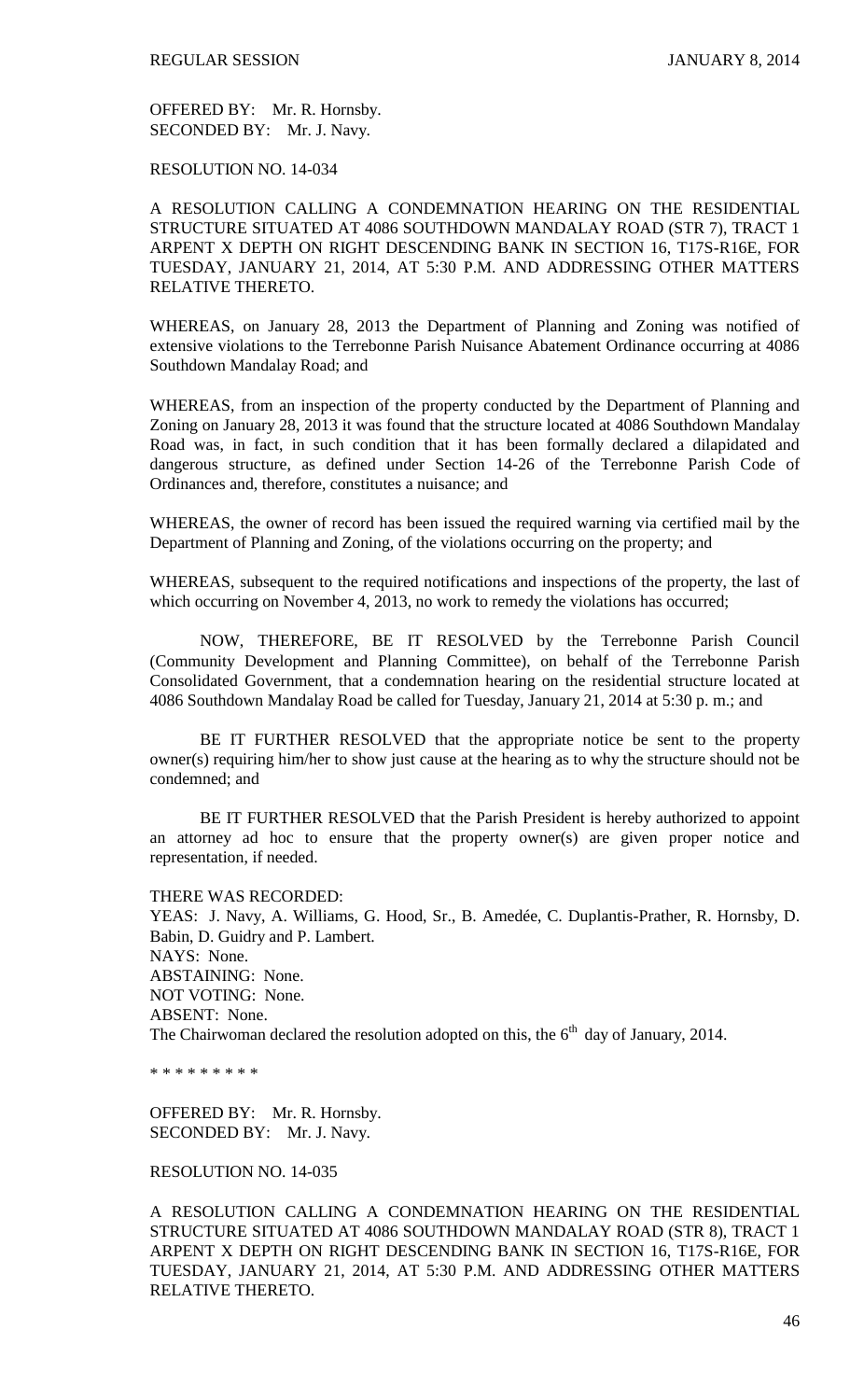WHEREAS, on January 28, 2013 the Department of Planning and Zoning was notified of extensive violations to the Terrebonne Parish Nuisance Abatement Ordinance occurring at 4086 Southdown Mandalay Road; and

WHEREAS, from an inspection of the property conducted by the Department of Planning and Zoning on January 28, 2013 it was found that the structure located at 4086 Southdown Mandalay Road was, in fact, in such condition that it has been formally declared a dilapidated and dangerous structure, as defined under Section 14-26 of the Terrebonne Parish Code of Ordinances and, therefore, constitutes a nuisance; and

WHEREAS, the owner of record has been issued the required warning via certified mail by the Department of Planning and Zoning, of the violations occurring on the property; and

WHEREAS, subsequent to the required notifications and inspections of the property, the last of which occurring on November 4, 2013, no work to remedy the violations has occurred;

NOW, THEREFORE, BE IT RESOLVED by the Terrebonne Parish Council (Community Development and Planning Committee), on behalf of the Terrebonne Parish Consolidated Government, that a condemnation hearing on the residential structure located at 4086 Southdown Mandalay Road be called for Tuesday, January 21, 2014 at 5:30 p. m.; and

BE IT FURTHER RESOLVED that the appropriate notice be sent to the property owner(s) requiring him/her to show just cause at the hearing as to why the structure should not be condemned; and

BE IT FURTHER RESOLVED that the Parish President is hereby authorized to appoint an attorney ad hoc to ensure that the property owner(s) are given proper notice and representation, if needed.

THERE WAS RECORDED: YEAS: J. Navy, A. Williams, G. Hood, Sr., B. Amedée, C. Duplantis-Prather, R. Hornsby, D. Babin, D. Guidry and P. Lambert. NAYS: None. ABSTAINING: None. NOT VOTING: None. ABSENT: None. The Chairwoman declared the resolution adopted on this, the  $6<sup>th</sup>$  day of January, 2014.

\* \* \* \* \* \* \* \* \*

OFFERED BY: Mr. R. Hornsby. SECONDED BY: Mr. J. Navy.

RESOLUTION NO. 14-036

A RESOLUTION CALLING A CONDEMNATION HEARING ON THE RESIDENTIAL STRUCTURE SITUATED AT 4112 SOUTHDOWN MANDALAY ROAD, TRACT 1.29 ½ CHAINS FRONTAGE IN SECTION 16, T17S-R16E, FOR TUESDAY, JANUARY 21, 2014, AT 5:30 P.M. AND ADDRESSING OTHER MATTERS RELATIVE THERETO.

WHEREAS, on January 29, 2013 the Department of Planning and Zoning was notified of extensive violations to the Terrebonne Parish Nuisance Abatement Ordinance occurring at 4112 Southdown Mandalay Road; and

WHEREAS, from an inspection of the property conducted by the Department of Planning and Zoning on January 29, 2013 it was found that the structure located at 4112 Southdown Mandalay Road was, in fact, in such condition that it has been formally declared a dilapidated and dangerous structure, as defined under Section 14-26 of the Terrebonne Parish Code of Ordinances and, therefore, constitutes a nuisance; and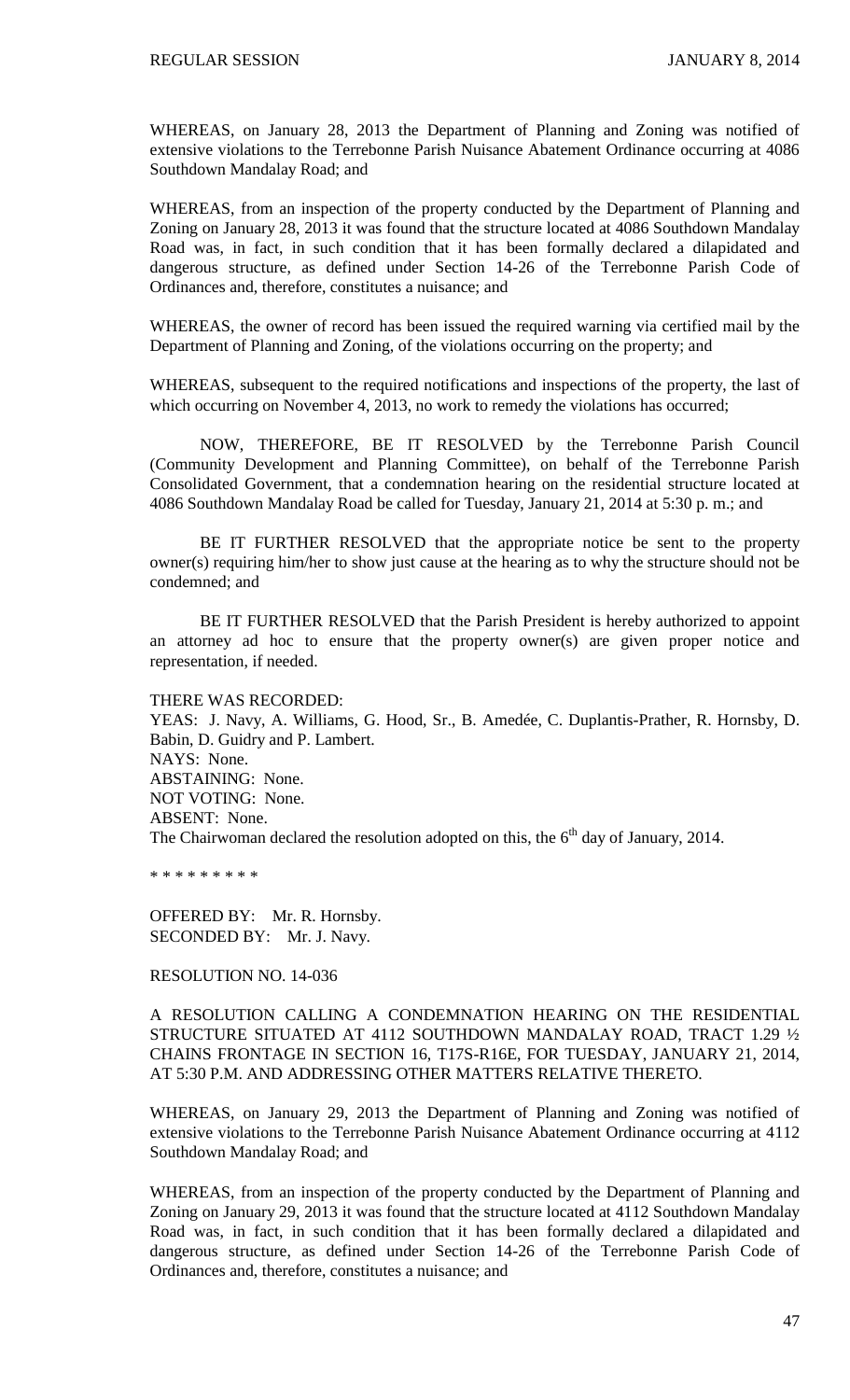WHEREAS, the owner of record has been issued the required warning via certified mail by the Department of Planning and Zoning, of the violations occurring on the property; and

WHEREAS, subsequent to the required notifications and inspections of the property, the last of which occurring on November 4, 2013, no work to remedy the violations has occurred;

NOW, THEREFORE, BE IT RESOLVED by the Terrebonne Parish Council (Community Development and Planning Committee), on behalf of the Terrebonne Parish Consolidated Government, Council that a condemnation hearing on the residential structure located at 4112 Southdown Mandalay Road be called for Tuesday, January 21, 2014 at 5:30 p. m.; and

BE IT FURTHER RESOLVED that the appropriate notice be sent to the property owner(s) requiring him/her to show just cause at the hearing as to why the structure should not be condemned; and

BE IT FURTHER RESOLVED that the Parish President is hereby authorized to appoint an attorney ad hoc to ensure that the property owner(s) are given proper notice and representation, if needed.

#### THERE WAS RECORDED:

YEAS: J. Navy, A. Williams, G. Hood, Sr., B. Amedée, C. Duplantis-Prather, R. Hornsby, D. Babin, D. Guidry and P. Lambert. NAYS: None. ABSTAINING: None. NOT VOTING: None. ABSENT: None. The Chairwoman declared the resolution adopted on this, the  $6<sup>th</sup>$  day of January, 2014.

\* \* \* \* \* \* \* \* \*

OFFERED BY: Mr. R. Hornsby. SECONDED BY: Mr. J. Navy.

#### RESOLUTION NO. 14-037

A RESOLUTION CALLING A CONDEMNATION HEARING ON THE COMMERCIAL STRUCTURE SITUATED AT 5504 NORTH BAYOU BLACK DRIVE, TRACT 1 ARPENT X DEPTH OF SURVEY ON RIGHT DESCENDING BANK OF BAYOU BLACK, FOR TUESDAY, JANUARY 21, 2014, AT 5:30 P.M. AND ADDRESSING OTHER MATTERS RELATIVE THERETO.

WHEREAS, on January 31, 2013 the Department of Planning and Zoning was notified of extensive violations to the Terrebonne Parish Nuisance Abatement Ordinance occurring at 5504 North Bayou Black Drive; and

WHEREAS, from an inspection of the property conducted by the Department of Planning and Zoning on January 31, 2013 it was found that the structure located at 5504 North Bayou Black Drive was, in fact, in such condition that it has been formally declared a dilapidated and dangerous structure, as defined under Section 14-26 of the Terrebonne Parish Code of Ordinances and, therefore, constitutes a nuisance; and

WHEREAS, the owner of record has been issued the required warning via certified mail by the Department of Planning and Zoning, of the violations occurring on the property; and

WHEREAS, subsequent to the required notifications and inspections of the property, the last of which occurring on November 6, 2013, no work to remedy the violations has occurred;

NOW, THEREFORE, BE IT RESOLVED by the Terrebonne Parish Council (Community Development and Planning Committee), on behalf of the Terrebonne Parish Consolidated Government, that a condemnation hearing on the commercial structure located at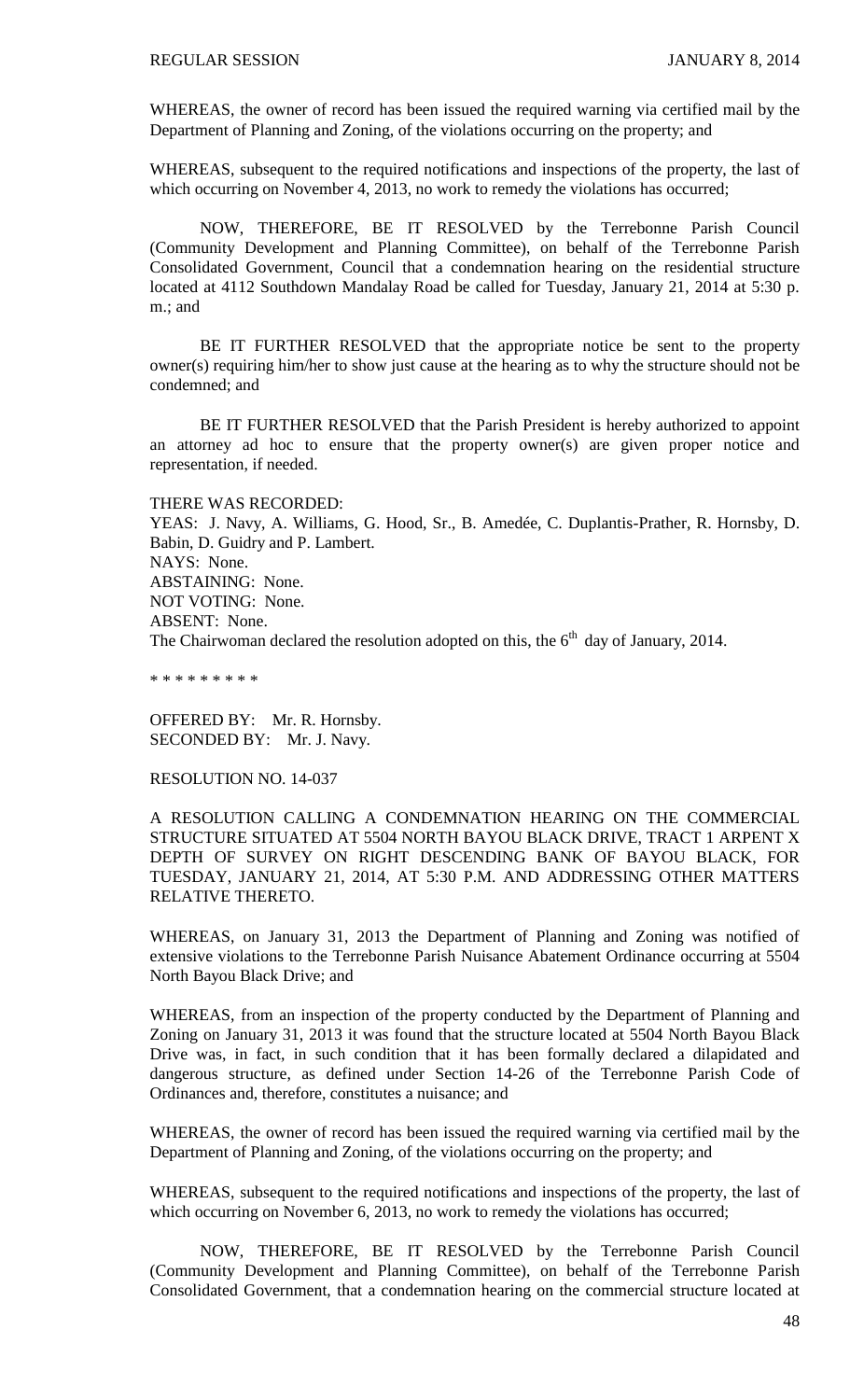5504 North Bayou Black Drive be called for Tuesday, January 21, 2014 at 5:30 p. m.; and

BE IT FURTHER RESOLVED that the appropriate notice be sent to the property owner(s) requiring him/her to show just cause at the hearing as to why the structure should not be condemned; and

BE IT FURTHER RESOLVED that the Parish President is hereby authorized to appoint an attorney ad hoc to ensure that the property owner(s) are given proper notice and representation, if needed.

THERE WAS RECORDED:

YEAS: J. Navy, A. Williams, G. Hood, Sr., B. Amedée, C. Duplantis-Prather, R. Hornsby, D. Babin, D. Guidry and P. Lambert. NAYS: None. ABSTAINING: None. NOT VOTING: None. ABSENT: None. The Chairwoman declared the resolution adopted on this, the  $6<sup>th</sup>$  day of January, 2014.

\* \* \* \* \* \* \* \* \*

OFFERED BY: Mr. G. Hood, Sr. SECONDED BY: Mr. J. Navy.

RESOLUTION NO. 14-038

A RESOLUTION CALLING A CONDEMNATION HEARING ON THE COMMERCIAL STRUCTURE SITUATED AT 5506 NORTH BAYOU BLACK DRIVE (STR 1), TRACT 1 ARPENT X DEPTH OF SURVEY ON RIGHT DESCENDING BANK OF BAYOU BLACK, FOR TUESDAY, JANUARY 21, 2014, AT 5:30 P.M. AND ADDRESSING OTHER MATTERS RELATIVE THERETO.

WHEREAS, on January 31, 2013 the Department of Planning and Zoning was notified of extensive violations to the Terrebonne Parish Nuisance Abatement Ordinance occurring at 5506 North Bayou Black Drive; and

WHEREAS, from an inspection of the property conducted by the Department of Planning and Zoning on January 31, 2013 it was found that the structure located at 5506 North Bayou Black Drive was, in fact, in such condition that it has been formally declared a dilapidated and dangerous structure, as defined under Section 14-26 of the Terrebonne Parish Code of Ordinances and, therefore, constitutes a nuisance; and

WHEREAS, the owner of record has been issued the required warning via certified mail by the Department of Planning and Zoning, of the violations occurring on the property; and

WHEREAS, subsequent to the required notifications and inspections of the property, the last of which occurring on November 6, 2013, no work to remedy the violations has occurred;

NOW, THEREFORE, BE IT RESOLVED by the Terrebonne Parish Council (Community Development and Planning Committee), on behalf of the Terrebonne Parish Consolidated Government, that a condemnation hearing on the residential structure located at 5506 North Bayou Black Drive be called for Tuesday, January 21, 2014 at 5:30 p. m.; and

BE IT FURTHER RESOLVED that the appropriate notice be sent to the property owner(s) requiring him/her to show just cause at the hearing as to why the structure should not be condemned; and

BE IT FURTHER RESOLVED that the Parish President is hereby authorized to appoint an attorney ad hoc to ensure that the property owner(s) are given proper notice and representation, if needed.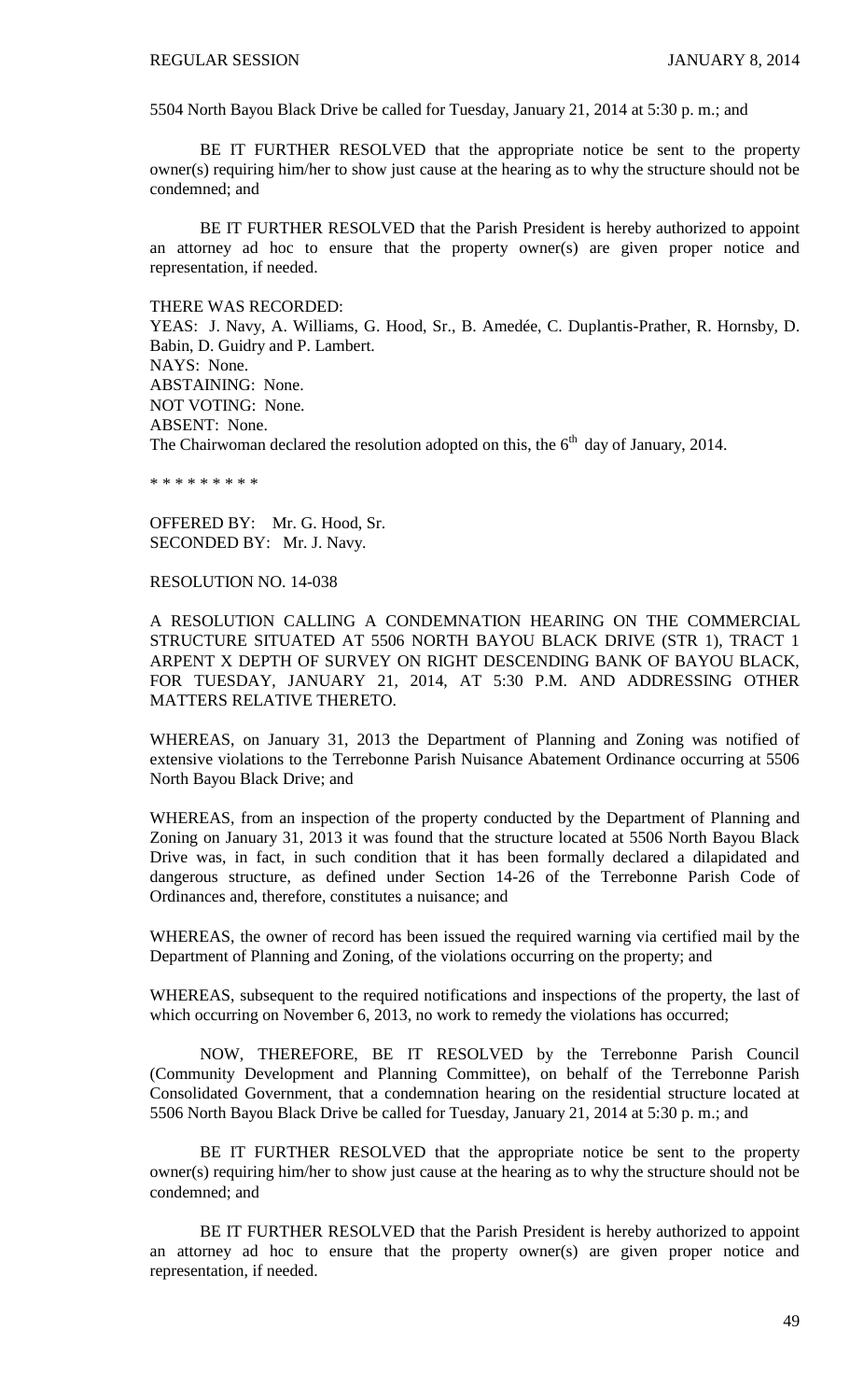THERE WAS RECORDED: YEAS: J. Navy, A. Williams, G. Hood, Sr., B. Amedée, C. Duplantis-Prather, R. Hornsby, D. Babin, D. Guidry and P. Lambert. NAYS: None. ABSTAINING: None. NOT VOTING: None. ABSENT: None. The Chairwoman declared the resolution adopted on this, the  $6<sup>th</sup>$  day of January, 2014.

\* \* \* \* \* \* \* \* \*

OFFERED BY: Mr. G. Hood, Sr. SECONDED BY: Mr. J. Navy.

### RESOLUTION NO. 14-039

A RESOLUTION CALLING A CONDEMNATION HEARING ON THE RESIDENTIAL STRUCTURE SITUATED AT 5506 NORTH BAYOU BLACK DRIVE (STR 3), TRACT 1 ARPENT X DEPTH OF SURVEY ON RIGHT DESCENDING BANK OF BAYOU BLACK, FOR TUESDAY, JANUARY 21, 2014, AT 5:30 P.M. AND ADDRESSING OTHER MATTERS RELATIVE THERETO.

WHEREAS, on January 31, 2013 the Department of Planning and Zoning was notified of extensive violations to the Terrebonne Parish Nuisance Abatement Ordinance occurring at 5506 North Bayou Black Drive; and

WHEREAS, from an inspection of the property conducted by the Department of Planning and Zoning on January 31, 2013 it was found that the structure located at 5506 North Bayou Black Drive was, in fact, in such condition that it has been formally declared a dilapidated and dangerous structure, as defined under Section 14-26 of the Terrebonne Parish Code of Ordinances and, therefore, constitutes a nuisance; and

WHEREAS, the owner of record has been issued the required warning via certified mail by the Department of Planning and Zoning, of the violations occurring on the property; and

WHEREAS, subsequent to the required notifications and inspections of the property, the last of which occurring on November 6, 2013, no work to remedy the violations has occurred;

NOW, THEREFORE, BE IT RESOLVED by the Terrebonne Parish Council (Community Development and Planning Committee), on behalf of the Terrebonne Parish Consolidated Government, that a condemnation hearing on the residential structure located at 5506 North Bayou Black Drive be called for Tuesday, January 21, 2014 at 5:30 p. m.; and

BE IT FURTHER RESOLVED that the appropriate notice be sent to the property owner(s) requiring him/her to show just cause at the hearing as to why the structure should not be condemned; and

BE IT FURTHER RESOLVED that the Parish President is hereby authorized to appoint an attorney ad hoc to ensure that the property owner(s) are given proper notice and representation, if needed.

THERE WAS RECORDED: YEAS: J. Navy, A. Williams, G. Hood, Sr., B. Amedée, C. Duplantis-Prather, R. Hornsby, D. Babin, D. Guidry and P. Lambert. NAYS: None. ABSTAINING: None. NOT VOTING: None. ABSENT: None. The Chairwoman declared the resolution adopted on this, the  $6<sup>th</sup>$  day of January, 2014.

\* \* \* \* \* \* \* \* \*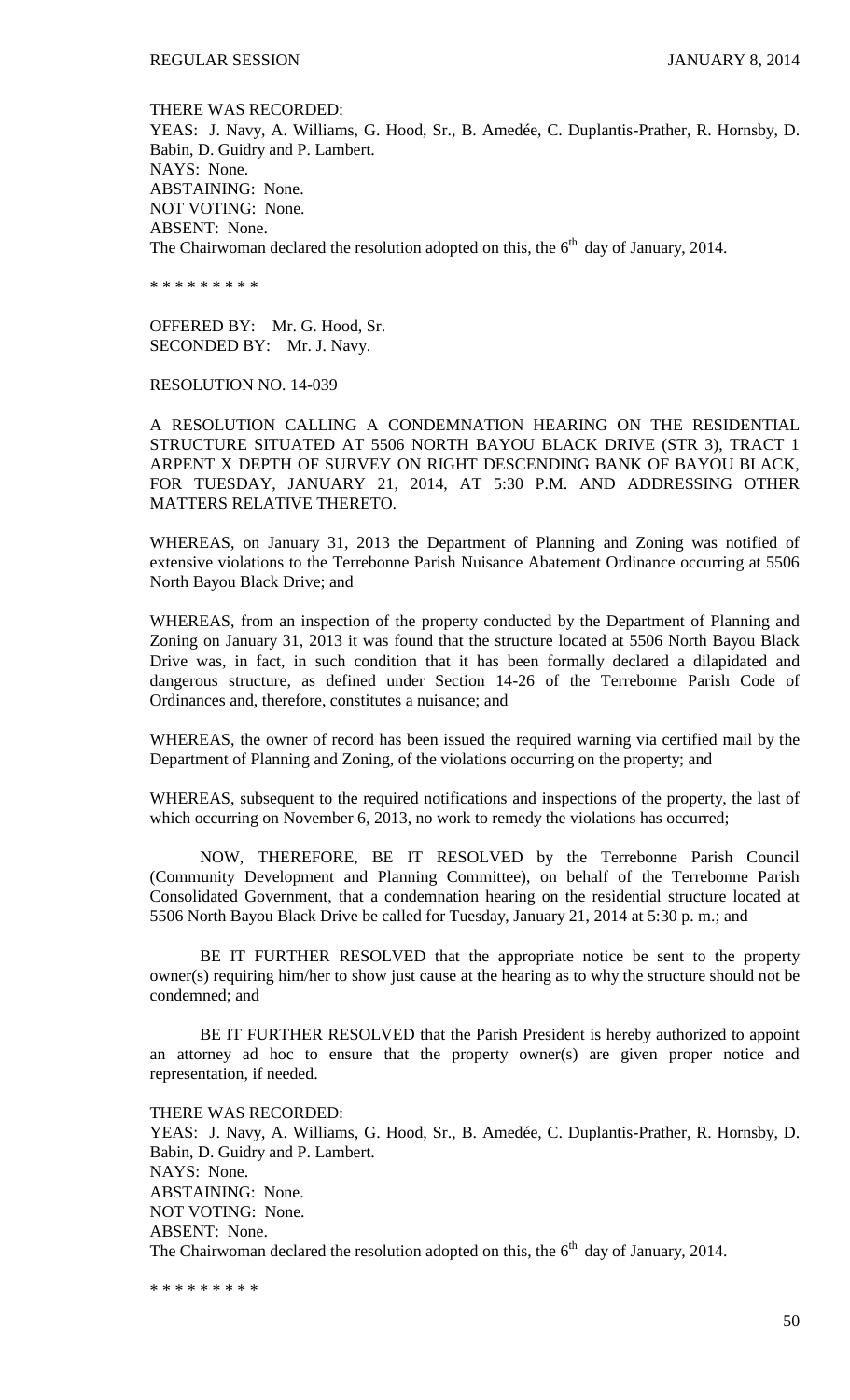OFFERED BY: Mr. G. Hood, Sr. SECONDED BY: Mr. J. Navy.

#### RESOLUTION NO. 14-040

A RESOLUTION CALLING A CONDEMNATION HEARING ON THE RESIDENTIAL STRUCTURE SITUATED AT 5958 NORTH BAYOU BLACK DRIVE, RIGH;T DESCENDING BANK OF BAYOU BLACK IN SECTION 105, T16S-R15E, FOR TUESDAY, JANUARY 21, 2014, AT 5:30 P.M. AND ADDRESSING OTHER MATTERS RELATIVE THERETO.

WHEREAS, on February 5, 2013 the Department of Planning and Zoning was notified of extensive violations to the Terrebonne Parish Nuisance Abatement Ordinance occurring at 5958 North Bayou Black Drive; and

WHEREAS, from an inspection of the property conducted by the Department of Planning and Zoning on February 5, 2013 it was found that the structure located at 5958 North Bayou Black Drive was, in fact, in such condition that it has been formally declared a dilapidated and dangerous structure, as defined under Section 14-26 of the Terrebonne Parish Code of Ordinances and, therefore, constitutes a nuisance; and

WHEREAS, the owner of record has been issued the required warning via certified mail by the Department of Planning and Zoning, of the violations occurring on the property; and

WHEREAS, subsequent to the required notifications and inspections of the property, the last of which occurring on November 6, 2013, no work to remedy the violations has occurred;

NOW, THEREFORE, BE IT RESOLVED by the Terrebonne Parish Council (Community Development and Planning Committee), on behalf of the Terrebonne Parish Consolidated Government, that a condemnation hearing on the residential structure located at 5958 North Bayou Black Drive be called for Tuesday, January 21, 2014 at 5:30 p. m.; and

BE IT FURTHER RESOLVED that the appropriate notice be sent to the property owner(s) requiring him/her to show just cause at the hearing as to why the structure should not be condemned; and

BE IT FURTHER RESOLVED that the Parish President is hereby authorized to appoint an attorney ad hoc to ensure that the property owner(s) are given proper notice and representation, if needed.

#### THERE WAS RECORDED:

YEAS: J. Navy, A. Williams, G. Hood, Sr., B. Amedée, C. Duplantis-Prather, R. Hornsby, D. Babin, D. Guidry and P. Lambert. NAYS: None. ABSTAINING: None. NOT VOTING: None. ABSENT: None. The Chairwoman declared the resolution adopted on this, the  $6<sup>th</sup>$  day of January, 2014.

\* \* \* \* \* \* \* \* \*

OFFERED BY: Mr. G. Hood, Sr. SECONDED BY: Mr. J. Navy.

### RESOLUTION NO. 14-041

A RESOLUTION CALLING A CONDEMNATION HEARING ON THE RESIDENTIAL STRUCTURE SITUATED AT 604 LINDA ANN AVENUE, LOTS 3 & 4, BLOCK 10 – SUBURBAN ESTATES, FOR TUESDAY, JANUARY 21, 2014, AT 5:30 P.M. AND ADDRESSING OTHER MATTERS RELATIVE THERETO.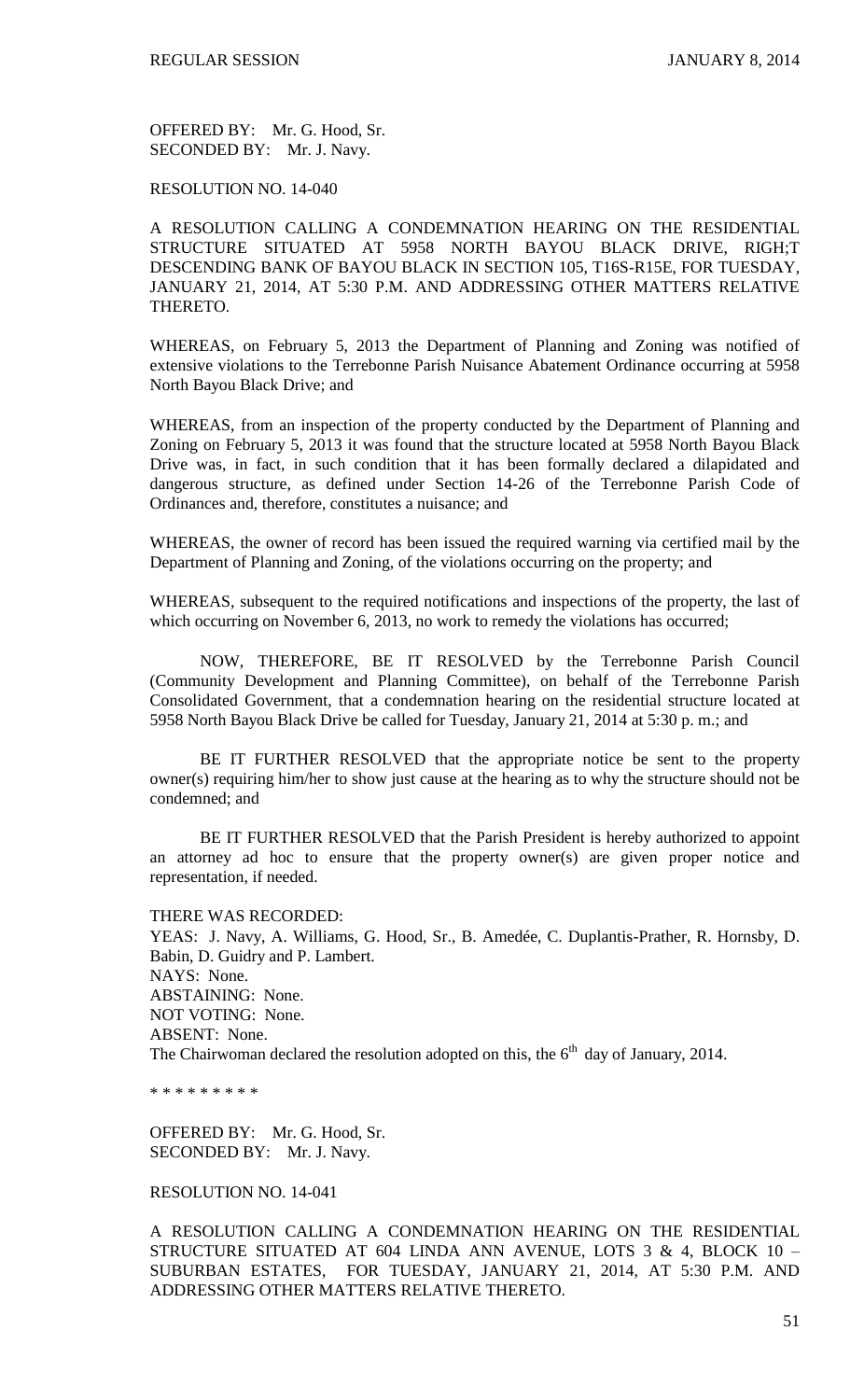WHEREAS, on March 19, 2013 the Department of Planning and Zoning was notified of extensive violations to the Terrebonne Parish Nuisance Abatement Ordinance occurring at 604 Linda Ann Avenue; and

WHEREAS, from an inspection of the property conducted by the Department of Planning and Zoning on March 21, 2013 it was found that the structure located at 604 Linda Ann Avenue was, in fact, in such condition that it has been formally declared a dilapidated and dangerous structure, as defined under Section 14-26 of the Terrebonne Parish Code of Ordinances and, therefore, constitutes a nuisance; and

WHEREAS, the owner of record has been issued the required warning via certified mail by the Department of Planning and Zoning, of the violations occurring on the property; and

WHEREAS, subsequent to the required notifications and inspections of the property, the last of which occurring on November 21, 2013, no work to remedy the violations has occurred;

NOW, THEREFORE, BE IT RESOLVED by the Terrebonne Parish Council (Community Development and Planning Committee), on behalf of the Terrebonne Parish Consolidated Government, that a condemnation hearing on the residential structure located at 604 Linda Ann Avenue be called for Tuesday, January 21, 2014 at 5:30 p. m.; and

BE IT FURTHER RESOLVED that the appropriate notice be sent to the property owner(s) requiring him/her to show just cause at the hearing as to why the structure should not be condemned; and

BE IT FURTHER RESOLVED that the Parish President is hereby authorized to appoint an attorney ad hoc to ensure that the property owner(s) are given proper notice and representation, if needed.

THERE WAS RECORDED: YEAS: J. Navy, A. Williams, G. Hood, Sr., B. Amedée, C. Duplantis-Prather, R. Hornsby, D. Babin, D. Guidry and P. Lambert. NAYS: None. ABSTAINING: None. NOT VOTING: None. ABSENT: None. The Chairwoman declared the resolution adopted on this, the  $6<sup>th</sup>$  day of January, 2014.

\* \* \* \* \* \* \* \* \*

OFFERED BY: Mr. G. Hood, Sr. SECONDED BY: Mr. J. Navy.

RESOLUTION NO. 14-042

A RESOLUTION CALLING A CONDEMNATION HEARING ON THE RESIDENTIAL STRUCTURE SITUATED AT 6040 NORTH BAYOU BLACK DRIVE, TRACT 2 ACRES BY DEPTH OF SURVEY ON RIGHT DESCENDING BANK OF BAYOU BLACK, FOR TUESDAY, JANUARY 21, 2014, AT 5:30 P.M. AND ADDRESSING OTHER MATTERS RELATIVE THERETO.

WHEREAS, on February 6, 2013 the Department of Planning and Zoning was notified of extensive violations to the Terrebonne Parish Nuisance Abatement Ordinance occurring at 6040 North Bayou Black Drive; and

WHEREAS, from an inspection of the property conducted by the Department of Planning and Zoning on February 6, 2013 it was found that the structure located at 6040 North Bayou Black Drive was, in fact, in such condition that it has been formally declared a dilapidated and dangerous structure, as defined under Section 14-26 of the Terrebonne Parish Code of Ordinances and, therefore, constitutes a nuisance; and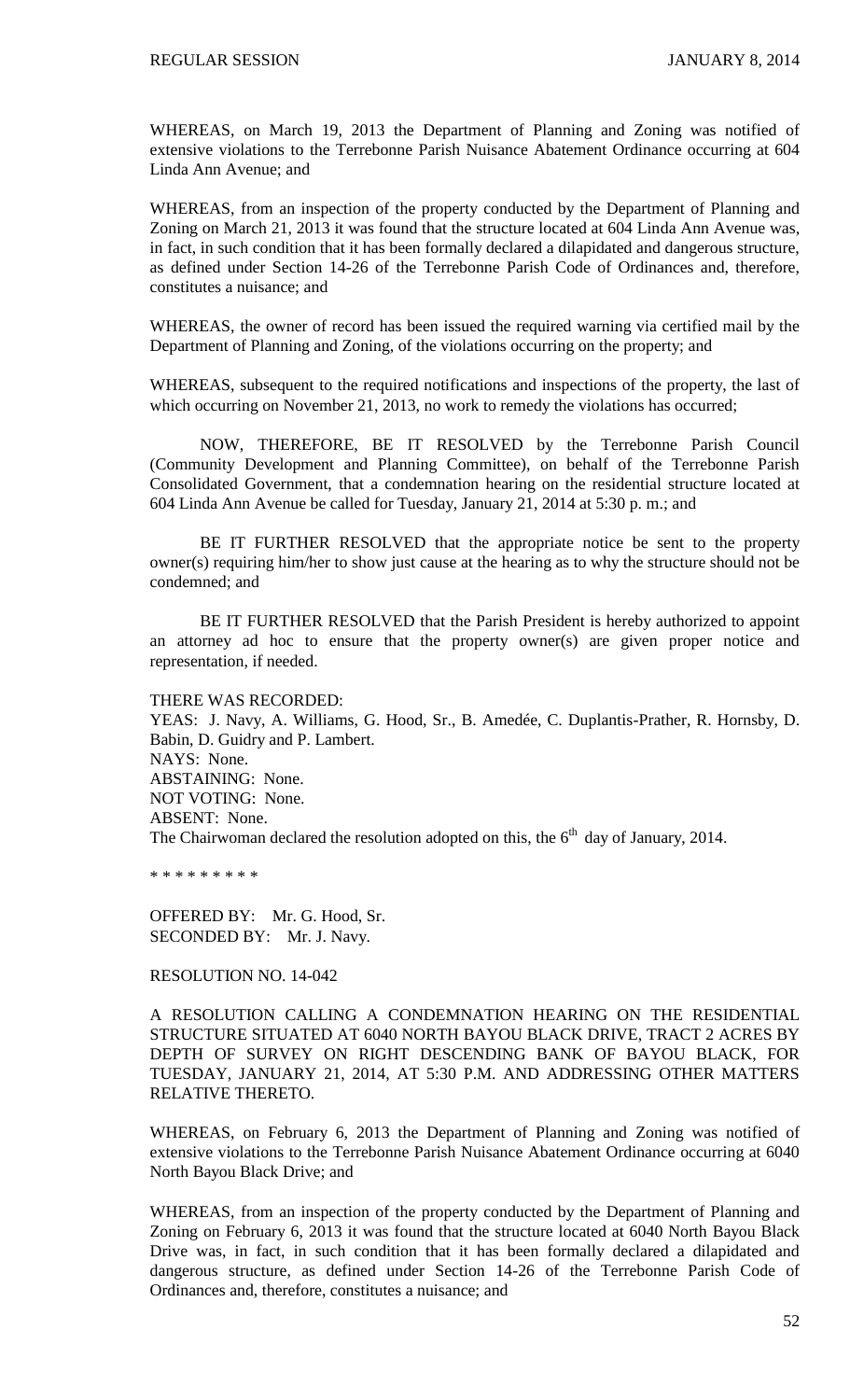WHEREAS, the owner of record has been issued the required warning via certified mail by the Department of Planning and Zoning, of the violations occurring on the property; and

WHEREAS, subsequent to the required notifications and inspections of the property, the last of which occurring on November 6, 2013, no work to remedy the violations has occurred;

NOW, THEREFORE, BE IT RESOLVED by the Terrebonne Parish Council (Community Development and Planning Committee), on behalf of the Terrebonne Parish Consolidated Government, that a condemnation hearing on the residential structure located at 6040 North Bayou Black Drive be called for Tuesday, January 21, 2014 at 5:30 p. m.; and

BE IT FURTHER RESOLVED that the appropriate notice be sent to the property owner(s) requiring him/her to show just cause at the hearing as to why the structure should not be condemned; and

BE IT FURTHER RESOLVED that the Parish President is hereby authorized to appoint an attorney ad hoc to ensure that the property owner(s) are given proper notice and representation, if needed.

THERE WAS RECORDED:

YEAS: J. Navy, A. Williams, G. Hood, Sr., B. Amedée, C. Duplantis-Prather, R. Hornsby, D. Babin, D. Guidry and P. Lambert. NAYS: None. ABSTAINING: None. NOT VOTING: None. ABSENT: None. The Chairwoman declared the resolution adopted on this, the  $6<sup>th</sup>$  day of January, 2014.

\* \* \* \* \* \* \* \* \*

OFFERED BY: Mr. J. Navy. SECONDED BY: Mr. G. Hood, Sr.

#### RESOLUTION NO. 14-043

A RESOLUTION CALLING A CONDEMNATION HEARING ON THE RESIDENTIAL STRUCTURE SITUATED AT 6231 BAYOU BLACK DRIVE, TRACT 1 ACRE X DEPTH BETWEEN CONVERGING LINES ON LEFT DESCENDING BANK, FOR TUESDAY, JANUARY 21, 2014, AT 5:30 P.M. AND ADDRESSING OTHER MATTERS RELATIVE THERETO.

WHEREAS, on February 6, 2013 the Department of Planning and Zoning was notified of extensive violations to the Terrebonne Parish Nuisance Abatement Ordinance occurring at 6231 North Bayou Black Drive; and

WHEREAS, from an inspection of the property conducted by the Department of Planning and Zoning on February 6, 2013 it was found that the structure located at 6231 Bayou Black Drive was, in fact, in such condition that it has been formally declared a dilapidated and dangerous structure, as defined under Section 14-26 of the Terrebonne Parish Code of Ordinances and, therefore, constitutes a nuisance; and

WHEREAS, the owner of record has been issued the required warning via certified mail by the Department of Planning and Zoning, of the violations occurring on the property; and

WHEREAS, subsequent to the required notifications and inspections of the property, the last of which occurring on November 7, 2013, no work to remedy the violations has occurred;

NOW, THEREFORE, BE IT RESOLVED by the Terrebonne Parish Council (Community Development and Planning Committee), on behalf of the Terrebonne Parish Consolidated Government, that a condemnation hearing on the residential structure located at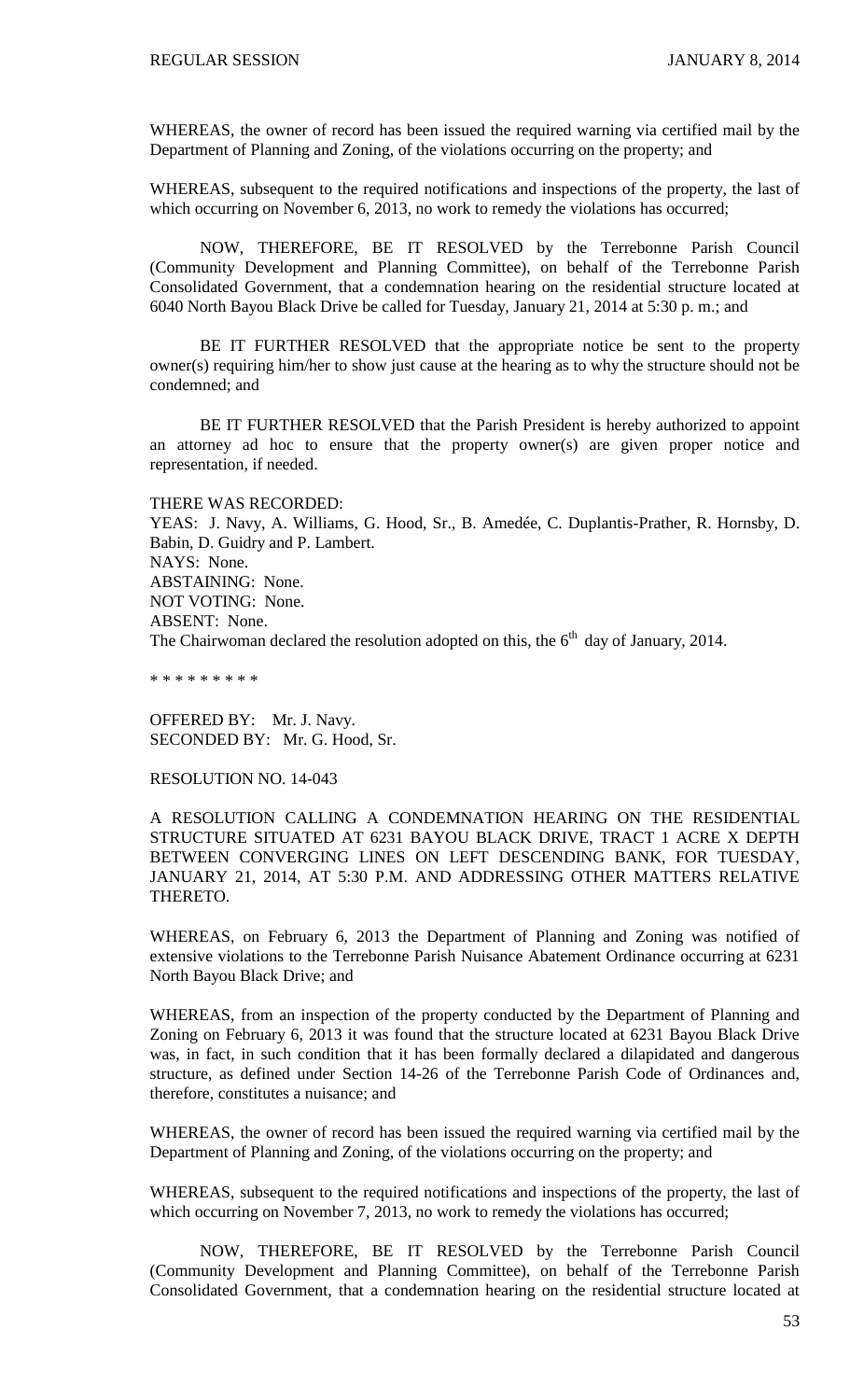6231 Bayou Black Drive be called for Tuesday, January 21, 2014 at 5:30 p. m.; and

BE IT FURTHER RESOLVED that the appropriate notice be sent to the property owner(s) requiring him/her to show just cause at the hearing as to why the structure should not be condemned; and

BE IT FURTHER RESOLVED that the Parish President is hereby authorized to appoint an attorney ad hoc to ensure that the property owner(s) are given proper notice and representation, if needed.

THERE WAS RECORDED:

YEAS: J. Navy, A. Williams, G. Hood, Sr., B. Amedée, C. Duplantis-Prather, R. Hornsby, D. Babin, D. Guidry and P. Lambert.

NAYS: None.

ABSTAINING: None.

NOT VOTING: None.

ABSENT: None.

The Chairwoman declared the resolution adopted on this, the  $6<sup>th</sup>$  day of January, 2014.

\* \* \* \* \* \* \* \*

Mr. D. Babin moved, seconded by Mr. G. Hood, Sr., "THAT, there being no further business to come before the Community Development & Planning Committee, the meeting be adjourned."

The Chairman called for the vote on the motion offered by Mr. D. Babin. THERE WAS RECORDED: YEAS: B. Amedẻe, D. Babin, C. Duplantis-Prather, D. Guidry, G. Hood, Sr., R. Hornsby, P. Lambert, J. Navy, and A. Williams. NAYS: None. ABSENT: None. The Chairman declared the motion adopted and the meeting was adjourned at 6:06 p.m.

Arlanda J. Williams, Chairwoman

Suzette Thomas Minute Clerk

Ms. A. Williams moved, seconded by Ms. B. Amedée, "THAT, the Council accept and ratify the minutes of the Community Development and Planning Committee meeting held on 01/06/14."

The Chairman called for a vote on the motion offered by Ms. A. Williams. THERE WAS RECORDED: YEAS: B. Amedée, C. Duplantis-Prather, R. Hornsby, D. Babin, D. Guidry, P. Lambert, J. Navy, A. Williams and G. Hood, Sr. NAYS: None. ABSENT: None. The Chairman declared the motion adopted.

Ms. A. Williams moved, seconded by Ms. B. Amedée, "THAT, the Council approve the following street light list:

INSTALL TWO (2) STREET LIGHTS ON EXITING POLES (ONE BEFORE EXISTING LIGHT AND ONE AFTER); AT MANDALAY PARK (NEAR CANNON'S BOAT LANDING) ON SOUTHDOWN MANDALAY ROAD; SLECA; RLD # 9; DANNY BABIN

INSTALL THREE (3) STREET LIGHTS IN NEWLY DEVELOPED & ACCEPTED SUBDIVISION – TRINITY COMMERCIAL PARK; SLECA; RLD #1; ARLANDA WILLIAMS."

The Chairman called for a vote on the motion offered by Ms. A. Williams.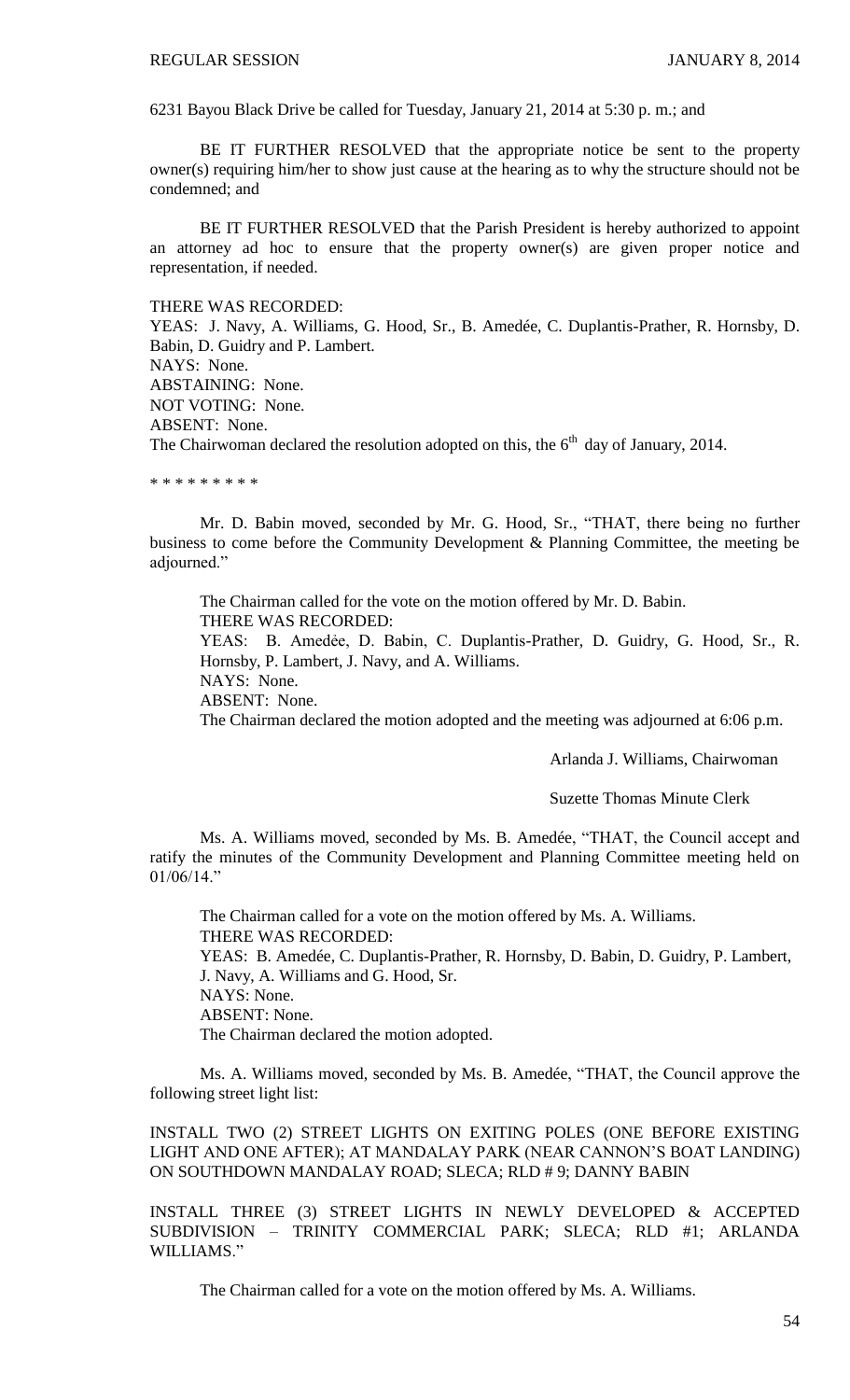THERE WAS RECORDED:

YEAS: B. Amedée, C. Duplantis-Prather, R. Hornsby, D. Babin, D. Guidry, P. Lambert, J. Navy, A. Williams and G. Hood, Sr. NAYS: None. ABSENT: None. The Chairman declared the motion adopted.

Ms. B. Amedée moved, seconded by Mr. P. Lambert, "THAT, the Council hold nominations open for the one long-standing vacancy on the Bayou Blue Fire Protection District Board until further notice."

The Chairman called for a vote on the motion offered by Ms. B. Amedée. THERE WAS RECORDED: YEAS: B. Amedée, C. Duplantis-Prather, R. Hornsby, D. Babin, D. Guidry, P. Lambert, J. Navy, A. Williams and G. Hood, Sr. NAYS: None. ABSENT: None. The Chairman declared the motion adopted.

Ms. B. Amedée moved, seconded by Mr. G. Hood, Sr., "THAT, the Council open nominations for the two vacant positions on the Coteau Fire Protection District Board, nominate Mr. Robert Parr; close nominations and re-appoint Mr. Robert Parr to serve another term on the Board; and hold the additional vacant position on said board open until the next Council meeting."

The Chairman called for a vote on the motion offered by Ms. B. Amedée. THERE WAS RECORDED: YEAS: B. Amedée, C. Duplantis-Prather, R. Hornsby, D. Babin, D. Guidry, P. Lambert, J. Navy, A. Williams and G. Hood, Sr. NAYS: None. ABSENT: None. The Chairman declared the motion adopted.

Mr. P. Lambert moved, seconded by Mr. D. Guidry, "THAT, the Council open nominations for the three vacant positions on the Village East Fire Protection District Board, that Mr. John Roy, Mr. Kenneth Colwart, Mr. Roy Pennington, Mr. Louis Prosperie, Jr. and Mr. Mike Pinell be nominated for the three vacancies; that nominations be closed; and that a voice vote of the Council be taken to determine who will fill the vacancies."

The Chairman called for a vote on the motion offered by Mr. P. Lambert. THERE WAS RECORDED: YEAS: B. Amedée, C. Duplantis-Prather, R. Hornsby, D. Babin, D. Guidry, P. Lambert, J. Navy, A. Williams and G. Hood, Sr. NAYS: None. ABSENT: None. The Chairman declared the motion adopted. Voting to appoint Mr. John Roy:

B. Amedée C. Duplantis-Prather R. Hornsby D. Babin D. Guidry P. Lambert J. Navy A. Williams

G. Hood, Sr.

Voting to appoint Mr. Kenneth Colwart: C. Duplantis-Prather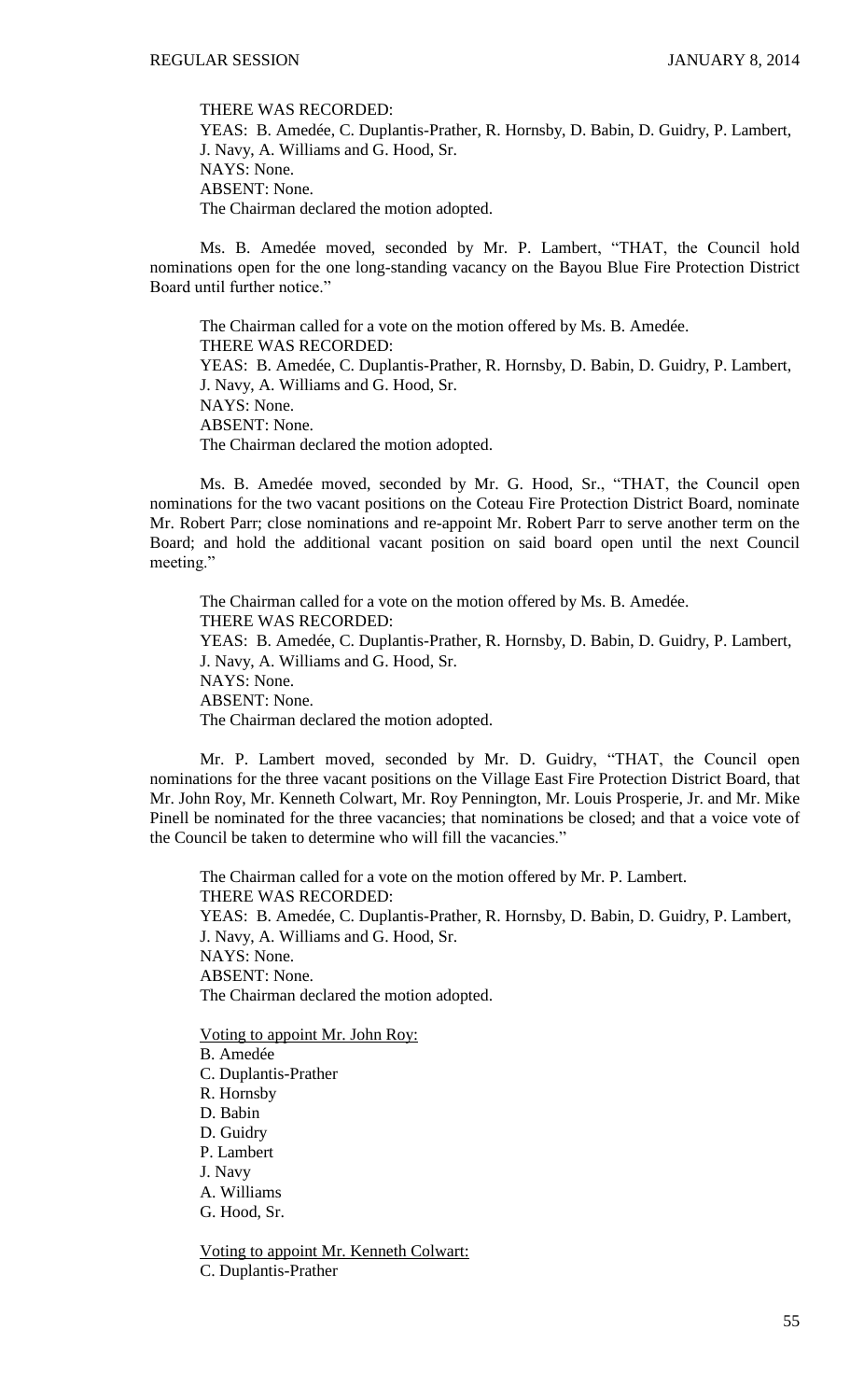Voting to appoint Mr. Roy Pennington: (No votes recorded)

Voting to appoint Mr. Louis Prosperie, Jr.: B. Amedée C. Duplantis-Prather R. Hornsby D. Babin D. Guidry P. Lambert J. Navy A. Williams G. Hood, Sr. Voting to appoint Mr. Mike Pinell: B. Amedée R. Hornsby D. Babin D. Guidry P. Lambert J. Navy A. Williams G. Hood, Sr.

Council Minute Clerk T. Triggs announced the votes tallied for the three vacant positions on the Village East Fire Protection District Board, which were recorded as follows: nine (9) votes for Mr. John Roy, one (1) vote for Mr. Kenneth Colwart, zero (0) votes for Mr. Roy Pennington, nine (9) votes for Mr. Louis Prosperie, Jr. and eight (8) votes for Mr. Mike Pinell.

The Council Chairman stated that, as per the above voice vote, Mr. John Roy is reappointed to serve another term, and Mr. Louis Prosperie and Mr. Mike Pinell are newlyappointed to serve a term on the Village East Fire Protection District Board.

Mr. D. Babin moved, seconded by Mr. D. Guidry, "THAT, the Council open nominations for the vacant position on the Fire Protection District No. 4 Board for a term that will expire on 01/01/14, that Mr. Jody Lapeyrouse and Ms. Pamela Carlos be nominated for the vacancy; that nominations be closed; and that a voice vote of the Council be taken to determine who will fill the vacancy."

The Chairman called for a vote on the motion offered by Mr. D. Babin. THERE WAS RECORDED: YEAS: B. Amedée, C. Duplantis-Prather, R. Hornsby, D. Babin, D. Guidry, P. Lambert, J. Navy, A. Williams and G. Hood, Sr. NAYS: None. ABSENT: None. The Chairman declared the motion adopted.

Voting to appoint Mr. Jody Lapeyrouse: C. Duplantis-Prather

Voting to appoint Ms. Pamela Carlos:

B. Amedée R. Hornsby D. Babin D. Guidry P. Lambert J. Navy A. Williams

G. Hood, Sr.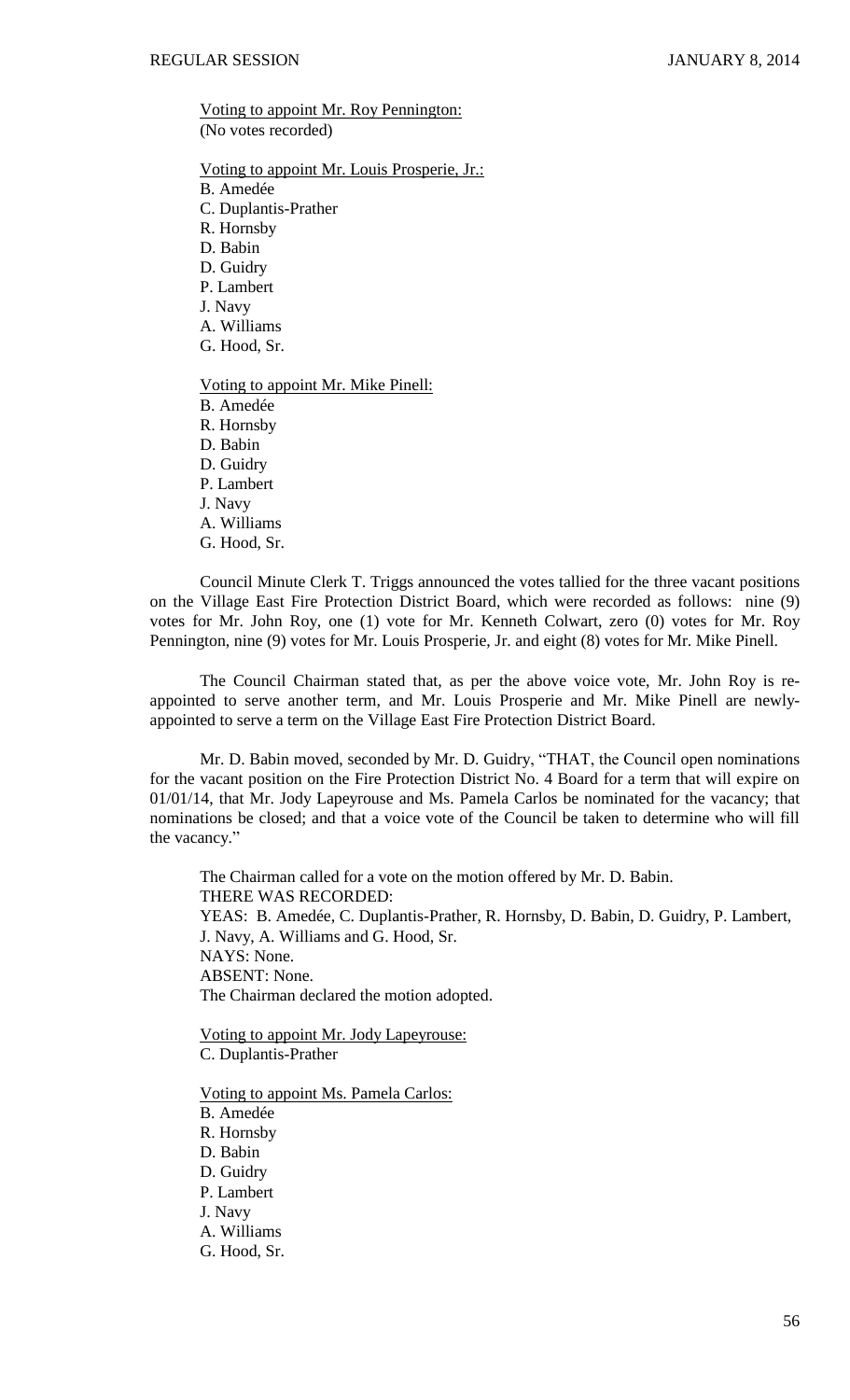Council Minute Clerk T. Triggs announced the votes tallied for the vacant position on the Fire Protection District No. 4 Board, which was recorded as follows: one (1) vote for Mr. Jody Lapeyrouse and eight (8) votes for Ms. Pamela Carlos.

The Council Chairman stated that, as per the above voice vote, Ms. Pamela Carlos is appointed to serve a term on the Fire Protection District No. 4 Board.

Mr. P. Lambert moved, seconded by Mr. D. Guidry, "THAT, the Council open nominations for the two vacant positions on the Fire Protection District No. 6 Board for terms that expired on 01/01/14; that Mr. Kevin Belanger and Mr. Curvin Chauvin be nominated; that nominations be closed; and that Mr. Kevin Belanger and Mr. Curvin Chauvin be newlyappointed to serve a term on the Fire Protection District No. 6 Board.

The Chairman called for a vote on the motion offered by Mr. P. Lambert. THERE WAS RECORDED: YEAS: B. Amedée, C. Duplantis-Prather, R. Hornsby, D. Babin, D. Guidry, P. Lambert, J. Navy, A. Williams and G. Hood, Sr. NAYS: None. ABSENT: None. The Chairman declared the motion adopted.

Ms. A. Williams moved, seconded by Mr. D. Babin, "THAT, the Council hold nominations open for the two vacant positions on the Fire Protection District No. 8 Board until the next Council meeting."

The Chairman called for a vote on the motion offered by Ms. A. Williams. THERE WAS RECORDED: YEAS: B. Amedée, C. Duplantis-Prather, R. Hornsby, D. Babin, D. Guidry, P. Lambert, J. Navy, A. Williams and G. Hood, Sr. NAYS: None. ABSENT: None. The Chairman declared the motion adopted.

Mr. G. Hood, Sr. moved, seconded by Mr. P. Lambert, "THAT, the Council open nominations for the vacancy on the Bayou Cane Fire Protection District Board to fill the remainder of Ms. Suzanne Carlos's term until 01/01/15; that Mr. Joseph Malbrough and Mr. Kenneth 'Doc' Wright be nominated for the said vacancy; that nominations be closed and that a voice vote of the Council be taken to determine who will fill the vacancy."

The Chairman called for a vote on the motion offered by Mr. G. Hood, Sr. THERE WAS RECORDED: YEAS: B. Amedée, C. Duplantis-Prather, R. Hornsby, D. Babin, D. Guidry, P. Lambert, J. Navy, A. Williams and G. Hood, Sr. NAYS: None. ABSENT: None. The Chairman declared the motion adopted.

Voting to appoint Mr. Joseph Malbrough: (No votes recorded)

Voting to appoint Mr. Kenneth "Doc" Wright:

- B. Amedée
- C. Duplantis-Prather
- R. Hornsby
- D. Babin
- D. Guidry
- P. Lambert
- J. Navy
- A. Williams
- G. Hood, Sr.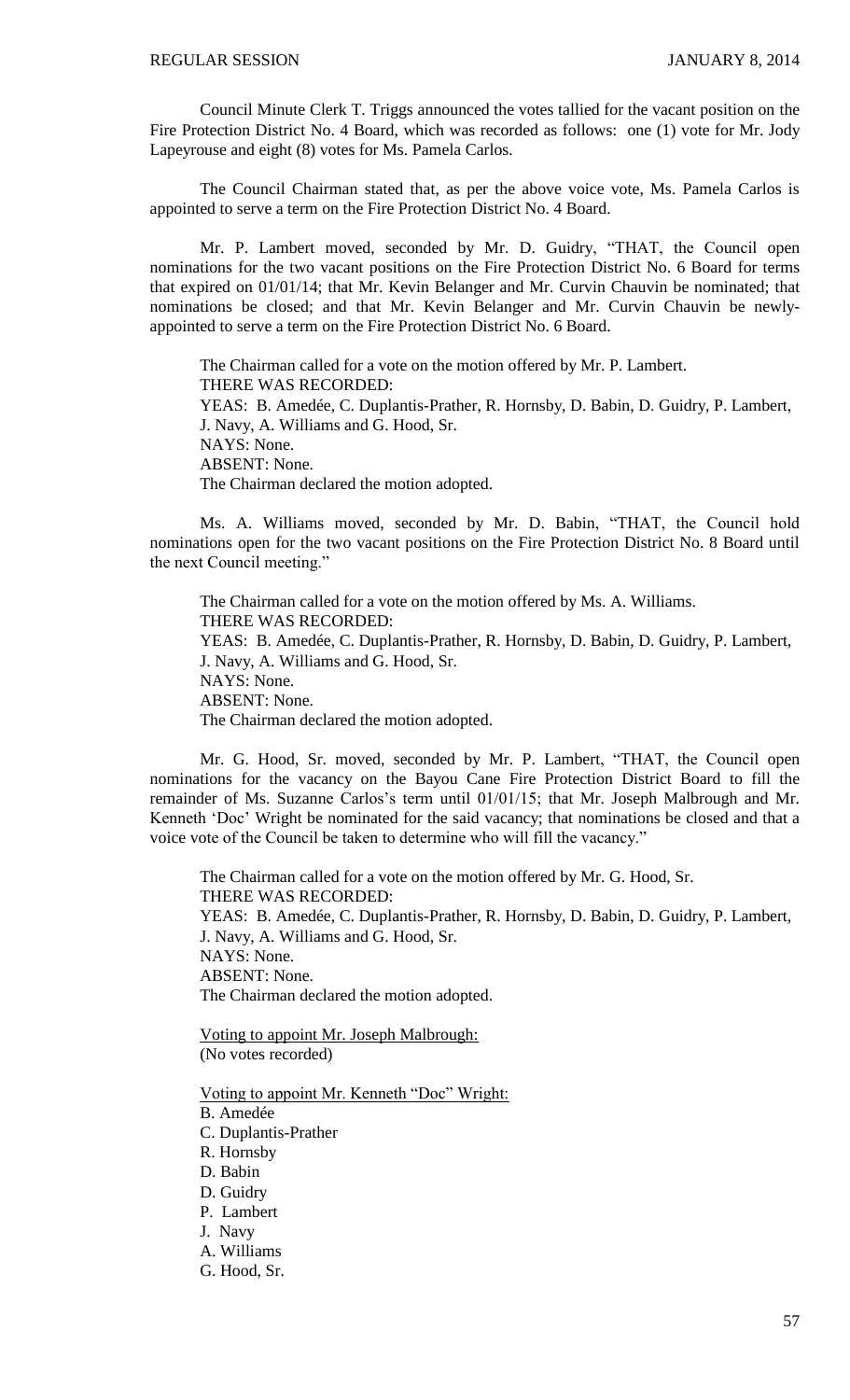Council Minute Clerk T. Triggs announced the votes tallied for the vacant position on the Bayou Cane Fire Protection District Board, which were recorded as follows: zero (0) votes for Mr. Joseph Malbrough and nine (9) votes for Mr. Kenneth "Doc" Wright.

The Chairman stated that, as per the above voice vote, Mr. Kenneth "Doc" Wright is appointed the serve the remainder of Ms. Suzanne Carlos's term until 01/01/15 on the Bayou Cane Fire Protection District Board.

The Council Chairman announced the following upcoming vacancies, noting that they will be advertised as such in the Auxiliary Official Journal per usual procedure:

- $\bullet$ One vacancy on the Recreation District No. 6 Board to fill the remainder of a term until 07/31/15
- One vacancy on the Terrebonne Parish Communications District Board of  $\bullet$ **Commissioners**

Under Agenda Item 6A, Announcements – Council Members:

- Councilwoman C. Duplantis-Prather encouraged pet owners to have their pets spayed or  $\bullet$ neutered to help control the pet population, and asked that if a stray animal is found to please contact the Animal Shelter at (985) 873-6709.
- Councilman D. Babin thanked his fellow Council Members for voting for him as Council Vice-Chairman.

Under Agenda Item 6B, Parish President Claudet announced:

- The Registrar of Voters' Office has moved from the Courthouse Annex to the Government Tower Building, and that the entrance is on the Gabasse Street side, which will now be the location of the polling place for those who wish to take advantage of early voting in the future.
- An article was incorrectly written in *The Courier* pertaining to a 2% cost of living increase which will be given to all Administrative Parish employees beginning January 23, 2014. He explained that the Council Clerk and Staff are not employed under his authority, but are appointed directly by the Council. Mr. Claudet also noted that, by virtue of provisions of the Home Rule Charter, the Council Clerk and Staff must be named and their salaries set on an annual basis by ordinance, therefore an ordinance must be adopted to apply the 2% cost of living increase to their 2014 salaries.

Mr. D. Babin moved, seconded Ms. B. Amedée, "THAT, the Council accept the Parish President's appointment of Ms. Courtney Alcock as Parish Attorney for the year 2014, and that the appointment be held over until January 22, 2014 in accordance with Article IV, Section 4-03 of the Home Rule Charter."

The Chairman called for a vote on the motion offered by Mr. D. Babin. THERE WAS RECORDED: YEAS: B. Amedée, C. Duplantis-Prather, R. Hornsby, D. Babin, D. Guidry, P. Lambert, J. Navy, A. Williams and G. Hood, Sr. NAYS: None. ABSENT: None. The Chairman declared the motion adopted.

Mr. D. Babin moved, seconded by Mr. D. Guidry, "THAT, the Council accept the following Monthly Engineering Reports:

- A) CBI
- B) Duplantis Design Group, PC
- C) GSE Associates, LLC
- D) Milford and Associates, Inc.
- E) T. Baker Smith, LLC."